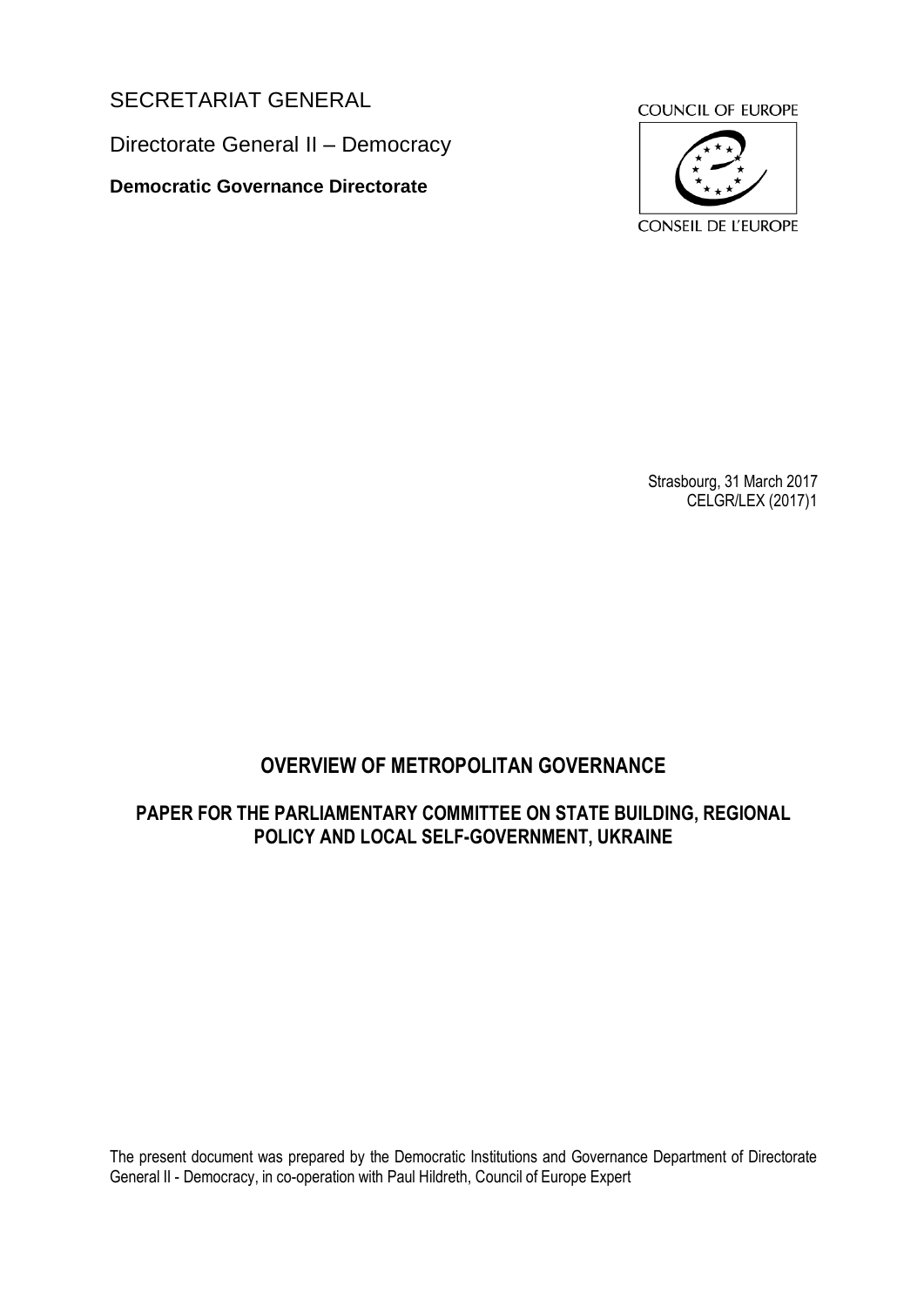# **1. Introduction**

This report provides an overview of issues and challenges for metropolitan governance, drawing primarily on research about and illustrations from European metropolitan areas**. It accepts that a key challenge for metropolitan governance is to provide effective coordination across municipal bodies to improve growth and well-being of the city** (OECD, 2015a, b). These are addressed through legal, institutional, management and cooperation arrangements. Whilst referring to this as a 'municipal cooperation' issue, it is acknowledged that, as in Ukraine, these challenges may be replicated by regional level state and city governance relationships.

It is also acknowledged that urbanisation processes have been diverging between Central/Eastern and Western Europe (Dijkstra et al., 2013). Eastwards, urbanisation continues to intensify, whilst in Western Europe it is maturing. For Central/Eastern European countries this creates distinctive issues. First, pressures from the continuing movement to and concentration of populations in metropolitan areas. Second, the relative overconcentration of economic activity in capital cities and a few other large urban centres, in relation to the rest of the country. Third, the growing gap between the most affluent and the poorest citizens, with the latter often living in pre-fabricated social housing schemes built in Soviet times (Altrock et al, 2006).

The paper is organised as follows. The next section sets out the challenge for metropolitan governance; to coordinate between different spatial and governance levels of the city. The second, describes possible structures for the legal, institutional and coordination arrangements for metropolitan governance. The third, summarises some evidence on why effective arrangements for the governance of metropolitan areas matters. The final section considers success factors in metropolitan governance.

# **2. The challenges of Metropolitan Governance**

As illustrated in Figures 1, challenges of metropolitan governance operate through different spatial levels to encompass the whole urban area, based on common patterns in European cities. From bottom-up, this starts with the many neighbourhoods where people live across the city ('where we live'). 'Where we live' is the level at which many personal local government services are delivered. It also highlights the challenge of inequality in the city, which is frequently localised in city neighbourhoods. Inequality of incomes, employment, health and even life expectancy may be as wide within a single metropolitan area, as it is across the different regions of a country.

At the next level are the local municipalities, represented by 'how we are governed'. Administrative boundaries may have been fixed at a time when the city was physically much smaller than it is today. With migration into and physical expansion outwards, it is possible that the City Council of today only directly governs what was historically the older city. But 'how we are governed' is important, because it offers insights into the city's civic, social and historical identity. It is also about how local government or local state run services are organised, which may not fit well with the physical reality of the city as it is today.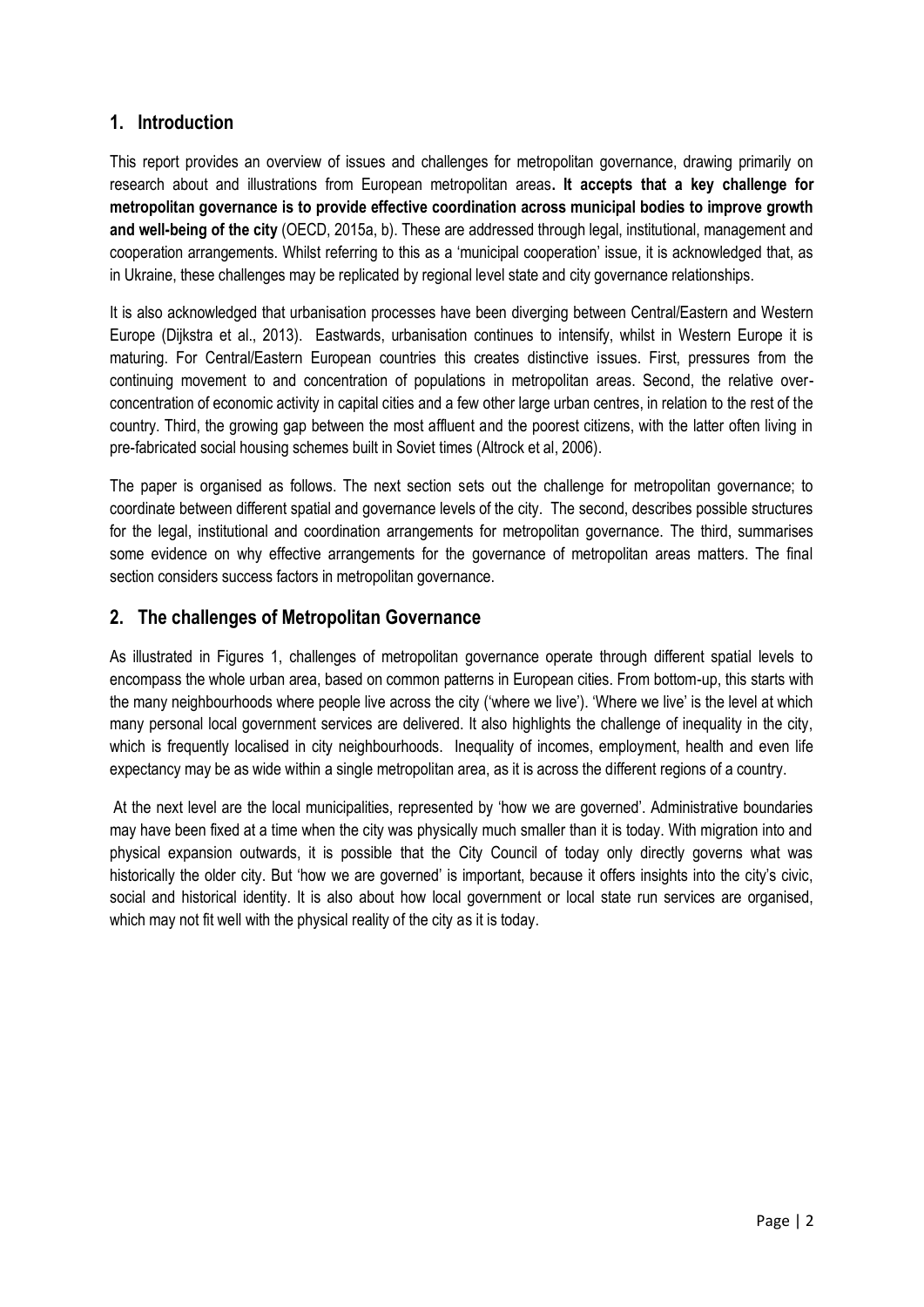*Figure 1 – The spatial levels of a metropolitan city, based on common European patterns (Hildreth, 2007, 2015; Hildreth and Bailey, 2014)*



| <b>Spatial levels of</b><br>the city                   |                       | What they are                                                                                                                                                                                                                                                                                                                                                                                                                                                                                                                                                                                                                                         |  |  |  |  |
|--------------------------------------------------------|-----------------------|-------------------------------------------------------------------------------------------------------------------------------------------------------------------------------------------------------------------------------------------------------------------------------------------------------------------------------------------------------------------------------------------------------------------------------------------------------------------------------------------------------------------------------------------------------------------------------------------------------------------------------------------------------|--|--|--|--|
| А.                                                     | 'Who I am'            | The personal characteristics (e.g. sex, age, education, skills, employment) that shape<br>individual citizen's needs and aspirations in the city.                                                                                                                                                                                                                                                                                                                                                                                                                                                                                                     |  |  |  |  |
|                                                        | B. 'Where we<br>live' | A neighbourhood, an identifiable part of the city that people associate by where they<br>live.                                                                                                                                                                                                                                                                                                                                                                                                                                                                                                                                                        |  |  |  |  |
| C. 'How we are<br>governed'<br>(Municipalities)        |                       | Defined by the area administered by each individual municipality. It is important, as it is<br>usually associated with the civic and historical identity of the locality. It is also the local<br>level at which many local government services are delivered. However, 'how we are<br>governed' very rarely fits with how the city economy operates in practice.                                                                                                                                                                                                                                                                                     |  |  |  |  |
| D. 'How we live<br>and work'<br>(Metropolitan<br>area) |                       | The wider metropolitan area, and possibly beyond the physical footprint of the city,<br>more appropriately reflects the way in which people live their lives and how the city<br>economy operates in practice. It is a dynamic concept of the city expressed by the<br>connections and flows from home to work, home to shop, home to home in housing<br>moves, home to cultural entertainment, as well as business people relate to their<br>customers and suppliers. Spatially, this may operate as a:<br>Monocentric conurbation – being based around one centre.<br>Polycentric conurbation – operating around more than one centre.<br>$\bullet$ |  |  |  |  |

Next, the metropolitan area, symbolised by 'how we live and work', is reflected in the wider urban footprint of the city and possibly even beyond to surrounding towns, villages and countryside. It illustrates how the city has spread outwards to encompass areas of neighbouring municipalities. Villages that were formerly surrounded by open countryside become enveloped into the urban fabric. 'How we live and work' is also an indication of how people live their daily lives moving across the city; for work, shopping, housing, education and culture. It is also a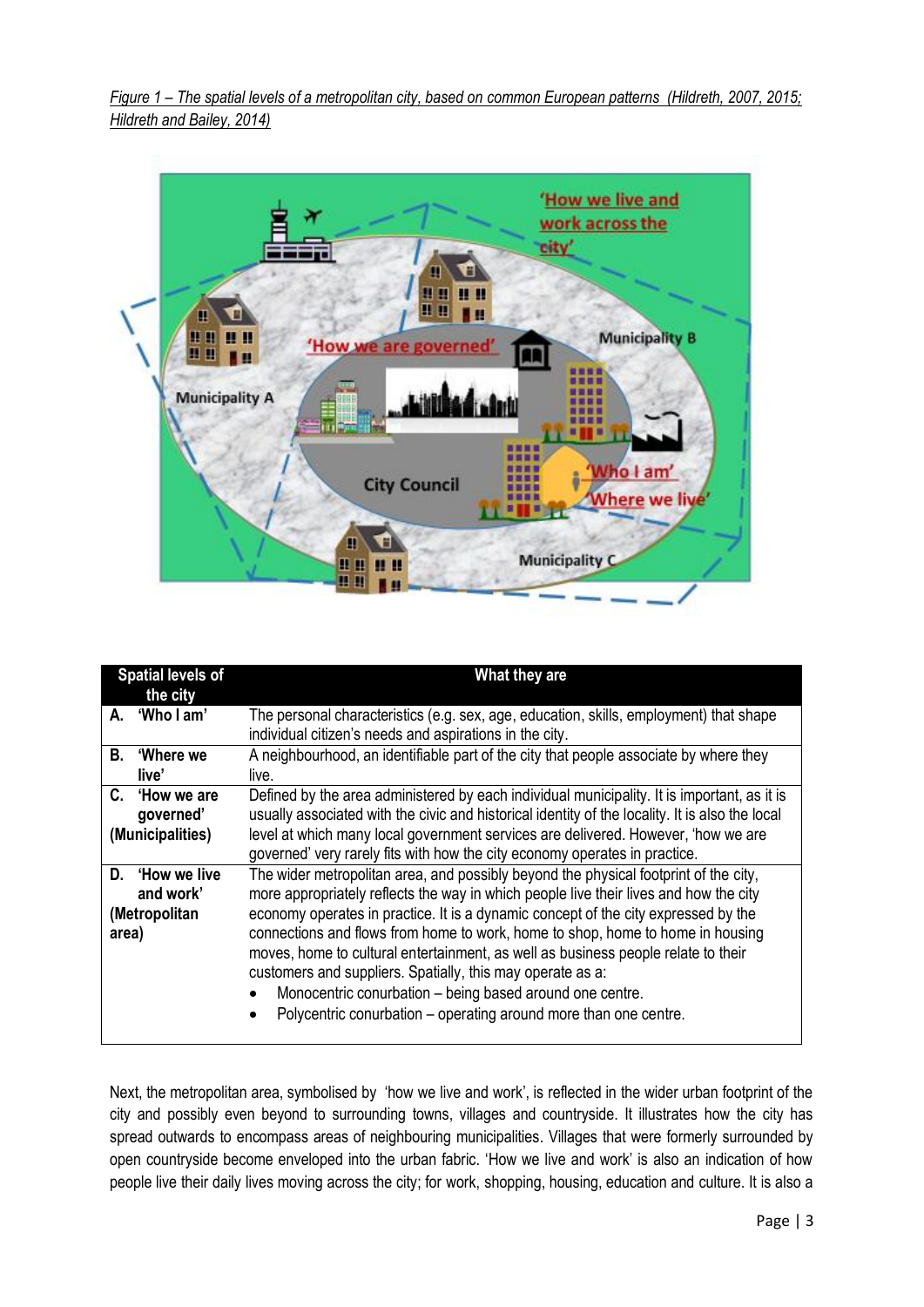reflection of the city's economy, its transportation systems, urban planning and its environmental footprint; all of which require a strategic response across this this wider spatial metropolitan level.

Therefore, governing the metropolitan area involves addressing many different challenges that operate at different spatial and governance levels:

- Municipality The service needs of individuals in neighbourhoods (e.g. personal and operational services from social care, education to waste collection).
- Metropolitan area Coordinating the strategic development of the whole metropolitan area (spatial planning, transportation, infrastructure investment, strategic waste management, economic and sustainable development).
- Supporting national and regional policy aims for promoting economic growth and sustainable development.

To do this effectively requires:

- 'Working across boundaries' to achieve collaboration between neighbouring local authorities within the metropolitan area and with state and regional institutions.
- **Working across sectors'** to work effectively across the public, private and  $3<sup>rd</sup>$  sectors.
- 'Working across communities' to work inclusively with the communities, neighbourhoods and stakeholders that collectively make up the city.



*Figure 2 – City of Nottingham, UK – a classic case of under-bounding*

An effective response involves operating in tandem with the geography, historical and civic evolution of the metropolitan city. In some cases, a city may be under-bounded. Figure 2 gives the example of Nottingham, UK. This is a classic example of an under-bounded city, where the metropolitan area includes the City Council and seven other municipalities, posing significant challenges for strategic collaboration across the city. In other cases, physical development may have incorporated previously separate towns or villages into the contiguous urban area. Figure 3 gives the example of Tirana, one of the fastest growing cities in Europe. Kamez was once just a village outside the city, but has now been absorbed into the spreading urban area.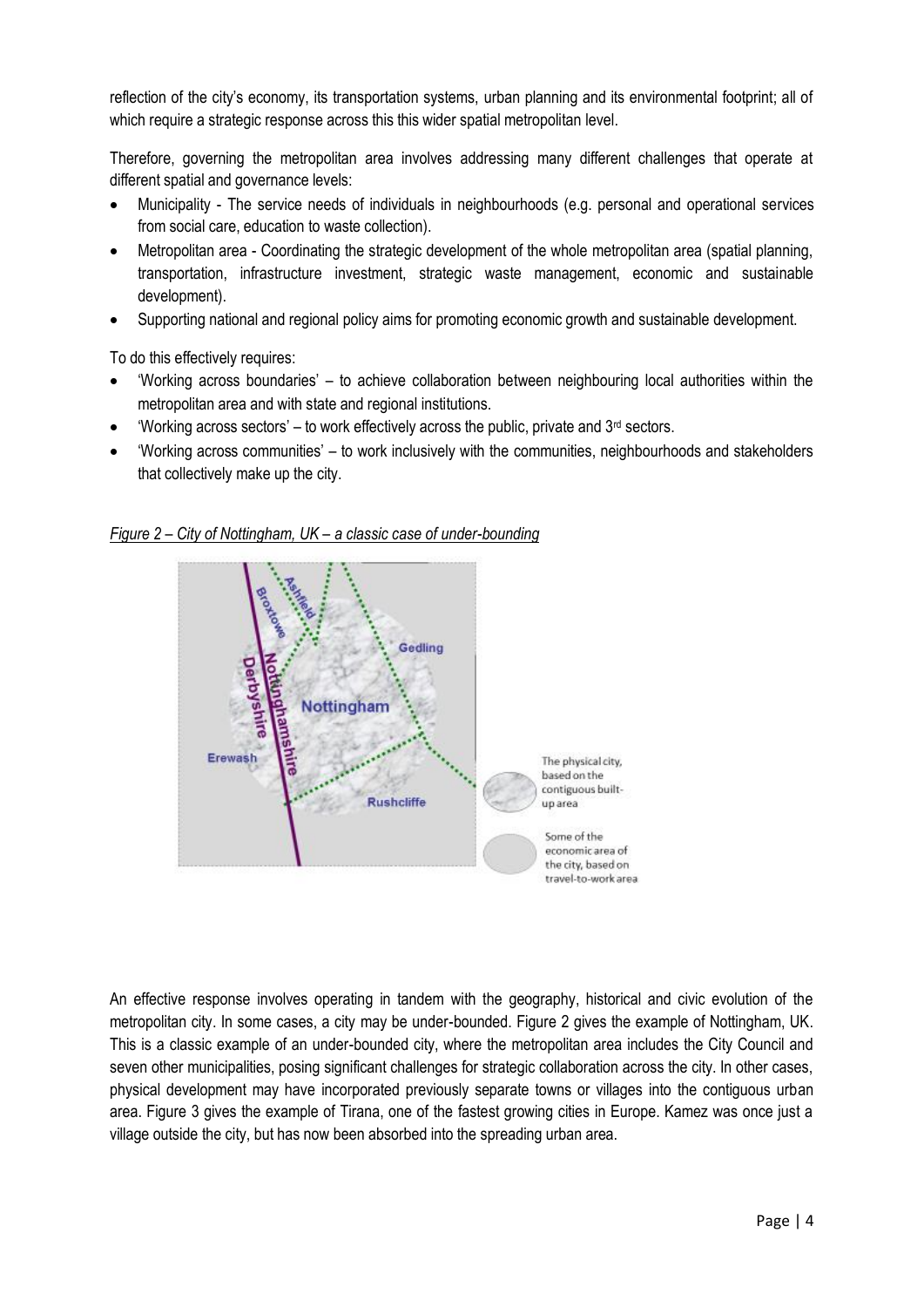*Figure 3 – How growing Tirana has absorbed Kamez within its urban footprint*



In addition, the resulting metropolitan area conurbation may be monocentric or polycentric. Each will pose different political and policy challenges for managing different identities and aspirations of people and places across the wider metropolitan area.

These different challenges can be addressed. But they require careful design of both the formal governance of the metropolitan area and the more informal arrangements set in place to enable citizen participation in decision making in the city (Council of Europe, 2012, 2013). The next section considers options to organise the formal governance of the metropolitan area.

# **3. Formal structures for collaboration across the metropolitan area**

More than two-thirds of OECD metropolitan areas have established a specific body to coordinate responsibilities across the public authorities/municipalities that form the metropolitan area. In 2014 the OECD reported a survey that was conducted across 263 metropolitan areas in 21 countries of least 500,000 inhabitants (average below 2 million and median slightly above 1 million) (Ahrend et al, 2014). This was to identify what solutions had been employed by metropolitan areas to govern themselves. The published study based on this survey 'Governing the City' (OECD, 2015) identified four broad categories of metropolitan governance bodies in OECD metropolitan areas (see Figure 4). In practice, the larger the metropolitan area, the more likely the arrangements were to be more formal. In terms of finance, there are many different funding mechanisms and the OECD research indicates variety and complexity of solutions. However, the OECD report concludes that intra-municipal authorities and dedicated metropolitan cities are more likely to be better funded than informal coordination mechanisms and the creation of supra-municipal authorities.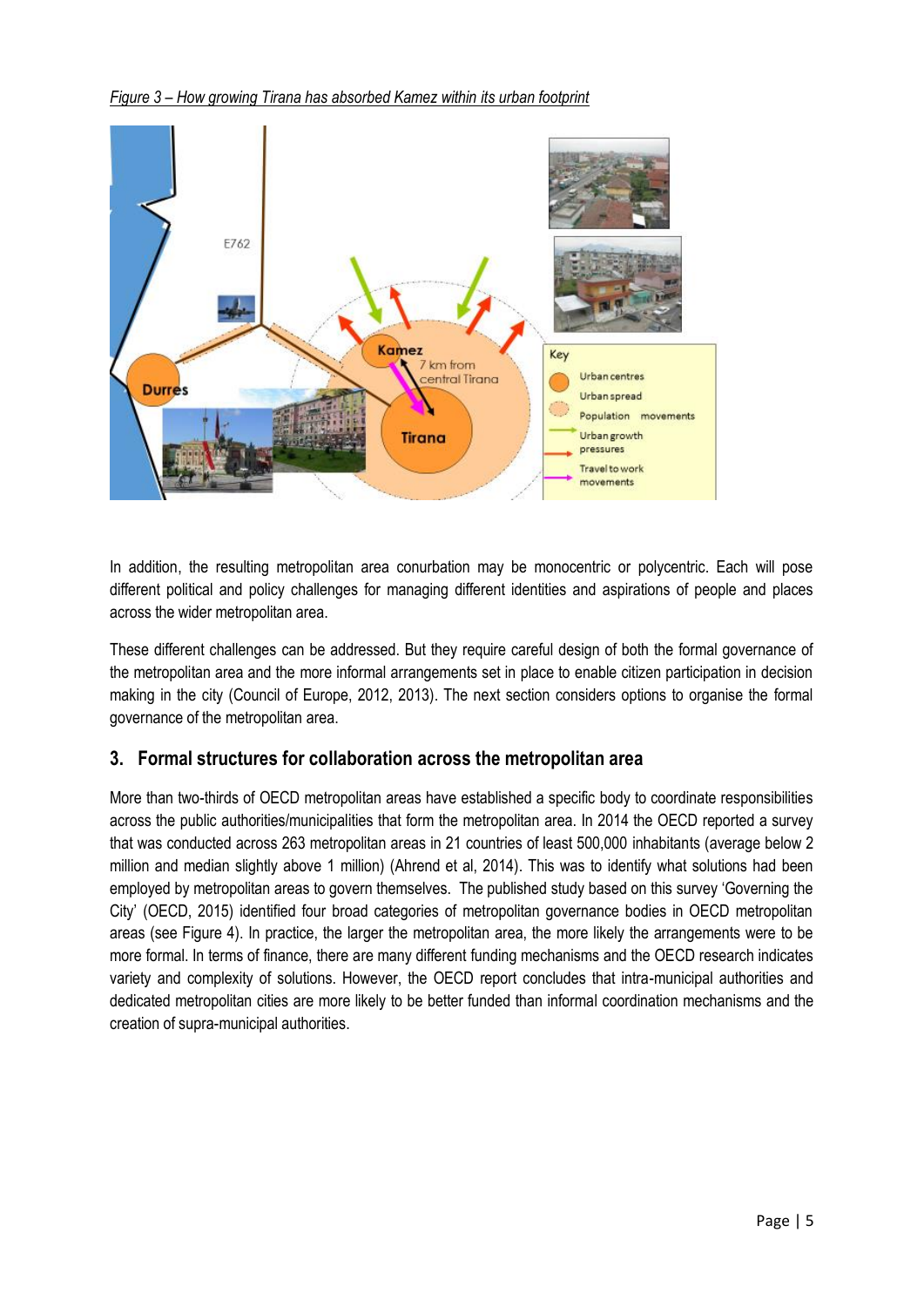

4 alternative models for metropolitan governance

In summary, drawing on the OECD (2015) research, the four different models with examples are described as follows. It should be noted that examples are largely from Western Europe, where there are more illustrations to draw upon. For example, an OECD review of urban policy in Poland in 2011 (OECD, 2011) concluded that at that stage the country lacked a coherent national urban policy.

## **a) Informal/self-coordination**

| Introduction                                                                                                                                                                                                       | Informal collaborative arrangements were most frequent, in 52 per cent of cases. They<br>are often found in instances of polycentric urban development.                                                                                                                     |  |
|--------------------------------------------------------------------------------------------------------------------------------------------------------------------------------------------------------------------|-----------------------------------------------------------------------------------------------------------------------------------------------------------------------------------------------------------------------------------------------------------------------------|--|
| Legal basis                                                                                                                                                                                                        | Subject only to local agreement between participating municipalities and other local<br>partners.                                                                                                                                                                           |  |
| Institutional<br>arrangements                                                                                                                                                                                      | Informal arrangements that are relatively easy to set up and undo.                                                                                                                                                                                                          |  |
| Cooperation<br>Set up only to provide consultation and share information. Usually lack means for<br>mechanisms<br>enforcement and provide no direct relations with citizens or with other levels of<br>government. |                                                                                                                                                                                                                                                                             |  |
| Service delivery                                                                                                                                                                                                   | None likely.                                                                                                                                                                                                                                                                |  |
| Examples                                                                                                                                                                                                           | Delta Metropool (Netherlands)<br>See: http://www.deltametropool.nl/nl/index                                                                                                                                                                                                 |  |
|                                                                                                                                                                                                                    | Created in 2000 by four municipalities (Amsterdam, The Hauge, Rotterdam and Uterich)<br>with Chambers of Commerce and other partners. Created as an informal platform to<br>rethink the polycentric metropolitan area around planning, housing and transport issues.        |  |
|                                                                                                                                                                                                                    | Bristol (UK)<br>See: http://bristolgreencapital.org/                                                                                                                                                                                                                        |  |
|                                                                                                                                                                                                                    | With the support of the City Council, community led bottom-up initiative working across<br>the metropolitan area to promote sustainable development. Metropolitan area successes<br>in transport, health, waste, water and energy. Achievements led Bristol to chosen to be |  |
|                                                                                                                                                                                                                    | European Green Capital, 2015.                                                                                                                                                                                                                                               |  |

## b) **Inter-municipal authorities**

| Introduction  | May be set up for the purpose to address a single issue e.g. spatial planning,<br>transportation, infrastructure investment, but there are examples of more broader<br>collaboration. Found in 24 per cent of cases. |
|---------------|----------------------------------------------------------------------------------------------------------------------------------------------------------------------------------------------------------------------|
| Legal basis   | Likely to have a formal legal basis. At least, will involve Central Government agreement<br>or likely to be legislation.                                                                                             |
| Institutional | Institutional agreement to share responsibilities and costs across the participating                                                                                                                                 |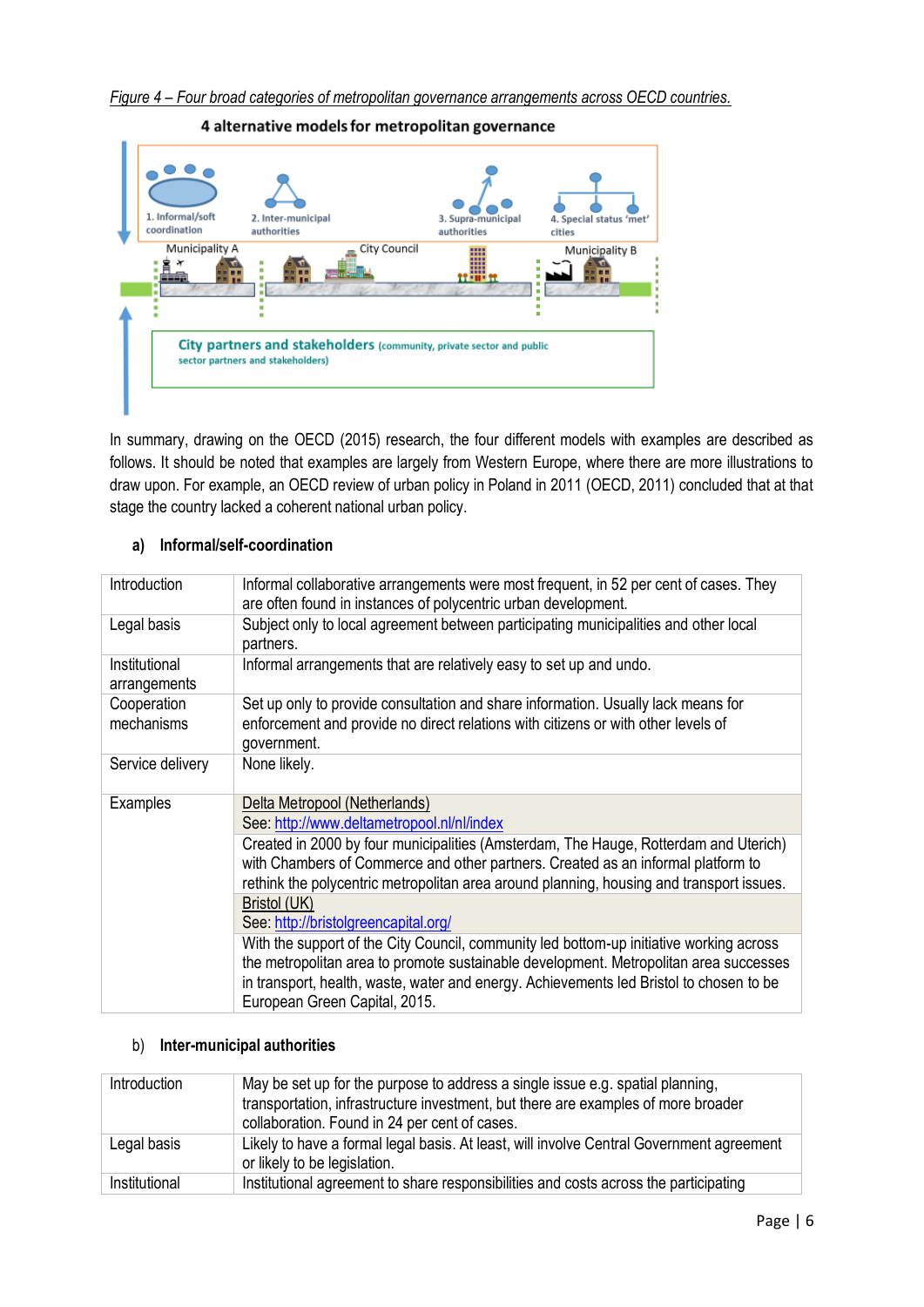| arrangements              | municipalities. May involve other tiers of government and sectoral organisations (e.g.<br>business sector).                                                                                                                                                                                                                                                                                                                                                                                                                                                                                   |  |  |  |  |
|---------------------------|-----------------------------------------------------------------------------------------------------------------------------------------------------------------------------------------------------------------------------------------------------------------------------------------------------------------------------------------------------------------------------------------------------------------------------------------------------------------------------------------------------------------------------------------------------------------------------------------------|--|--|--|--|
| Cooperation<br>mechanisms | Creation of a joint body to manage cooperation and share decision making and<br>responsibilities. Accountable to member authorities.                                                                                                                                                                                                                                                                                                                                                                                                                                                          |  |  |  |  |
| Service delivery          | Likely to have defined strategic planning responsibly for a single or range of services, the<br>most common being economic development, land-use planning, waste management and<br>transportation.                                                                                                                                                                                                                                                                                                                                                                                            |  |  |  |  |
| Examples                  | Métropole d'Aix-Marseille-Provence (France)<br>See: http://www.marseille-provence.fr/                                                                                                                                                                                                                                                                                                                                                                                                                                                                                                         |  |  |  |  |
|                           | A new inter-municipal authority operational from 1 January 2016, encompassing the six<br>previous inter-municipalities in three existing départements (Bouches-du-Rhône, Var and<br>Vaucluse), amounting to about 1.8 million people across 93 municipalities. It has<br>competences regarding economic development, transportation, waste management and<br>urban development.                                                                                                                                                                                                               |  |  |  |  |
|                           | Metropoleruhr (Regional Association Ruhr) (Germany)<br>http://www.metropoleruhr.de/en/start/                                                                                                                                                                                                                                                                                                                                                                                                                                                                                                  |  |  |  |  |
|                           | Is responsible, on behalf of the independent municipalities of the Ruhr Region, for<br>Regional Spatial Planning for the metropolitan area. It also sponsors significant<br>infrastructure projects that contribute to improving the life of this polycentric metropolitan<br>area.                                                                                                                                                                                                                                                                                                           |  |  |  |  |
|                           | West Midlands Metropolitan Area (UK) (See figure 5)<br>https://westmidlandscombinedauthority.org.uk/                                                                                                                                                                                                                                                                                                                                                                                                                                                                                          |  |  |  |  |
|                           | The urban area has, with encouragement from the UK government, been working slowly<br>towards creating a metropolitan governance structure. It has been a difficult process to<br>build trust. Although the towns and cities in the area have common interests, there are<br>also rivalries going back to the 18 <sup>th</sup> Century industrial revolution. A Combined Authority<br>was eventually formed in 2016 to collaborate on strategic transport, economic<br>development and regeneration. In May 2017, the West Midlands will for the first time<br>have a directly elected Mayor. |  |  |  |  |

# **c) Supra-municipal authorities**

| Introduction                  | Situation where an additional layer of government is created above existing<br>municipalities. Found in 16% of cases.                                                                                                                                                                                                                                       |
|-------------------------------|-------------------------------------------------------------------------------------------------------------------------------------------------------------------------------------------------------------------------------------------------------------------------------------------------------------------------------------------------------------|
| Legal basis                   | A new formal layer of local (metropolitan) government, established by Central<br>Government statute.                                                                                                                                                                                                                                                        |
| Institutional<br>arrangements | A new local government body given defined powers and responsibilities, usually of a<br>strategic nature. May have a directly elected Mayor and assembly or a non-elected<br>metropolitan tier.                                                                                                                                                              |
| Cooperation<br>mechanisms     | Cooperation reinforced by different roles and responsibilities of new upper tier and<br>existing lower tier authorities.                                                                                                                                                                                                                                    |
| Service delivery              | Given specific roles and responsibilities usually relating to strategic planning issues<br>(e.g. urban-planning, transportation, economic development, waste management).                                                                                                                                                                                   |
| Examples                      | <b>Greater London Authority and Mayor (UK)</b><br>https://www.london.gov.uk/                                                                                                                                                                                                                                                                                |
|                               | Founded in 2000, the Greater London Authority is the top tier administrative body for<br>London. It consists of a directly elected Mayor and an elected Assembly. It has strategic<br>powers over transport, policing, economic development and fire and emergency<br>planning for London. It works in close cooperation with the 33 London municipalities. |
|                               | <b>Verband Regio Stuttgart (Germany)</b><br>https://www.region-stuttgart.org/andere-laender/english/                                                                                                                                                                                                                                                        |
|                               | The political entity that represents the Stuttgart metropolitan area. Delegates are<br>elected every five years by the local population. Its role is to promote the sustainable                                                                                                                                                                             |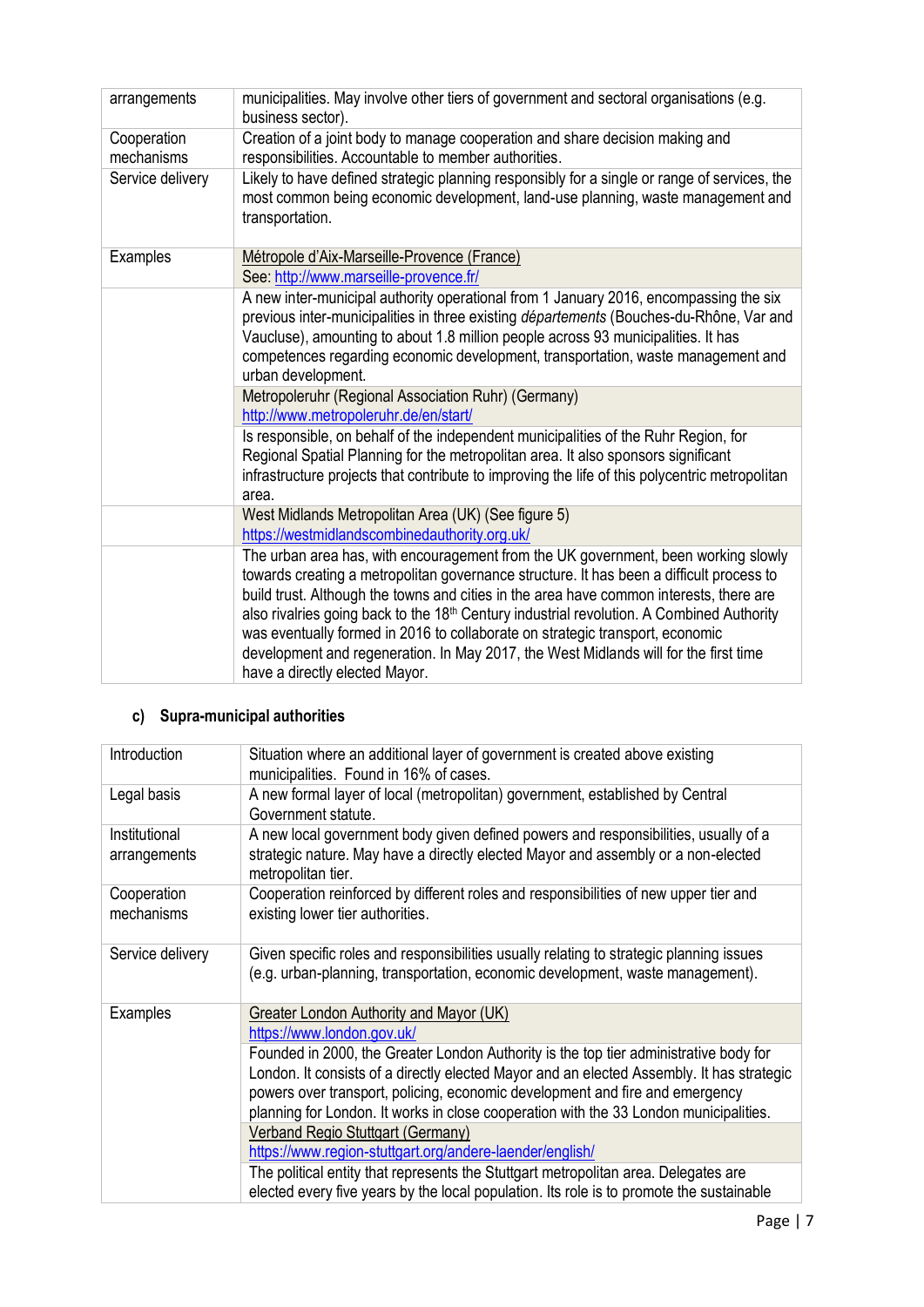| development of the area. It has responsibilities for regional policy, transportation, |
|---------------------------------------------------------------------------------------|
| spatial policy, economic development and strategic waste management,                  |

*Figure 5 – West Midlands metropolitan area – a long journey of building trust and collaboration (see case study above)*



## **d) Special status 'metropolitan cities'**

| <b>Introduction</b>           | Where a city within a wider metropolitan area is upgraded to be given a 'special status'<br>in relation to other municipalities in the metropolitan area. Not aware of a Western,<br>Central or Eastern European example. Found in 8 per cent of cases. |  |  |  |  |
|-------------------------------|---------------------------------------------------------------------------------------------------------------------------------------------------------------------------------------------------------------------------------------------------------|--|--|--|--|
| Legal basis                   | Likely to be provided special status by central government.                                                                                                                                                                                             |  |  |  |  |
| Institutional<br>arrangements | 'Special status' municipality is put on a higher footing with broader competencies than<br>the other municipalities in the area.                                                                                                                        |  |  |  |  |
| Cooperation<br>mechanisms     | Collaboration between municipalities, but with 'special status' authority given authority.                                                                                                                                                              |  |  |  |  |
| Service delivery              | 'Special status' authority with coordination responsibility.                                                                                                                                                                                            |  |  |  |  |
| Example                       | Daejeon (Korea)                                                                                                                                                                                                                                         |  |  |  |  |
|                               | Daejeon, Korea, split from the Province of South Chungcheong in 1989, was upgraded<br>to a metropolitan city in 1995 and hosts a central government complex since 2997.                                                                                 |  |  |  |  |

# **4. Why effective governance of metropolitan areas matters**

There is evidence that effective metropolitan governance matters both to the metropolitan area and its citizens, and for the nation state. First, there is evidence that devolving responsibilities and investing in metropolitan areas beyond the capital city benefits the national economy. And yet, across Europe, there has been a tendency for national governments to prioritise investment in capital cities over 2<sup>nd</sup> and 3<sup>rd</sup> tier metropolitan areas (Parkinson et al, 2015).

Second, there is recent evidence that at a regional (metropolitan area) level, the quality of institutions is more important than geography, as a fundamental driver of economic performance across the European Union (EU) (Ketterer and Rodríguez-Pose, 2016). For institutional quality, low corruption and government accountability and effectiveness were particularly important factors.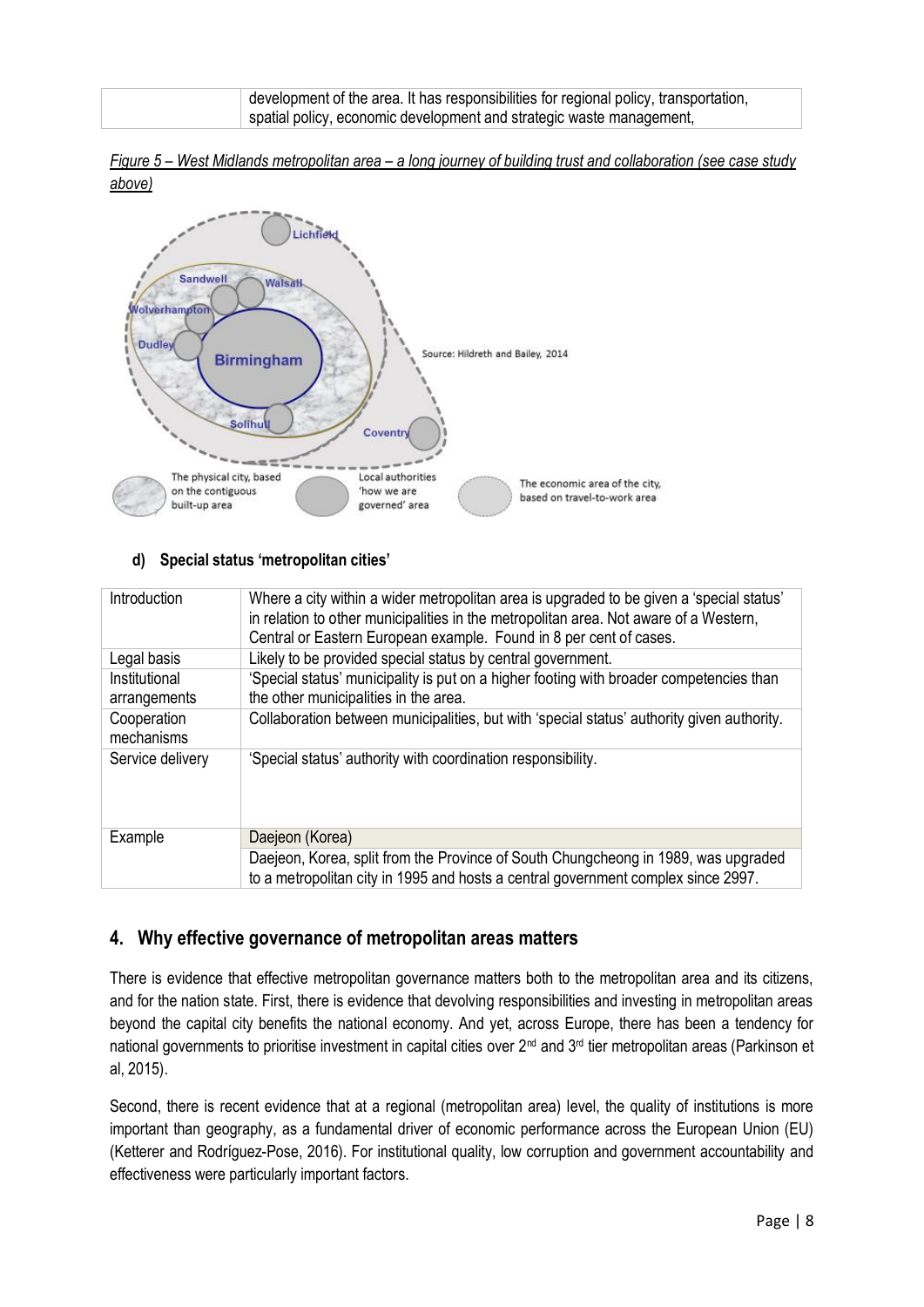## *Figure 6 – Scale of metropolitan governance matters*





\* Chéshire, P. and Magrini, S., 2009. Urban growth drivers in a Europe of sticky people and implicit boundaries. Journal of Economic Geography, 9(1), pp.85-115.

Third, Cheshire and Magrini (2009) demonstrated that the scale of governance arrangements of a metropolitan area matters for economic performance. The best outcome would be for the governance arrangements to reflect the economically self-contained city-region, as indicated by B rather than A in Figure 6. The reason for this is due to benefits from public administration efficiency, the avoidance of waste and the provision of effective coordination.

# **5. Success factors in metropolitan governance**

As this report suggests, there is no simple or off-the-shelf solution to the design of effective metropolitan governance. Above all, any approach needs to be designed in geographical, historical and civic context, to ensure its legitimacy, appropriateness and ownership. Three factors need especially to be considered (OECD, 2015):

- a) The nature of the challenge to co-ordinate policies both horizontally between municipalities and across policy areas, and vertically with the state and regional institutions.
- b) As described in 3a-d above, whether a stronger or weaker institutional framework is required in terms of powers, financing structure, budgets and staff.
- c) The importance of being perceived as legitimate and to generate trust among citizens and nongovernmental organisations, the private sector and other tiers of government.

To address these points, the following factors will aid the design and implementation of effective metropolitan governance (OECD, 2015):

- a) *Motivate collaboration by identifying concrete metropolitan projects* It is better to build on agreement that there is both a need and an opportunity to focus on the economic, social and political context of the area. This can be progressed by focusing on tangible projects and initiatives to rally support and establish a 'bigger picture' for the area.
- b) *Build metropolitan ownership among key stakeholders*  Metropolitan governance reforms need strong advocates and leadership. This is both politically within the metropolitan area and from other stakeholders such as the private sector, NGOs, universities and central government. Ownership needs to be built both top-down and bottom-up.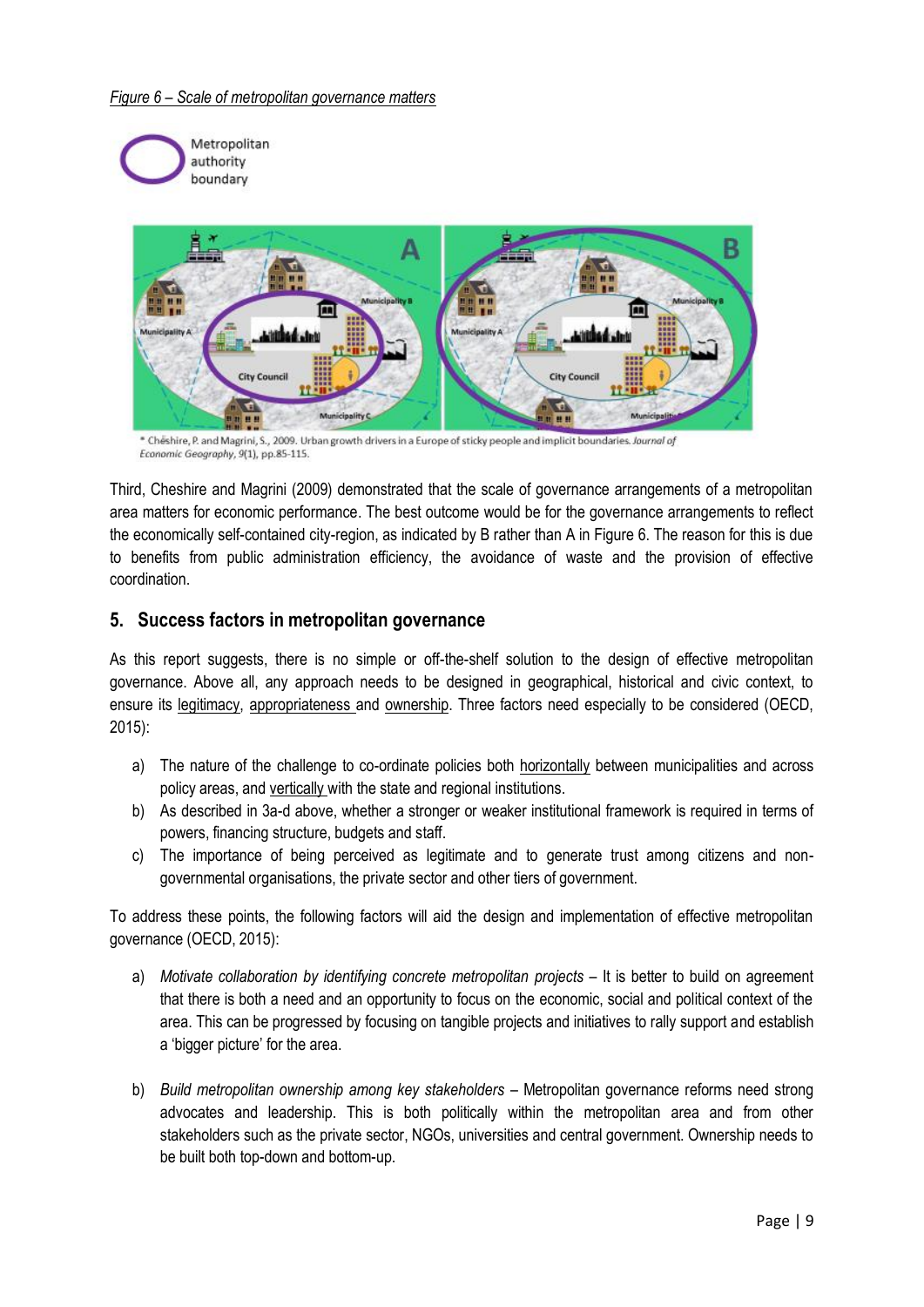- c) *Tailor reliable sources of metropolitan financing* Consideration is needed of how metropolitan governance arrangements will be funded. Any structures and responsibilities need to be appropriate to the funding and staffing resources likely to be available.
- d) *Design incentives and compensations for metropolitan compromise* Working across boundaries (see page 2) is challenging. Co-operation between municipalities and other stakeholders operates best on a voluntary basis where there is local commitment to succeed combined with encouragement incentives from the state. There also needs to be consideration of how best to encourage those who might feel threatened to engage in any reform.
- e) *Implement a long-term process of metropolitan monitoring and evaluation* Building effective metropolitan governance, even when it is informal and voluntary, takes a long-time. It is helpful to underpin the progress with appropriate independent research to provide monitoring, evaluation and a supporting evidence base.
- f) *Any initiative towards metropolitan governance needs to be addressed as part of a wider multi-levelgovernance approach towards reform* – The state is a critical partner in the evolution of metropolitan governance. Reform is stronger where it is part of a national approach towards building better institutions and a stronger and more sustainable economy.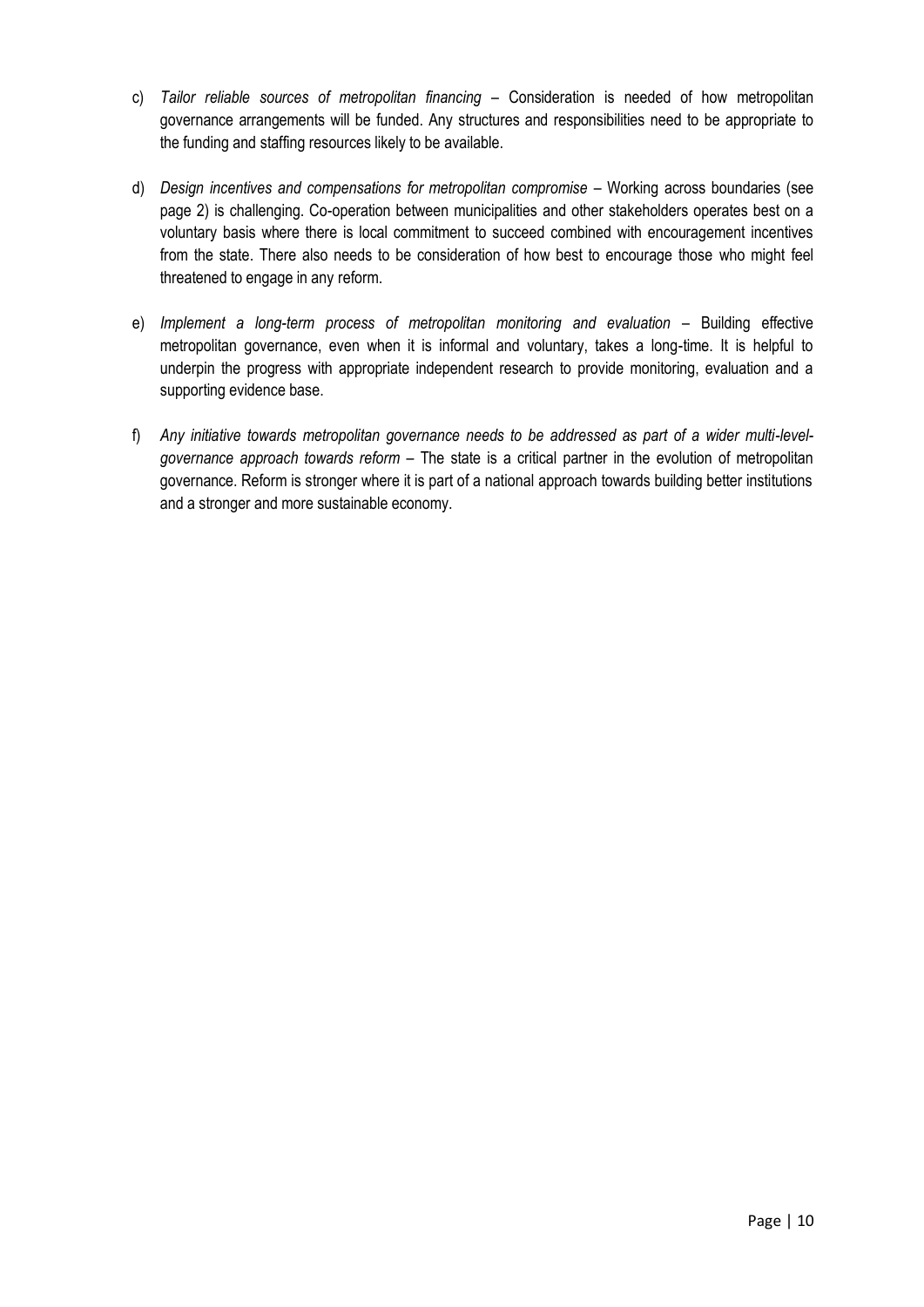#### **Bibliography**

Ahrend, R., Gamper, C. and Schumann, A., 2014. *The OECD Metropolitan Governance Survey: A quantitative description of governance structures in large urban agglomerations.* OECD Regional Development Working Papers, No. 2014/04. Paris: OECD Publishing. Available at:<http://dx.doi.org/10.1787/5jz43zldh08p-en>

Altrock, U., Güntner, S., Huning, S. and Peters, D., 2006. *Spatial planning and urban development in the New EU Member States.* Abingdon, Oxford: Routledge.

Cheshire, P. and Magrini, S., 2009. Urban growth drivers in a Europe of sticky people and implicit boundaries. *Journal of Economic Geography*, *9*(1), pp.85-115.

Council of Europe, 2012. *Strategic municipal planning and performance management at the local level.* Centre of Expertise Good Governance Toolkit. Available at: [https://wcd.coe.int/ViewDoc.jsp?p=&id=1961909&Site=&BackColorInternet=B9BDEE&BackColorIntranet=FFCD4](https://wcd.coe.int/ViewDoc.jsp?p=&id=1961909&Site=&BackColorInternet=B9BDEE&BackColorIntranet=FFCD4F&BackColorLogged=FFC679&direct=true) [F&BackColorLogged=FFC679&direct=true](https://wcd.coe.int/ViewDoc.jsp?p=&id=1961909&Site=&BackColorInternet=B9BDEE&BackColorIntranet=FFCD4F&BackColorLogged=FFC679&direct=true)

Dijkstra, L., Garcilazo, E. and McCann, P., 2013. The economic performance of European cities and city regions: Myths and realities. *European Planning Studies*, *21*(3), pp.334-354.

Donaldson, J., 2013. *Good governance of large metropolises*. Report to the Parliamentary Assembly of the Council of Europe, 4 November 2013, Doc. 13350.

Hildreth, P., 2008. The dynamics of 'place-shaping': The changing rationale for urban regeneration. *Journal of Urban Regeneration & Renewal*, *1*(3), pp.227-239.

Hildreth, P. and Bailey, D., 2014. Place-based economic development strategy in England: Filling the missing space. *Local Economy*, *29*(4-5), pp.363-377.

Hildreth, P., 2015. *Reflections on metropolitan governance.* Presentation to the European Committee of Democracy and Governance. Strasbourg: Council of Europe.

Ketterer, T.D. and Rodríguez-Pose, A., 2016. Institutions vs. 'first-nature' geography: What drives economic growth in Europe's regions? *Papers in Regional Science*.

OECD, 2011. OECD urban policy reviews: Poland. Paris: OECD publishing. Available at: <http://www.oecd.org/poland/oecdurbanpolicyreviewspoland.htm#policy>

OECD, 2015a. *Governing the city.* Paris: OECD publishing. Available at: <http://www.oecd.org/publications/governing-the-city-9789264226500-en.htm>

OECD, 2015b. *The metropolitan century: understanding urbanisation and its consequences.* Paris: OECD publishing. Available at: <http://www.oecd.org/gov/the-metropolitan-century-9789264228733-en.htm>

Parkinson, M., Meegan, R. and Karecha, J., 2015. City size and economic performance: Is bigger better, small more beautiful or middling marvellous? *European Planning Studies*, *23*(6), pp.1054-1068.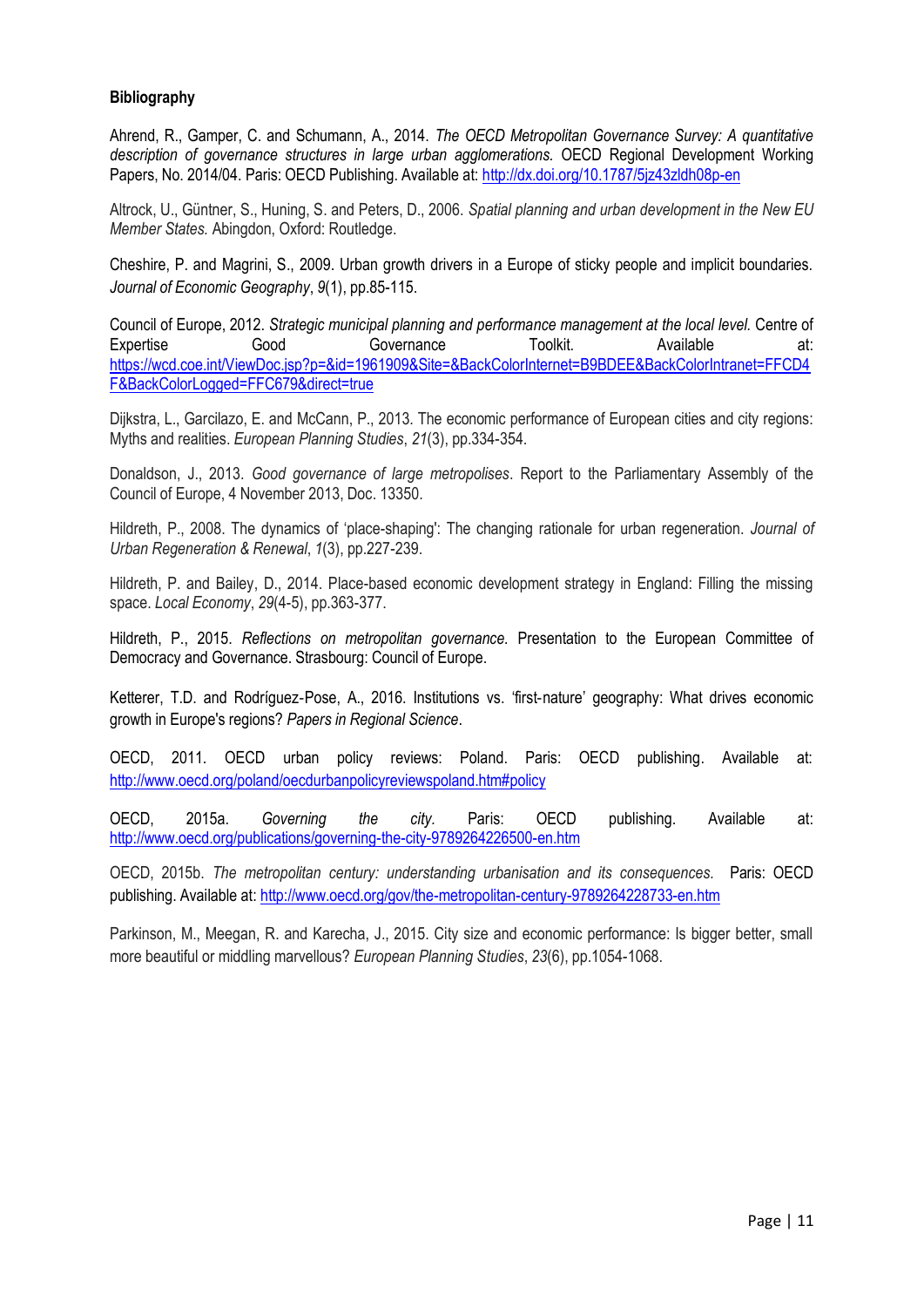#### **APPENDIX (1)**

(1) This Appendix was prepared internally by the Council of Europe in order to accompany the "Overview on metropolitan governance" prepared with the help of Mr Paul Hildreth, consultant. Its aim is to further explain the results of the OECD work in the field of metropolitan governance, part of which is mentioned in the overview. As such, this Appendix is a non-exhaustive compilation of past work and does not include policy recommendations. The CoE does not assume responsibility for the accuracy of the findings included.

# **METROPOLITAN GOVERNANCE MODELS**

THIS SUMMARY IS BASED ON OECD REPORTS AND STUDIES:

OECD (2015), The Metropolitan Century: Understanding Urbanisation and its Consequences, OECD Publishing, Paris. http://dx.doi.org/10.1787/9789264228733-en

OECD (2013), OECD Regions at a Glance 2013: OECD Publishing. http://dx.doi.org/10.1787/reg\_glance-2013-en

OCDE (2014) VERS UNE CROISSANCE PLUS INCLUSIVE DE LA METROPOLE AIX-MARSEILLE : UNE PERSPECTIVE INTERNATIONALE

OECD (2016), OECD TERRITORIAL REVIEWS: THE METROPOLITAN REGION OF ROTTERDAM-THE HAGUE, NETHERLANDS, OECD PUBLISHING, PARIS. http://dx.doi.org/10.1787/9789264249387-en

OECD (2015), Governing the City, OECD Publishing. http://dx.doi.org/10.1787/9789264226500-en

OECD (2017), MULTI-LEVEL GOVERNANCE REFORMS: OVERVIEW OF OECD COUNTRY EXPERIENCES

Ahrend, R., C. Gamper and A. Schumann (2014), "The OECD Metropolitan Governance Survey: A Quantitative Description of Governance Structures in large Urban Agglomerations", OECD Regional Development Working Papers, 2014/04, OECD Publishing, Paris. http://dx.doi.org/10.1787/5jz43zldh08p-en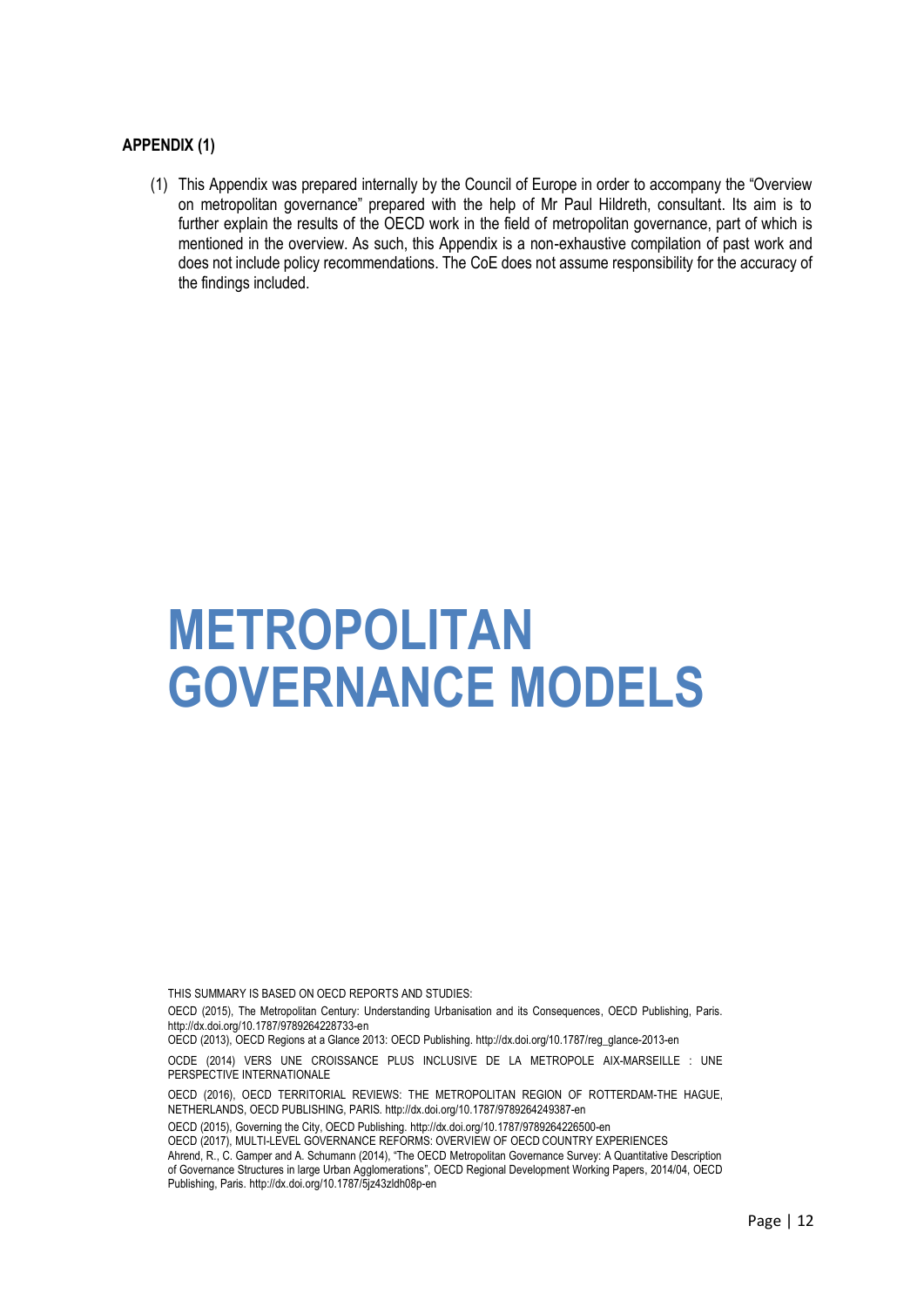| <b>CONTENTS</b>                                                                                                                                                                                                                                                                                                             |  |
|-----------------------------------------------------------------------------------------------------------------------------------------------------------------------------------------------------------------------------------------------------------------------------------------------------------------------------|--|
| METROPOLITAN GOVERNANCE TYPOLOGY (BODIES, ITS MODALITIES AND COMPOSITION) 14                                                                                                                                                                                                                                                |  |
| GOVERNANCE OF TRANSPORT AND SPATIAL PLANNING IN OECD CASE STUDY REGIONS  19                                                                                                                                                                                                                                                 |  |
|                                                                                                                                                                                                                                                                                                                             |  |
| Overview of selected metropolitan governance models in OECD countries: Metropolitan Region of Rotterdam-<br>The Hague (MRDH), Barcelona (Área Metropolitana de Barcelona, AMB), Montreal (Montreal Metropolitan<br>Community), Vancouver (Metro Vancouver), Portland (Portland Metro), Stuttgart (Verband Region Stuttgart, |  |
|                                                                                                                                                                                                                                                                                                                             |  |
|                                                                                                                                                                                                                                                                                                                             |  |
| COMPARING THE GREATER AMSTERDAM METROPOLITAN AREA AND THE METROPOLITAN REGION                                                                                                                                                                                                                                               |  |
|                                                                                                                                                                                                                                                                                                                             |  |
|                                                                                                                                                                                                                                                                                                                             |  |
|                                                                                                                                                                                                                                                                                                                             |  |
|                                                                                                                                                                                                                                                                                                                             |  |
|                                                                                                                                                                                                                                                                                                                             |  |
|                                                                                                                                                                                                                                                                                                                             |  |
|                                                                                                                                                                                                                                                                                                                             |  |
|                                                                                                                                                                                                                                                                                                                             |  |
|                                                                                                                                                                                                                                                                                                                             |  |
|                                                                                                                                                                                                                                                                                                                             |  |
| Co-ordinating metropolitan and municipal spatial planning: Different examples of mechanisms 34                                                                                                                                                                                                                              |  |
| A single authority in charge of co-ordinating transport and spatial planning at the metropolitan level: Selected                                                                                                                                                                                                            |  |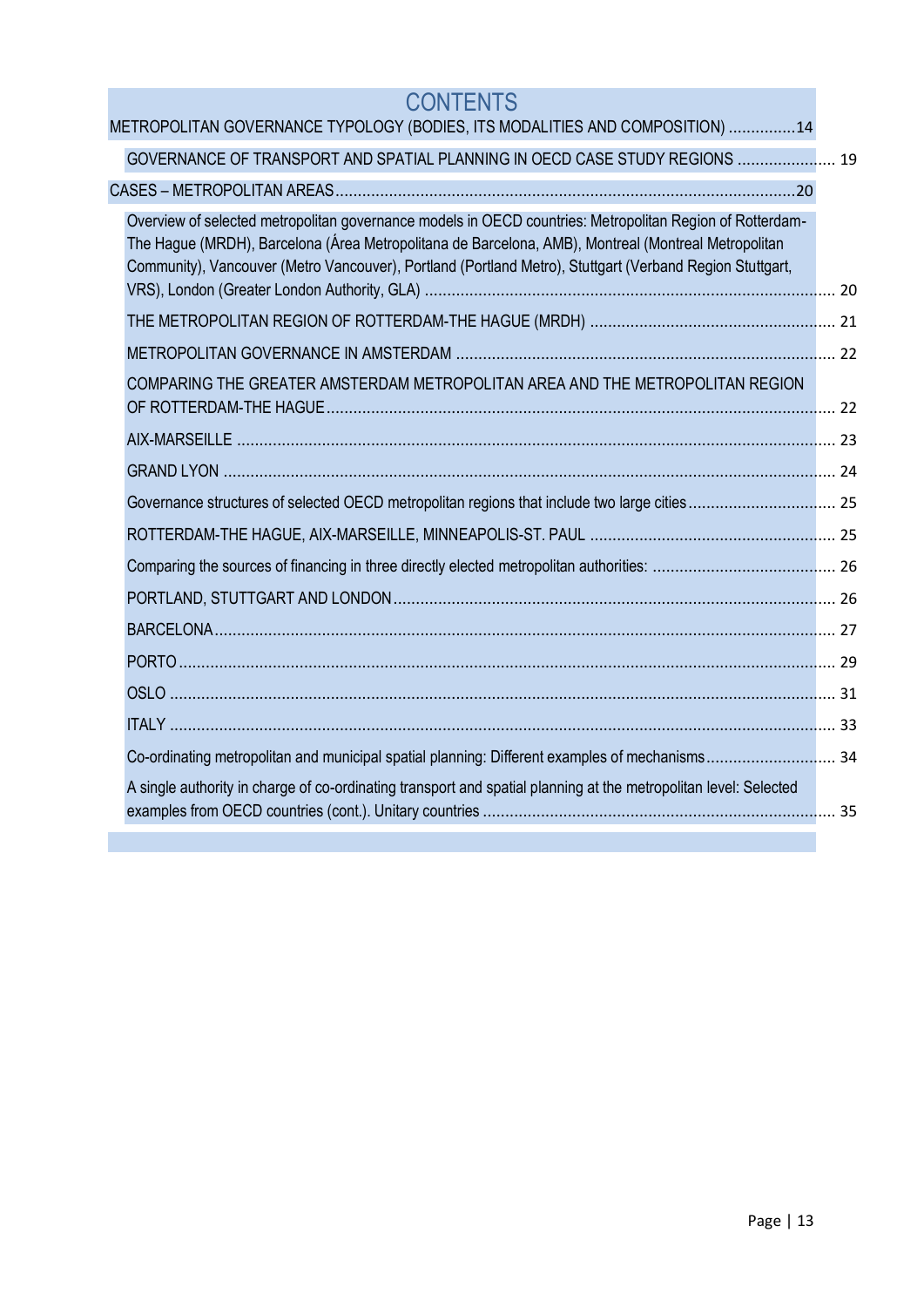Cities are key contributors to national socio-economic performance and are motors of growth. Across OECD countries, metropolitan areas (urban agglomerations with more than 500 000 inhabitants) cover only 4% of the land, but account for roughly half of the population and close to 55% of gross domestic product (GDP)<sup>1</sup>; and roughly two-thirds lives in urban agglomerations with more than 50 000 inhabitants.

# **SOME CORRELATIONS/FINDINGS**

The metropolitan areas that have a governance body have a per capita GDP that is on average 7% higher than that of metropolitan areas without governance body.

Metropolitan areas that have governance bodies are approximately one third larger (and have also been growing (population growth) faster between 2000 and 2010) than those that do not.

The existence of a separate public transport authority is positively correlated to desirable outcomes: air pollution is significantly lower in metropolitan areas with transport authorities; the share of satisfied citizens is 13% higher.

# <span id="page-13-0"></span>**METROPOLITAN GOVERNANCE TYPOLOGY (BODIES, ITS MODALITIES AND COMPOSITION)**

**OECD defines metropolitan areas** as functional urban area of at least 500 000 inhabitants. The functional area is an urban agglomeration with a continuously built-up urban core and surrounding areas. The limits of the functional area are determined by the share of the inhabitants that commute from surrounding areas into the urban core. Although urbanization differs from country to country, it is shaped by similar trends all over the world.

- **Megacities** (a total population exceeds 10 million)
- **Metropolitan areas** (at least 500 000 inhabitants)
- **Small and medium-size urban agglomerations** (50 000 500 000 inhabitants)

 $\blacktriangleright$ 

OECD in its report (OECD, 2015) suggested four broad typologies of metropolitan governance<sup>2</sup> (from the "lightest" to the most "stringent" in institutional terms):

- **informal/soft co-ordination**. Often found in instances of polycentric urban development, lightly institutionalised platforms for information sharing and consultation are relatively easy both to implement and to undo. They typically lack enforcement tools and their relationship with citizens and other levels of government tends to remain minimal.
- **inter-municipal authorities**. When established for a single purpose, such authorities aim at sharing costs and responsibilities across member municipalities – sometimes with the participation of other levels of government and sectoral organisations. Multi-purpose authorities embrace a defined range of key policies for urban development such as land use, transport and infrastructure.
- **supra-municipal authorities**; An additional layer above municipalities can be introduced either by creating a directly elected metropolitan government or with the upper governments setting down a nonelected metropolitan structure. The extent of municipal involvement and financial capacity often determine the effectiveness of a supra-municipal authority.
- and **a special status of "metropolitan cities".** Cities that exceed a legally defined population threshold can be upgraded into a special status as "metropolitan cities", which puts them on the same footing as the next upper level of government and gives them broader competencies.

The proposed categories of the typology are not mutually exclusive: **two or more metropolitan arrangements sometimes coexist in the same country**, and occasionally within the same metropolitan area. For example, a metropolitan area may adopt one arrangement for a specific public service and another arrangement for other services. Some instances may also be hybrid in practice, combining the characteristics of two or more categories. Other cases can encompass rural-urban partnerships within metropolitan areas.

<sup>1</sup> <sup>1</sup> OECD (2015), *The Metropolitan Century: Understanding Urbanisation and its Consequences*, OECD Publishing, Paris.

*http://dx.doi.org/10.1787/9789264228733-en*

<sup>&</sup>lt;sup>2</sup> The OECD Metropolitan Governance Survey collected and analysed the governance structure of 263 OECD metropolitan areas over 500 000 inhabitants.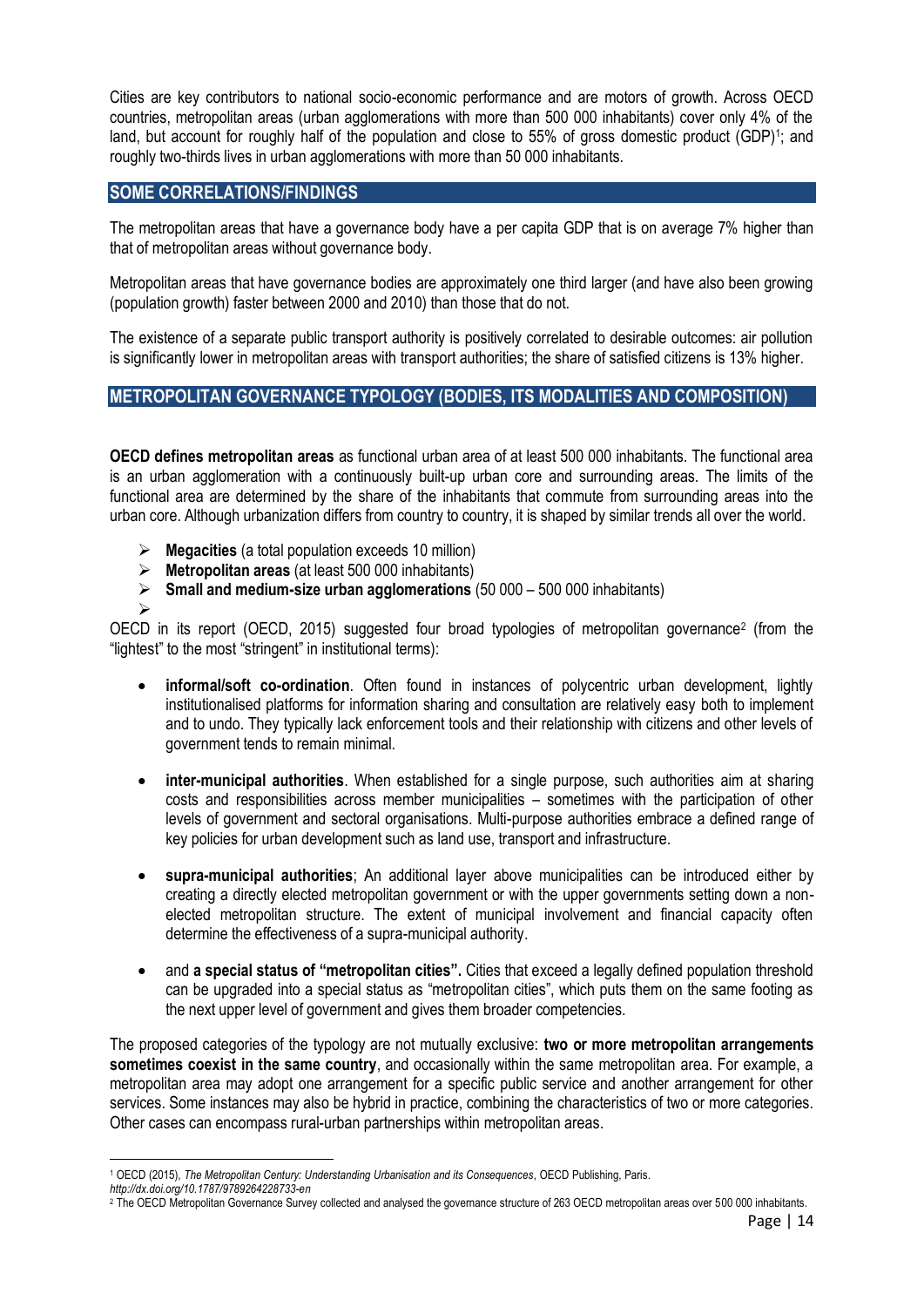The "lightest" metropolitan governance arrangements tend to prevail over the most "stringent". Among the metropolitan areas with a metropolitan governance body, **more than half are using informal/soft co-ordination arrangements**, whereas about **one-quarter have introduced inter-municipal joint authorities**. **Supramunicipal authorities account for 16%** of the cases, and "**metropolitan cities" are the rarest arrangement, with only 8%**. Unsurprisingly, a size factor is at play: the larger the population size of the metropolitan area, the more "stringent" its type of metropolitan governance arrangement.

#### **Metropolitan governance bodies**

The spectrum of organisations that are considered metropolitan governance bodies ranges from purely consultative ones to those that have extensive legal powers. Some types of governance bodies certainly reduce the degree of administrative polycentricity by centralising many powers within a single authority. Others, however, can increase administrative polycentricity by adding centres of decision making without substantially reducing the influence of others. In the above-mentioned OECD report, **178 out of 263 analysed metropolitan areas, i.e. 68%, have governance bodies**. 48 bodies (out of the 178) have the right to impose regulations, which equals a share of 27%.

Responsibilities of governance bodies depend on the institutional context of a metropolitan area and the country in which it is located. In many cases, the bodies have few formal powers and serve mostly as institutionalised forums to exchange information and to propose non-binding policy initiatives. However, going beyond these relatively basic approaches, a wide range of other arrangements exists with regard to institutionalised cooperation.

The most common next step towards further integration is a transfer of selected powers to the governance body. In some cases, these are very specific powers, such as the drafting of a particular land-use plan or narrow environmental regulations. In other cases, they are broader and may include many policy instruments or cover several policy fields. Sometimes, not only powers to regulate are transferred to governance bodies but also responsibilities for service provisions. Again, the scope varies from minor tasks, such as the provision of transport services for the elderly, to broad public services, such as waste disposal and the management of all public housing.

Most governance bodies have in common that they cannot be considered fully-fledged local governments because they are not a legal tier of the government of a country. Although they tend to be institutionalised through national laws (or state laws in the case of federal countries), they often emerged from the bottom up through local initiatives. When national governments imposed governance structures on metropolitan areas, this was generally done on a case-by-case basis and not as a systematic reform of local governance (exceptions are, for example, the city-regions in the Netherlands, which are scheduled to be abolished).

Over 80% of metropolitan governance bodies work on regional development, over 70% on transport and over 60% on spatial planning. More than half of the metropolitan governance bodies are active in all three fields. This is probably due to the fact that in these fields, the demand from residents for a metropolitan-wide approach is highest. Furthermore, the positive consequences of working together are most obvious in these reflected by the fact that more than half of all metropolitan areas also have dedicated transport authorities. These are also common in countries that have otherwise no tradition of sectoral authorities or special-purpose districts.

Governance bodies can be effective tools for co-ordination within metropolitan areas. Where they exist, outcomes along two important dimensions are better than in places where they do not exist. One of the most common fields of works for metropolitan governance bodies is land-use planning. As urban sprawl is often mentioned as one of the consequences of fragmented land-use planning, it is perhaps not surprising that metropolitan areas where governance bodies exist experienced a decline in sprawl between 2000 and 2006. In contrast, those metropolitan areas where no governance body exists experienced an increase in sprawl. At the same time, metropolitan areas with a governance bodies seem to be more attractive. Their average population growth rates were 0.28 percentage points higher between 2000 and 2010 than those of metropolitan areas without governance bodies.

Metropolitan areas without governance bodies have, on average, higher levels of air pollution, as measured by the amount of particulate matters in the air. Possibly, this is the result of more efficient transport policies in combination with better land-use planning, both of which are central fields of work for most governance bodies. The existence of metropolitan governance bodies might reduce problems related to administrative fragmentation.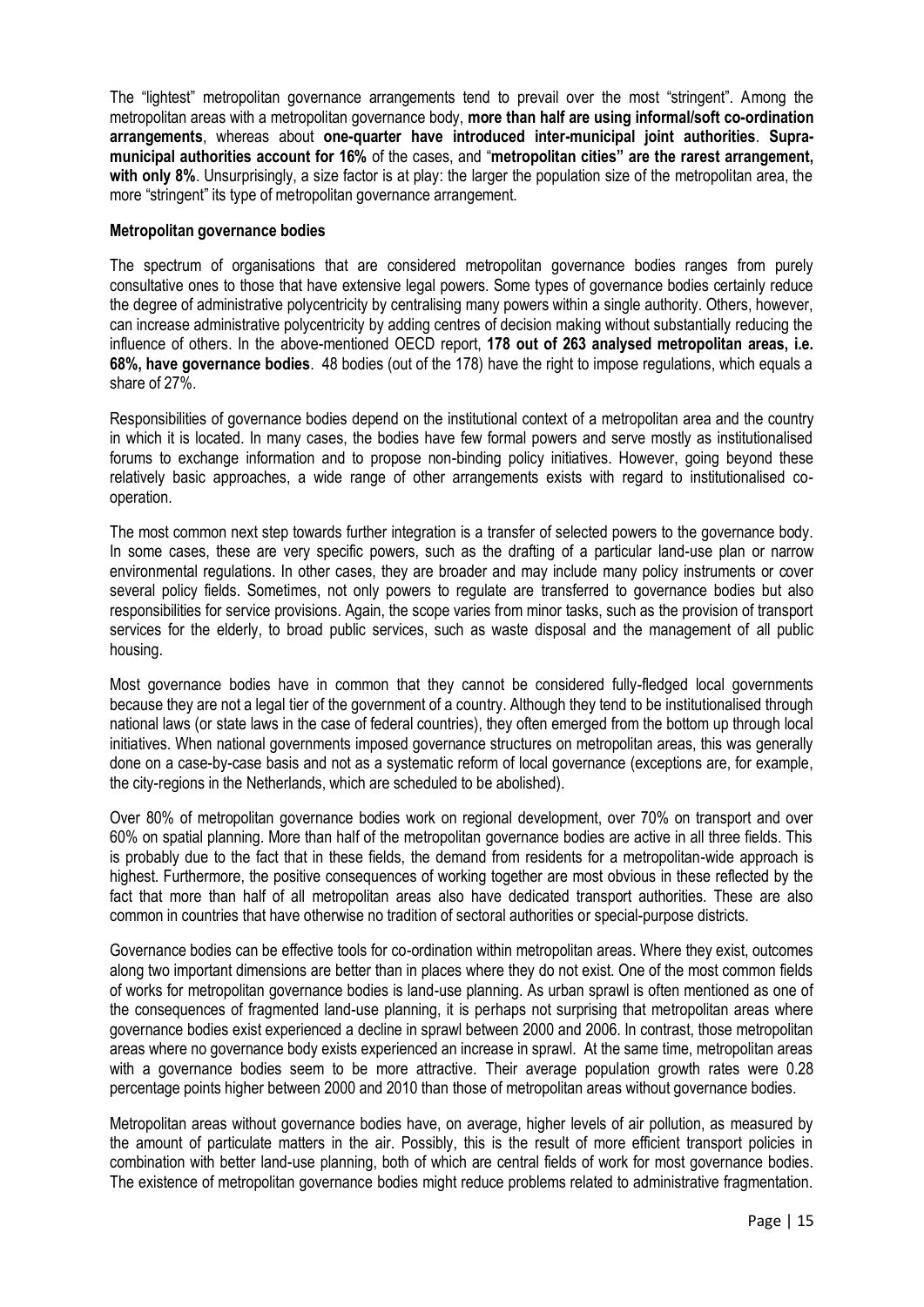Estimates show that where they exist, about half of the correlation between fragmentation and the loss of labour productivity disappears. This is an indication that they are effective in co-ordinating fragmented local governments. Several possible transmission channels can explain this positive effect. Synergies between different policy fields, and in particular related to spatial planning, can lead to a more efficient urban form over time. Furthermore, economies of scale in the provision of some public services imply that these can be more effectively provided at the metropolitan level. An organisation co-ordinating the provision of these services across a metropolitan area could also improve their quality or reduce their costs, which in turn should affect productivity positively.

#### **COMPOSITION OF METROPOLITAN BODIES**

Most commonly, bodies are made up of elected officials of the local governments whose territories they cover. These officials are either appointed to the body by the local governments or obtain a seat by the virtue of their office. The latter case is typical for mayors of municipalities.

- Elected officials from local governments sit on 55% of all governance bodies.
- In 7% of all cases, governance bodies include representatives of other interest groups or private citizens in addition to appointed officials.
- Ad-hoc public elections are held in 11% of cases.
- 13% of governance bodies have members that have been selected on other criteria. In those cases, representatives are typically appointed by national governments or higher levels of sub-national governments.
- 14% N/A.

#### **BUDGETS AND STAFF**

Most common are annual budgets of around 10 USD per capita (after controlling for purchasing power parity). The median annual per capita budget is 13.9 USD; while the highest budget is 3800 USD per capita.

The governance bodies can be grouped, at the two ends of the scale:

1. Budgets of less than 30 USD per capita. The bodies with low budgets tend to be voluntary associations of governments that work through coordination

2. Per capita budgets of more than 1000 USD. The bodies are either full local governments or inter-municipal associations with wide range of powers.

Large metropolitan areas are typically wealthier than smaller regions; but they also face major spending needs as they provide services to a larger concentration of people and firms. This generates fiscal pressure both horizontally within the metropolitan area (as the core city often must finance public infrastructure for commuting workers who actually pay taxes in the periphery) and vertically towards the central government and the rest of the country (when the national fiscal equalisation scheme requires metropolitan areas to contribute, whereas many of the latter rather request transfers to cope with metropolitan needs).

The extent to which metropolitan public finance can support growth goals depends on a number of factors linked with each country's fiscal framework: whether metropolitan areas' own and/or shared tax revenues are designed to encourage economic development rather than distorting the market and are sufficiently diversified to avoid volatility; whether intergovernmental grants promote both solidarity and proactive fiscal behaviour rather than over-reliance over transfers; whether user fees are used to address negative agglomeration externalities (through "smart taxes" such as congestion tax for example); and whether metropolitan areas are allowed to borrow in a responsible manner to carry out necessary large-scale investment.

Faced with such complex fiscal challenges, metropolitan areas often struggle to translate a sometimes painfully achieved consensus for general co-ordination into concrete fiscal modalities. Municipalities and even higher levels of government may concur on the need to set up a metropolitan co-ordination mechanism, but disagree on how to finance it. Therefore, even when a metropolitan governance body has been created with a clearly defined mandate for co-ordination, it may remain underfunded and/or understaffed.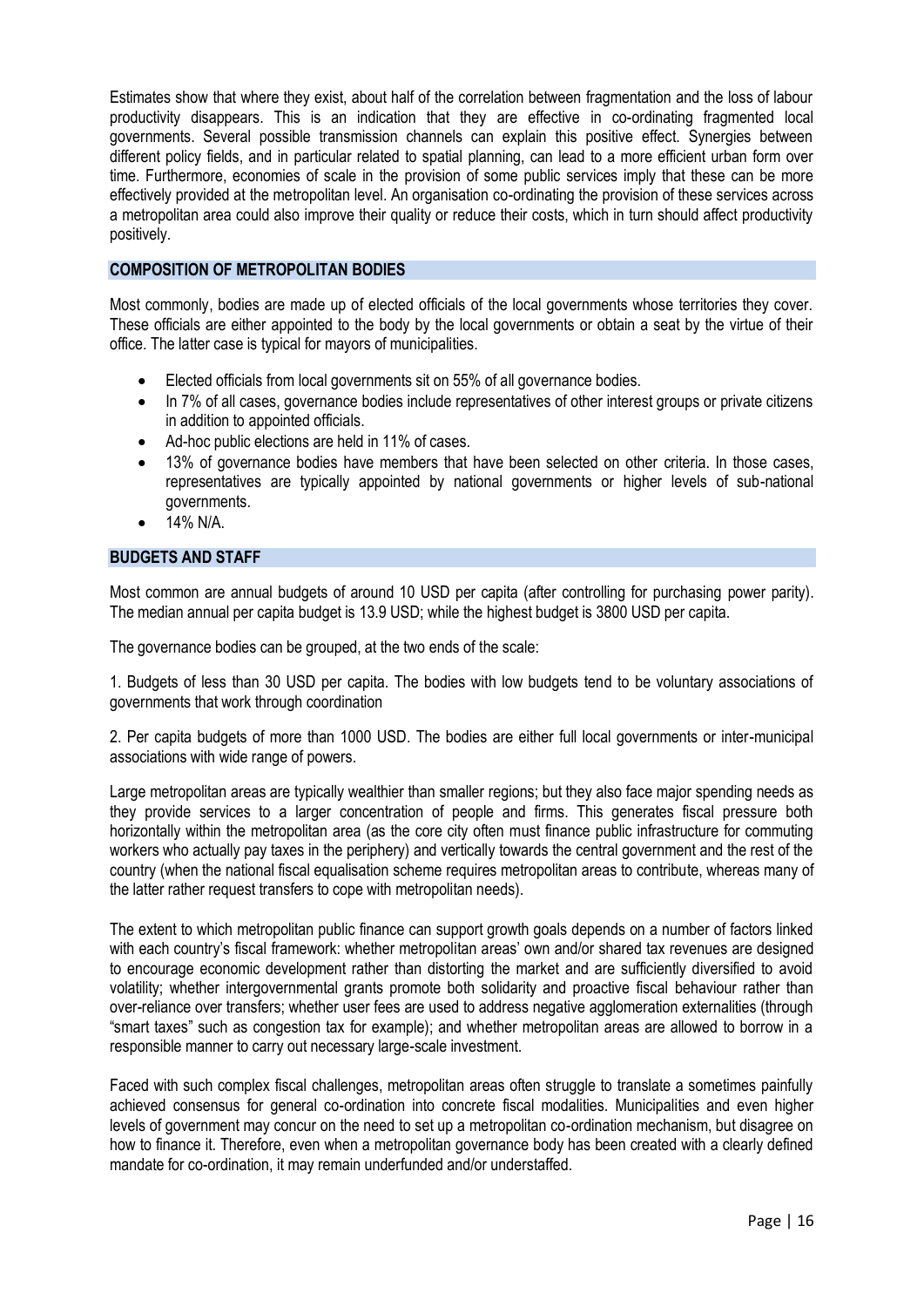This explains in part the dominance of the "softest" types of metropolitan governance bodies, which involve only minimal disruption in existing institutions and finance while kick-starting a flexible platform for inter-municipal dialogue. There are of course other likely causes, such as the reluctance of local officials to transfer power to another body, as well as local identity issues and lack of trust, in particular by citizens of smaller municipalities, in the fact that their interests will be protected by more central authorities, but their influence is more difficult to measure.

The modest financial endowment of informal metropolitan governance bodies is one of their most attractive but also debilitating features. In practice, informal/soft co-ordination bodies and supra-municipal authorities – albeit with large variation among them – typically have annual budgets of around USD 10 per capita or less (Figure 1.6). Inter-municipal authorities usually have budgets of intermediary size, in the order of a couple of USD 100 per capita. All three are dwarfed by the budgets of metropolitan cities, which usually have more far-ranging functions, such as economic development. Staff numbers roughly follow budgets, with somewhat greater variation.

#### **FIELD WORK OF GOVERNANCE BODIES**

Organisations responsible for metropolitan governance work on a wide range of topics. However, three fields of work are significantly more common than others:

- **Regional development with 81% of all governance bodies covering this field**. This can be through initiatives to support certain sectors, to attract specific companies or industries, to affect the structure of the labour market or to promote skills of the local population, as well as initiatives that aim at the regeneration of particular geographical areas.
- **78%** of metropolitan governance bodies work on **transportation**. The existence of organisations that focus on the provision of public transport for the entire metropolitan area is correlated to higher levels of public satisfaction with public transport provision and lover level of air pollution<sup>3</sup>.
- **Spatial planning with 67%**.

The combination of these three fields of work is especially common among European and North American governance bodies.

#### **Other fields of work:**

Waste disposal (35%), water provision (35%), culture and leisure (29%), tourism (26%), sewerage (26%), energy  $(15%)$ .

Taking into account that the powers of governance bodies vary greatly, there are large differences in the actual influence on policies. In the case of spatial planning, for example, some governance bodies merely serve to inform member local governments of each other's plans, whereas others exert centralised control over the entire planning process in a metropolitan area.

#### **SECTORAL AUTHORITIES**

**.** 

Sectoral authorities and special-purpose associations can play important roles for metropolitan area governance. In contrast to governance bodies, sectoral authorities are organisations that have a narrow mandate that focuses on the provision of a particular service. They might focus on waste disposal, water provision or business promotion.

However, public transportation authorities and associations are by far the most common sectoral authorities and often also the ones with the highest budgets. **They exist in 56% of all metropolitan areas**. As it is with governance bodies, transport authorities are organised in very different forms. On the one end of spectrum, some organisations are only responsible for strategic public transportation planning and employ a low double-digit number of staff. On the other end of the spectrum, some organisations plan and operate the entire public transportation system of a metropolitan area themselves and employ several tens of thousands of employees.

<sup>3</sup> OECD 2014. The OECD Metropolitan Governance Survey. OECD Regional Development Working Papers 2014/04.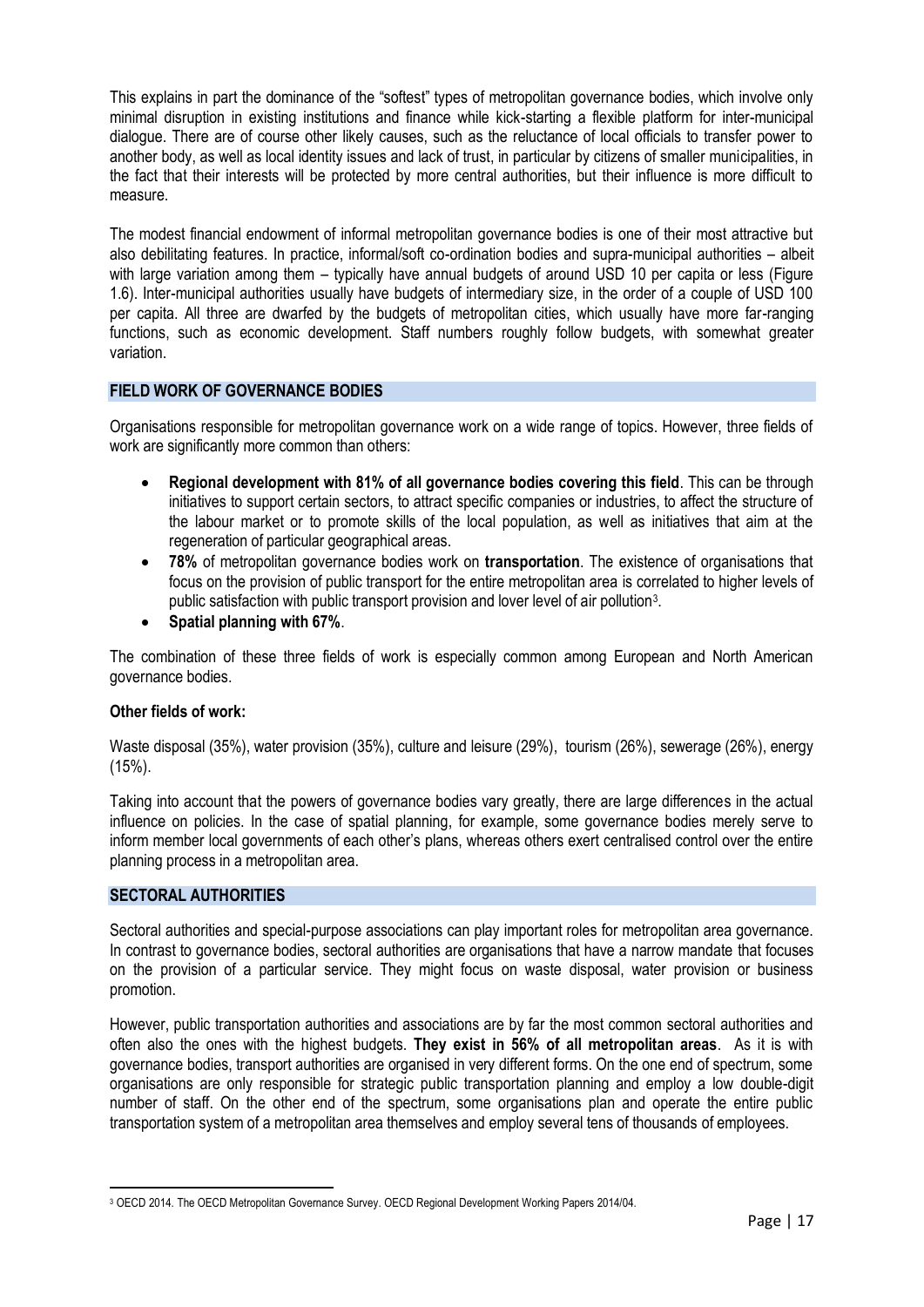An organisation is considered a **transport authority** if it focuses **exclusively on public transport in a metropolitan area and is responsible for its strategic planning, independently from whether or not it has the authority to make strategic decisions**. This feature distinguishes transport authorities **from public organisations or private companies that operate the public transport** systems in metropolitan areas **but have little influence on their general design**.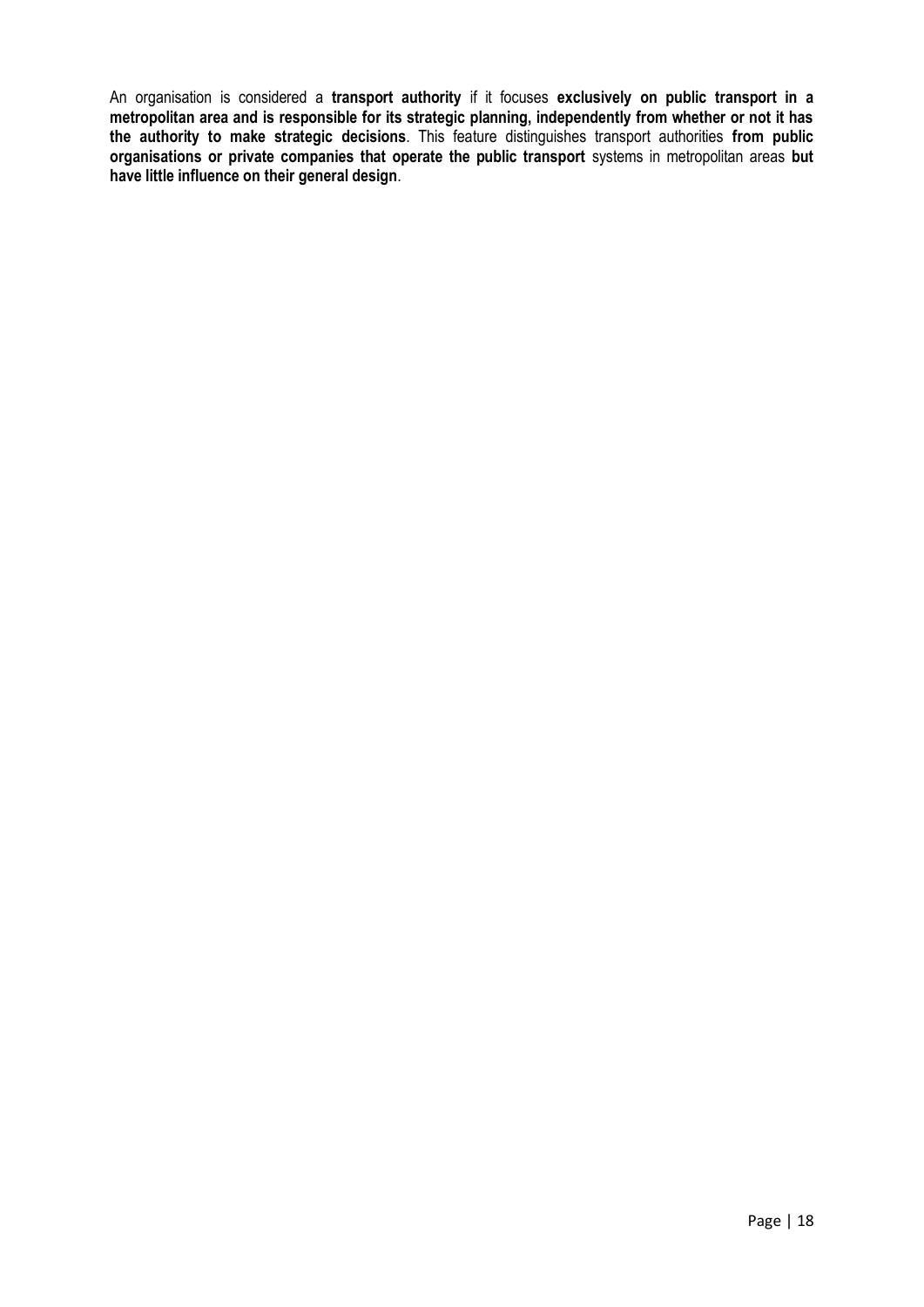|                                       | Case study<br>metropolitan<br>area | Governance of transport                                                                                                                                                                                                                                                                                                                                                                                                                                                                                                                                                                                    | Fare<br>harmonisation                          | Governance of spatial<br>planning                                                                                                                                                                                                                                     |
|---------------------------------------|------------------------------------|------------------------------------------------------------------------------------------------------------------------------------------------------------------------------------------------------------------------------------------------------------------------------------------------------------------------------------------------------------------------------------------------------------------------------------------------------------------------------------------------------------------------------------------------------------------------------------------------------------|------------------------------------------------|-----------------------------------------------------------------------------------------------------------------------------------------------------------------------------------------------------------------------------------------------------------------------|
| a) Informal/soft<br>co-ordination     | Athens-Attica<br>(Greece)          | The Athens Urban Transport<br>Organisation (OASA) is the single<br>co-ordinating authority for public<br>transport planning                                                                                                                                                                                                                                                                                                                                                                                                                                                                                | No fare<br>harmonisation                       | Organisation for the<br>Planning and<br><b>Environmental Protection</b><br>of Athens (ORSA),<br>absorbed into the Ministry<br>of Environment in 2014                                                                                                                  |
| b) Inter-<br>municipal<br>authorities | Marseille<br>(France)              | Around ten transport authorities in<br>the metropolitan area, including six<br>inter-municipal transport authorities<br>(autorités organisatrices des<br>transports, AOT), one departmental<br>public transport syndicate (Syndicat<br>Mixte des Transports en Commun,<br>SMTC), regional authorities in<br>charge of regional railways                                                                                                                                                                                                                                                                    | No fare<br>harmonisation                       | Six inter-municipal<br>authorities (établissements<br>publics de<br>coopération<br>intercommunale, EPCI)                                                                                                                                                              |
|                                       | Frankfurt<br>(Germany)             | - The Rhein-Main Verkehrsverbund<br>(RMV, created in 1995) is the single<br>authority over public transport in the<br>larger area of<br>Frankfurt that covers around 5<br>million inhabitants.<br>- The RMV brings together 3 levels<br>of government: 11 municipalities, 15<br>districts (Kreise, the next upper level)<br>and the State of Hesse                                                                                                                                                                                                                                                         | Fares have<br>been<br>harmonised<br>since 1995 | - Regional Assembly of<br>South-Hesse (Land)<br>- Administrative district<br>(Regierungsbezirk),<br>subdivision of the Land<br>administration<br>- Regional Board of the<br>Frankfurt RheinMain<br>Regionalverband<br>(mandatory association of<br>75 municipalities) |
|                                       | Chicago<br>(United<br>States)      | - The Chicago Metropolitan Agency<br>for Planning (CMAP) develops a<br>comprehensive regional plan<br>integrating transport and land use for<br>seven counties.<br>- The Regional Transportation<br>Authority (RTA) co-ordinates the<br>three public transport service boards<br>(Chicago Transit Authority [CTA],<br>Metra and Pace).                                                                                                                                                                                                                                                                     | No fare<br>harmonisation                       | Chicago Metropolitan<br>Agency for Planning<br>(CMAP)                                                                                                                                                                                                                 |
| c) Supra-<br>municipal<br>authorities | Puebla-<br>Tlaxcala<br>(Mexico)    | - The Metropolitan Council is in<br>charge of distributing funds from the<br>federal Metropolitan Fund to<br>strategic metropolitan projects,<br>including transport - but the main<br>criterion of eligibility is population<br>size and the modest funds are<br>distributed to small<br>individual projects in municipalities in<br>each of the two states.<br>- The two states (Puebla and<br>Tlaxcala) are in charge of roads and<br>railways.<br>- Public transport is provided by<br>private operators which apply for a<br>concession to the state government<br>and operate low-capacity vehicles. | No fare<br>harmonisation                       | Municipalities                                                                                                                                                                                                                                                        |
| d)"Metropolitan<br>cities"            | Daejeon<br>(Korea)                 | The Daejeon metropolitan<br>government (transport department)<br>is in charge of transport planning for<br>the entire metropolitan area.                                                                                                                                                                                                                                                                                                                                                                                                                                                                   | No fare<br>harmonisation                       | Daejeon metropolitan<br>government                                                                                                                                                                                                                                    |

# <span id="page-18-0"></span>**GOVERNANCE OF TRANSPORT AND SPATIAL PLANNING IN OECD CASE STUDY REGIONS**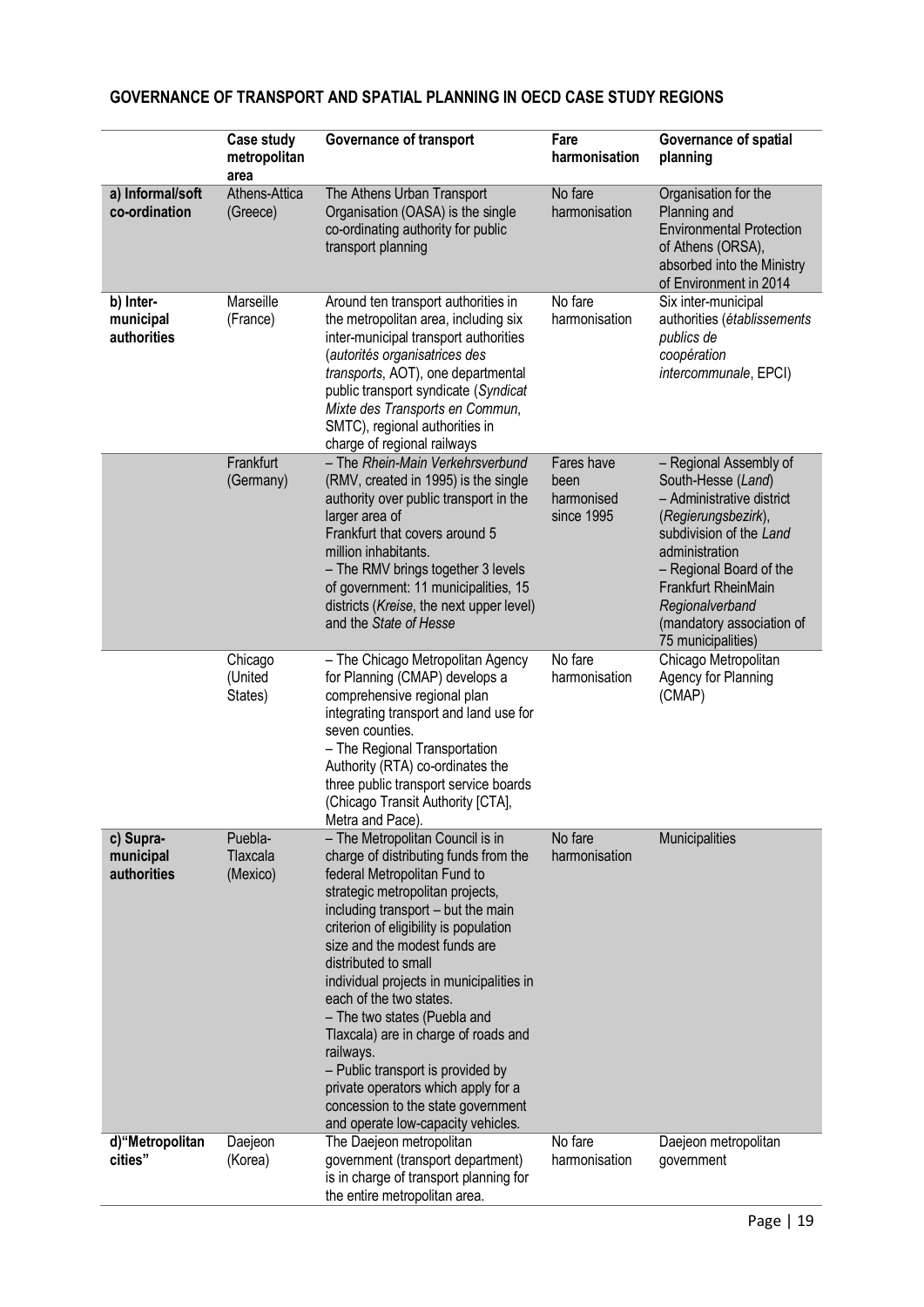# <span id="page-19-0"></span>**CASES – METROPOLITAN AREAS**

<span id="page-19-1"></span>**Overview of selected metropolitan governance models in OECD countries: Metropolitan Region of Rotterdam-The Hague (MRDH), Barcelona (Área Metropolitana de Barcelona, AMB), Montreal (Montreal Metropolitan Community), Vancouver (Metro Vancouver), Portland (Portland Metro), Stuttgart (Verband Region Stuttgart, VRS), London (Greater London Authority, GLA)**

| Examples <sup>4</sup>                                                                                                          | Metropolitan governance                                                                                                                                                                                                                                                    | Coverage of metropolitan                                                                                                    | Competencies                                                                                                                                                                                                                                                                                                                                                                                                            |  |
|--------------------------------------------------------------------------------------------------------------------------------|----------------------------------------------------------------------------------------------------------------------------------------------------------------------------------------------------------------------------------------------------------------------------|-----------------------------------------------------------------------------------------------------------------------------|-------------------------------------------------------------------------------------------------------------------------------------------------------------------------------------------------------------------------------------------------------------------------------------------------------------------------------------------------------------------------------------------------------------------------|--|
|                                                                                                                                | structure                                                                                                                                                                                                                                                                  | governance structure                                                                                                        |                                                                                                                                                                                                                                                                                                                                                                                                                         |  |
| Non-elected inter-municipal authorities<br>Metropolitan<br><b>Region of</b><br>Rotterdam-The<br>Hague (MRDH)                   | $\triangleright$ General management of 27<br>members<br>five<br>➤<br>Executive<br>of<br>Board<br>members                                                                                                                                                                   | 2.2 million people across 23<br>municipalities                                                                              | $\triangleright$ Transport<br>Economic development<br>⋗                                                                                                                                                                                                                                                                                                                                                                 |  |
| <b>Barcelona (Area</b><br>Metropolitana de<br>Barcelona, AMB)                                                                  | Metropolitan Council composed of 3.2 million people across 36<br>90 members (the mayors from all<br>36<br>municipalities<br>and<br>city<br>councillors appointed by<br>their<br>municipalities)<br>- President of AMB (Mayor of<br>Barcelona)<br>$-485$ staff (as of 2014) | municipalities                                                                                                              | $\blacktriangleright$<br>Strategic planning<br>Spatial planning<br>$\blacktriangleright$<br>Transport and mobility<br>➤<br>Water<br>➤<br>Waste treatment<br>⋗<br>Social cohesion<br>➤<br>Economic development<br>⋗                                                                                                                                                                                                      |  |
| <b>Montreal (Montreal</b><br><b>Metropolitan</b><br>Community,<br><b>MMC/Communauté</b><br>métropolitaine de<br>Montréal, CMM) | > Community Council composed<br>of 28 members (mayors and<br>city councillors)<br>$\triangleright$ President (Mayor of Montreal)                                                                                                                                           | 4 million people across 82<br>municipalities                                                                                | Spatial planning<br>≻<br>Transport<br>≻<br>Economic development<br>➤<br>Social housing<br>➤<br>Metropolitan infrastructure<br>and services<br>Waste<br>➤<br>management<br>planning<br>$\triangleright$ Wastewater sanitation                                                                                                                                                                                            |  |
| Vancouver<br>(Metro Vancouver)                                                                                                 | 38<br>$\blacktriangleright$<br>Board composed<br>of<br>members representing the 23<br>local authorities<br>➤<br>1 500 staff                                                                                                                                                | 2.5 million people across 23<br>authorities<br>local<br>(21)<br>municipalities, 1 electoral<br>area, 1 treaty First Nation) | $\blacktriangleright$<br>Regional<br>services,<br>including<br>three<br>core<br>(water,<br>utilities<br>liquid<br>waste, solid waste)<br>Regional<br>planning<br>➤<br>(Regional<br>Growth<br>Strategy, RGS)                                                                                                                                                                                                             |  |
| Elected metropolitan governments                                                                                               |                                                                                                                                                                                                                                                                            |                                                                                                                             |                                                                                                                                                                                                                                                                                                                                                                                                                         |  |
| <b>Portland</b><br>(Portland Metro)                                                                                            | $\blacktriangleright$<br>Metropolitan<br>Council<br>composed of six members<br>(one in each district), directly<br>elected every four years<br>President of the Council,<br>➤<br>directly elected region wide<br>every four years                                          | 1.5 million people across 25<br>municipalities                                                                              | Land-use planning (e.g.<br>$\blacktriangleright$<br>urban growth boundary)<br>Transport planning (as a<br>➤<br>Metropolitan Planning<br>Organisation, MPO)<br>Managing several park<br>facilities<br>Handling waste disposal<br>➤<br>landfills and<br><b>Maintains</b><br>⋗<br>recycling transfer stations<br>Owning and operating<br>➤<br>some major facilities (e.g.<br>zoo, convention centre,<br>exposition centre) |  |
| <b>Stuttgart</b><br>(Verband Region<br>Stuttgart, VRS)                                                                         | ➤<br>assembly<br>93<br>Regional<br>of<br>members directly elected every<br>5 years by proportional vote<br>President of the regional<br>➤                                                                                                                                  | 1.96 million encompassing<br>the city of Stuttgart and 5<br>surrounding districts (total<br>179<br>cities<br>οf<br>and      | Regional spatial planning<br>➤<br>Transport infrastructure<br>➤<br>and operation including<br>suburban rail S-Bahn)                                                                                                                                                                                                                                                                                                     |  |

**<sup>.</sup>** <sup>4</sup> OECD (2016), OECD Territorial Reviews: The Metropolitan Region of Rotterdam-The Hague, Netherlands, OECD Publishing, Paris.

http://dx.doi.org/10.1787/9789264249387-en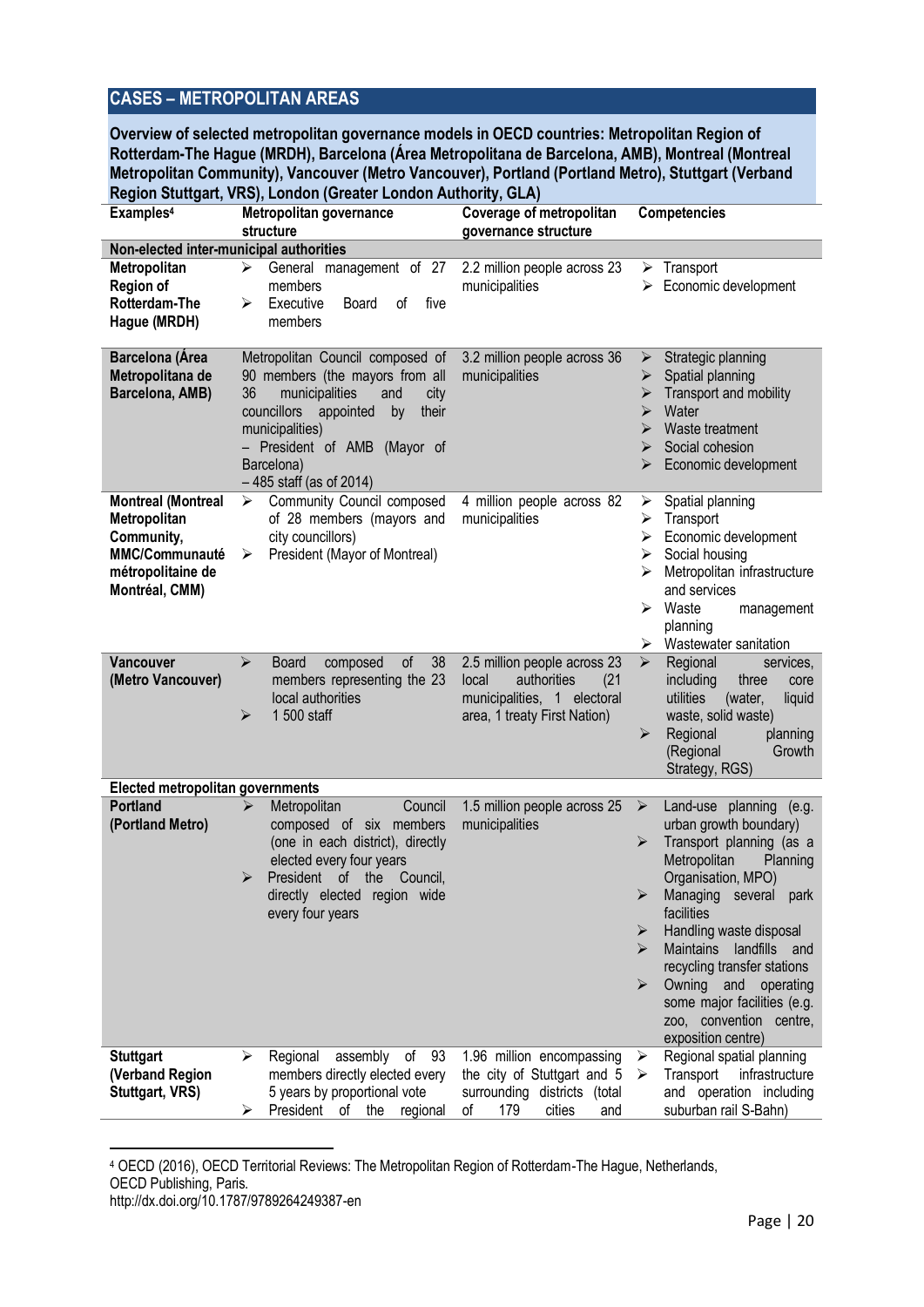|                                                               | assembly<br>regional<br>and<br>director, both elected by the<br>members<br>0f<br>the<br>regional<br>assembly                                            | municipalities)                                             | ⋗                     | Regional economic and<br>touristic development                                                                                                                                                                                                      |
|---------------------------------------------------------------|---------------------------------------------------------------------------------------------------------------------------------------------------------|-------------------------------------------------------------|-----------------------|-----------------------------------------------------------------------------------------------------------------------------------------------------------------------------------------------------------------------------------------------------|
| <b>London (Greater</b><br>⋗<br>London Authority,<br>GLA)<br>➤ | 25<br>0f<br>London<br>Assembly<br>members directly elected by<br>proportional representation<br>Mayor of London<br>directly<br>elected every four years | 8.2 million across the city of<br>London and<br>32 boroughs | ➤<br>⋗<br>⋗<br>➤<br>⋗ | Land use (London Plan)<br>Transport (Transport for<br>London)<br>Policing (Mayor's Office<br>for Policing and Crime)<br>Fire and rescue (London<br>Emergency<br><b>Fire</b><br>and<br>Planning Authority)<br>Development (GLA Land<br>and Property) |

#### <span id="page-20-0"></span>**THE METROPOLITAN REGION OF ROTTERDAM-THE HAGUE (MRDH)**

MRDH is composed of 23 municipalities. It combines the competency for transport, transferred from the cityregions by the central governments (Both cities had a status of city-regions. In 2014, the Netherlands decided to abolish the eight compulsory metropolitan-level coordination mechanisms that had previously been established under the name of city-regions) and the competency for economic development, voluntarily delegated by member municipalities.

The case of MRDH demonstrates a voluntary, bottom-up approach of collaboration; political backing of not only two mayors of large cities but also 21 surrounding municipalities.

The mayors of Rotterdam and The Hague rotate every two years as the chair of the highest-decision making organ, **the general management** (*algemeen bestuur*), which meets four or five times a year.

The general management is composed of 27 people: from Rotterdam and The Hague respectively, the mayor, 1 alderman in charge of transport and 1 alderman in charge of economic development; and 1 representative from other 21 member municipalities. Decisions within the general management board require an absolute majority of votes, which Rotterdam and The Hague together do not have (Representatives in the general management have a varying number of votes, depending on the population size of the municipality they represent).

Member municipalities are also represented in two sorts of committees: i) for transport and economic development (23 alderman each appointed by the general management); ii)two advisory committees for transport and economic development respectively (composed of 46 municipal councillors (2 councillors per municipality), and other advisory committee on different subjects.

The mayors of Rotterdam and the Hague serve as the chair and the vice-chair of the Executive Board, which includes three representatives from other municipalities and prepares decisions for general management.

The budget of MRDH is divided into two parts along the thematic pillars of the organisation. The budget of the transport pillar is currently EUR 475 million per year – approximately 98% of this amount is provided through grants from the Ministry of Infrastructure and Environment, and remaining 2% are contributed through transfers from municipalities.

The economic development side of MRDH is funded by a voluntary contribution that member municipalities pay on a per capita basis. Each municipality contributes EUR 2.45 per inhabitant per year, which amounts to a total budget around EUR 5.5 million. On top of than the MRDH has also been able to secure funds from the European Commission (e.g. a grant of EUR 300 000).

The MRDH has around 100 permanent staff, also divided into the thematic pillars. The transport pillar is staffed by 80 employees (including technical and support staff), while the economic development pillar has 15 employees.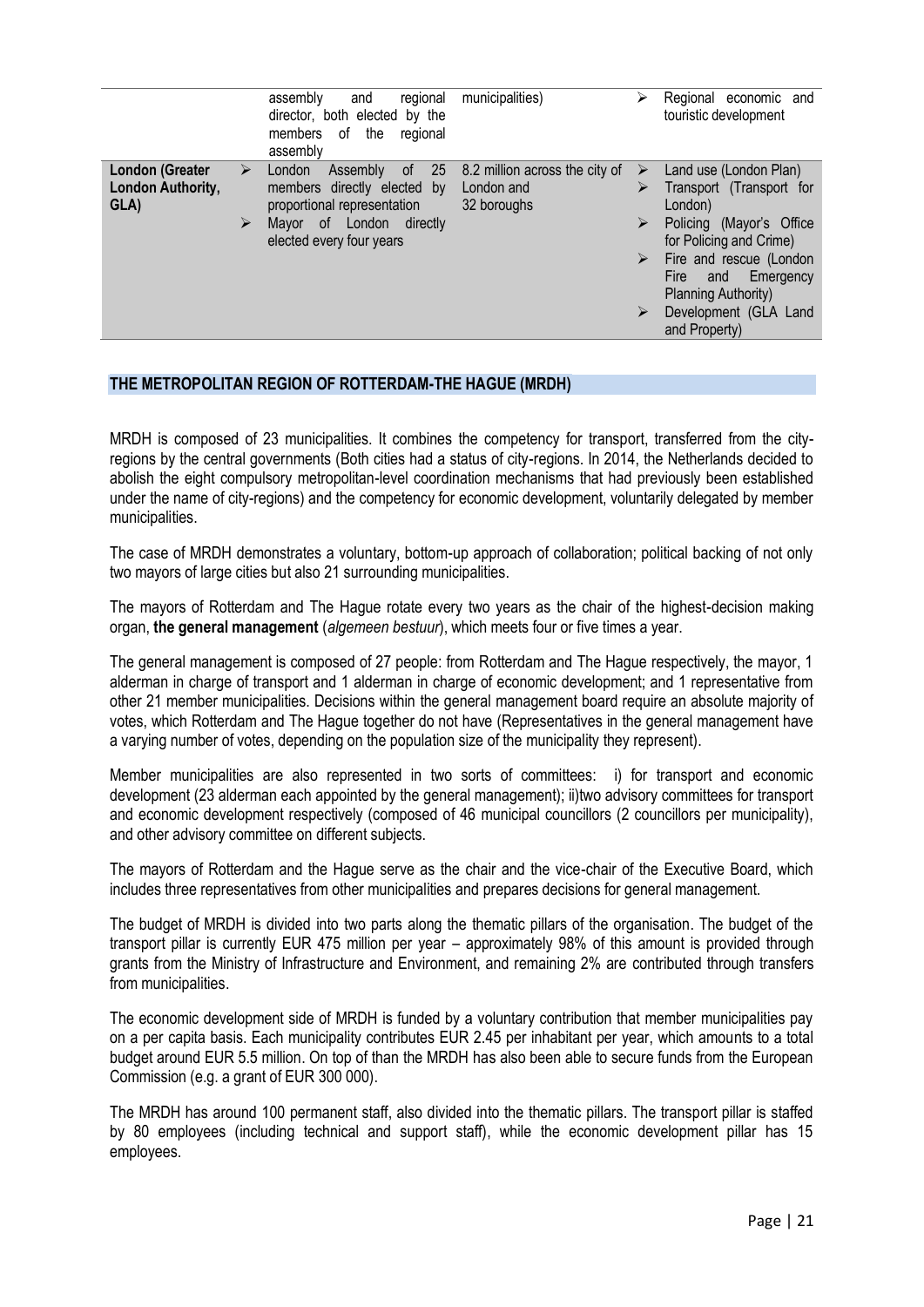#### <span id="page-21-0"></span>**METROPOLITAN GOVERNANCE IN AMSTERDAM**

The metropolitan area of Amsterdam is organised in two governance arrangements: a smaller scale partnership (16 municipalities) and a larger structure called Metropoolregio Amsterdam, or MRA (36 municipalities and 2 provinces).

#### **Transport Authority Amsterdam region**

The Transport Authority Amsterdam covers around 1.3 million people spread across 16 municipalities (including Amsterdam, by far the largest). It takes over the transport and traffic functions of the city-region (Stadsregio Amsterdam), which was abolished as of January 2015. The city-region used to set out its programme of work in the Regional Agenda 2010-2030, which included tasks such as developing a regional economic development strategy and a regional housing policy, improving regional accessibility, preserving the quality of the landscape and organising youth care.

#### **Amsterdam Metropolitan Area**

The Amsterdam Metropolitan Area (Metropoolregio Amsterdam, MRA) is an informal voluntary association of 36 municipalities (including the 16 municipalities covered by the above-mentioned transport authority) and 2 provinces (Noord-Holland and Flevoland). The MRA fosters co-operation in three main policy fields: transport, economic development and spatial planning. Each policy field has its own platform:

- Platform for the Accessibility of the Amsterdam Metropolitan Area (PBM): it meets on average six times a year and co-ordinates all activities related to traffic and transport projects.
- Platform for the Regional Economic Structure (PRES).
- Platform for Planning (PRO): it meets approximately four times a year. Special attention is paid to the issues of sustainability, metropolitan landscape and urbanisation.

#### <span id="page-21-1"></span>**COMPARING THE GREATER AMSTERDAM METROPOLITAN AREA AND THE METROPOLITAN REGION OF ROTTERDAM-THE HAGUE**

|                                                                                          | <b>METROPOLITAN REGION OF ROTTERDAM</b><br>THE HAGUE (METROPOOLREGIO<br><b>ROTTERDAM-DEN HAAG, MRDH)</b>                                                                                                                                                  | AMSTERDAM METROPOLITAN AREA<br>(METROPOOLREGIO AMSTERDAM, MRA)                                                                                                                                                                                                                                                                                                                                                                                                                                                                                                                                                                                                                                                                                                                                                                                                       |  |  |  |
|------------------------------------------------------------------------------------------|-----------------------------------------------------------------------------------------------------------------------------------------------------------------------------------------------------------------------------------------------------------|----------------------------------------------------------------------------------------------------------------------------------------------------------------------------------------------------------------------------------------------------------------------------------------------------------------------------------------------------------------------------------------------------------------------------------------------------------------------------------------------------------------------------------------------------------------------------------------------------------------------------------------------------------------------------------------------------------------------------------------------------------------------------------------------------------------------------------------------------------------------|--|--|--|
| <b>Members</b>                                                                           | $\geq 23$ municipalities                                                                                                                                                                                                                                  | 16 <sup>1</sup><br>36<br>municipalities<br>the<br>➤<br>(including)<br>municipalities that together form the Transport<br>Authority below)<br>$\triangleright$ 2 provinces (Noord-Holland and Flevoland)<br>$\triangleright$ Transport Authority Amsterdam region (a<br>partnership of 16 municipalities)                                                                                                                                                                                                                                                                                                                                                                                                                                                                                                                                                             |  |  |  |
| Population                                                                               | 2.2 million                                                                                                                                                                                                                                               | 2.4 million                                                                                                                                                                                                                                                                                                                                                                                                                                                                                                                                                                                                                                                                                                                                                                                                                                                          |  |  |  |
| Share of major<br>cities in the<br>total<br>population                                   | $\triangleright$ Municipality<br>of<br>Rotterdam:<br>616<br>295<br>inhabitants (27.9% of the MRDH population)<br>$\triangleright$ Municipality of The Hague:<br>505 855 (22.9%)                                                                           | Municipality of Amsterdam: 825 080 inhabitants<br>≻<br>(36% of the MRA population)<br>Municipality of Almere: 196 290 inhabitants<br>$(8.5\%)$                                                                                                                                                                                                                                                                                                                                                                                                                                                                                                                                                                                                                                                                                                                       |  |  |  |
| <b>History of</b><br>qovernance<br>(including<br>previous/co-<br>existing<br>structures) | Previously two distinct city-regions: Rotterdam<br>The<br>(Stadsregio<br>Rotterdam)<br>and<br>Hague<br>(Haaglanden). Merged into a new metropolitan<br>entity (Metropoolregio Rotterdam-Den Haag,<br>MRDH), which came into operation in January<br>2015. | Regional Orgaan Amsterdam (ROA), created in<br>initially formed of 23<br>1986:<br>municipalities<br>(eventually reduced to 16), an inter-municipal body<br>endowed with a council of 56 municipal<br>representatives (including 21 for the municipality of<br>Amsterdam) and its own statutory competencies.<br>Prepared a structuurvisie report (De grenzen<br>verlegd) in 1990, calling for a binding regional co-<br>operation body in charge of housing, economic<br>development, transport and environment. Was<br>renamed "Stadsregio Amsterdam" (city-region) in<br>2006. As of January 2015, the city-region was<br>abolished and replaced by the Transport Authority<br>Amsterdam Region covering the 16 municipalities.<br>functions<br>of housing<br>and<br>The<br>economic<br>development will be transferred to another body, to<br>be decided in 2016. |  |  |  |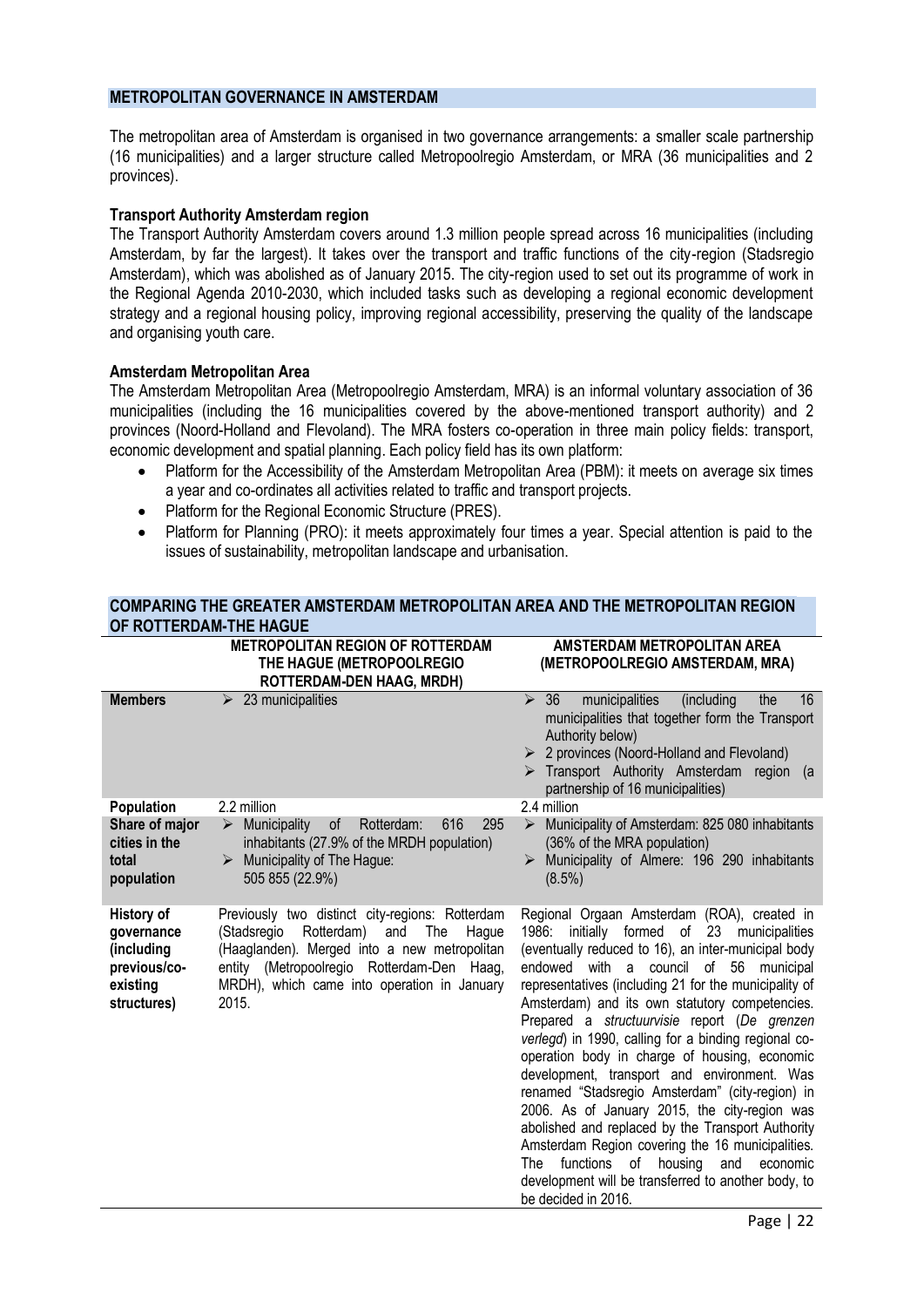| Southwing Administrative Platform South Wing<br>(Bestuurlijk Platform Zuidvleugel, BPZ) created in<br>1997 as a temporary network of administrators<br>from different government tiers: the Province of<br>Zuid-Holland (chairing the platform); five regional<br>co-operation bodies including the city-regions of<br>Rotterdam and The Hague; Holland Rijnland (the<br>northern part of the province with Leiden as the<br>largest city); the Drechtsteden (Dordrecht and<br>surrounding municipalities); and Midden-Holland<br>(Gouda and its environs); as well as the<br>municipalities of Rotterdam and The Hague.<br>Converted into permanent structure in 2000 and<br>South<br>Wing<br>renamed<br>Co-operation<br>(Samenwerkingsverband Zuidvleugel) in 2011.<br>Provides the organisational setting for the annual<br>negotiations with the central government as part of<br>the Multi-year Plan for Infrastructure, Spatial<br>Planning<br>and<br>Transport<br>(Meerjarenplan<br>Infrastructuur, Ruimte en Transport, MIRT). | Regionale Samenwerking Amsterdam<br>$(RSA)$ ,<br>created in 1998: a voluntary association covering a<br>larger area than ROA, chaired by the mayor of<br>Amsterdam and the then Queen's Commissioner,<br>for informal project-based co-operation. Organised<br>"Northwing conferences" (Noorvleugelconferenties),<br>which<br>provided regional deliberation arenas<br>between municipalities, the Province of Noord-<br>Holland and relevant ministries on key strategic<br>investment issues. After the 7th Northwing<br>conference (in 2007), there was a unanimous<br>decision to rename the RSA the Metropoolregio<br>Amsterdam (MRA).                                                 |
|----------------------------------------------------------------------------------------------------------------------------------------------------------------------------------------------------------------------------------------------------------------------------------------------------------------------------------------------------------------------------------------------------------------------------------------------------------------------------------------------------------------------------------------------------------------------------------------------------------------------------------------------------------------------------------------------------------------------------------------------------------------------------------------------------------------------------------------------------------------------------------------------------------------------------------------------------------------------------------------------------------------------------------------|---------------------------------------------------------------------------------------------------------------------------------------------------------------------------------------------------------------------------------------------------------------------------------------------------------------------------------------------------------------------------------------------------------------------------------------------------------------------------------------------------------------------------------------------------------------------------------------------------------------------------------------------------------------------------------------------|
| Economic<br>Programme<br>South<br>Wing<br>Board<br>(Economische Programmaraad Zuidvleugel, EPZ):<br>triple helix form of co-operation created in 2014.                                                                                                                                                                                                                                                                                                                                                                                                                                                                                                                                                                                                                                                                                                                                                                                                                                                                                 | Amsterdam Economic Board (AEB): triple-helix co-<br>operation network founded and chaired by the<br>Mayor of Amsterdam, with the participation of the<br>Noord-Holland Province, the private<br>sector,<br>knowledge institutions. The AEB plays a strong<br>advisory role to the MRA.                                                                                                                                                                                                                                                                                                                                                                                                      |
| Competencies The MRDH has two pillars:<br>$\triangleright$ Transport<br>Economic development<br>➤                                                                                                                                                                                                                                                                                                                                                                                                                                                                                                                                                                                                                                                                                                                                                                                                                                                                                                                                      | The MRA has three pillars, which are organised<br>differently from each other:<br>$\triangleright$ Transport: in 2014, the municipalities of<br>Stadsregio Amsterdam signed an agreement<br>with two other municipalities (Almere and<br>Lelystad) and the two provinces (Noord-<br>Holland and Flevoland) to co-operate on<br>transport and traffic issues in 2015 and 2016.<br>$\triangleright$ Economic development: this pillar works<br>alongside the AEB.<br>> Spatial planning: project-based network with<br>different levels (aldermen, directors, technical<br>secretariat). Deals with a variety of issues<br>including sustainability, housing, metropolitan<br>landscape, etc. |

#### <span id="page-22-0"></span>**AIX-MARSEILLE**

#### **A long history of competition between Aix and Marseille**

The history of competition between Aix and Marseille dates back to more than centuries, even millenniums according to some researchers. Tremendous economic, social and cultural differences prevail between the two cities, even though they are located only 25 kilometres from each other. While Marseille has thrived as a major port and trade city, much smaller Aix has traditionally been the city of politics, justice and universities. Marseille concentrates massive challenges related to unemployment, poverty and insecurity, whereas Aix continues to create jobs. Aix and Marseille are part of a wider area scarred by administrative fragmentation, not only between the two of them, but also between their respective inter-municipal collaboration bodies (Aix belongs to the "communauté d'agglomération du Pays d'Aix-en-Provence", while Marseille is a member of the "communauté urbaine Marseille Provence Métropole").

#### **The key role of the national government**

The French government has played a powerful role in reforming metropolitan governance in the area by adopting two successive laws. First, the law of 16 December 2010 introduced the possibility to create *métropoles*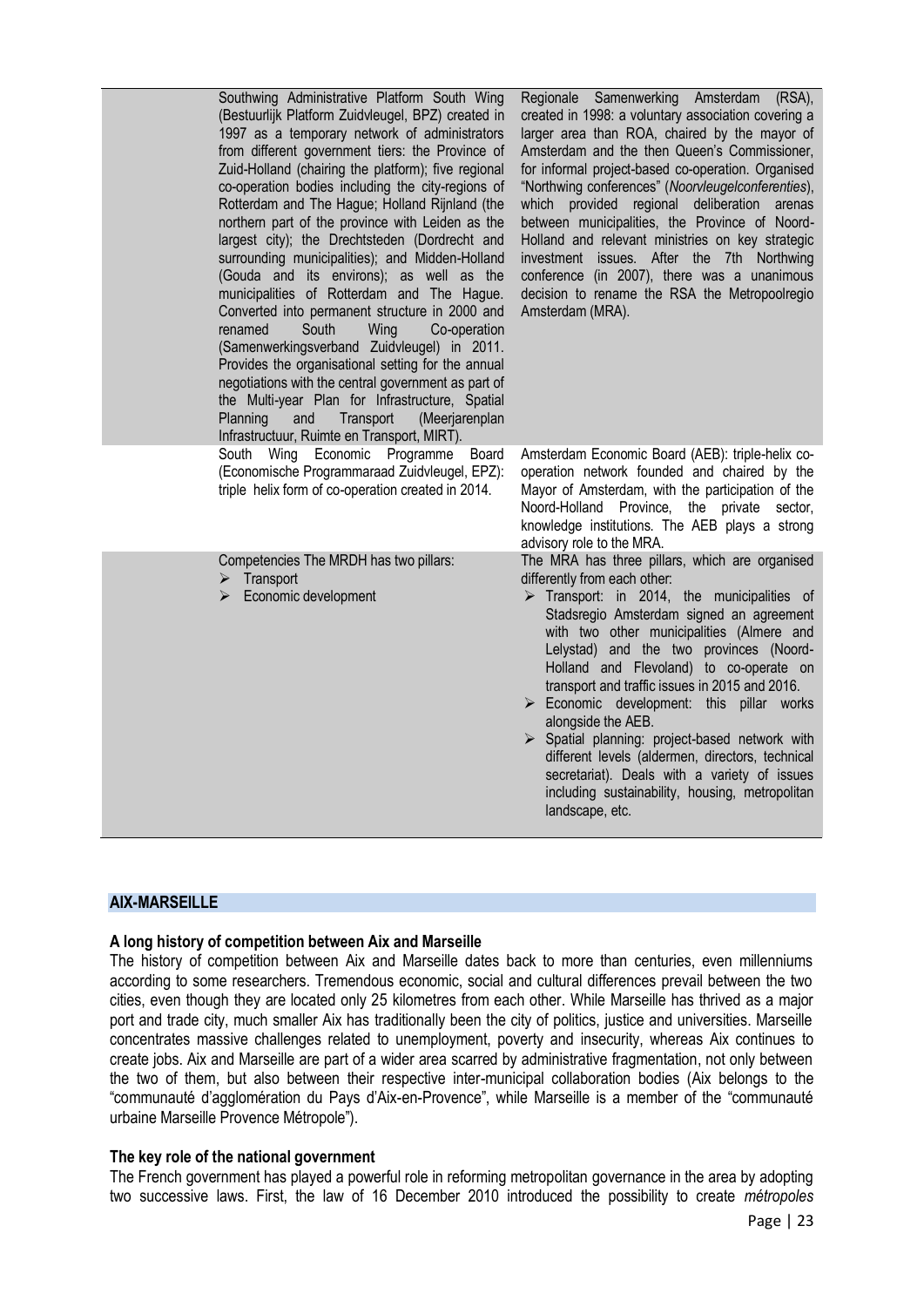(metropolitan areas for areas of over 500 000 inhabitants) and *pôles métropolitains* (metropolitan poles with over 300 000 inhabitants). In Marseille, this law facilitated the organisation of *conférences métropolitaines*  ("metropolitan conferences"). Second, the law of 27 January 2014 on the modernisation of territorial public action and affirmation of *métropoles* (*Loi de modernisation de l'action publique territoriale et d'affirmation des métropoles*, often called the MAPTAM law) enhanced the governance of the *métropoles*, including the creation of a new metropolitan authority Aix-Marseille-Provence. The government has also set up a specific inter-ministerial taskforce that is to accompany the transition, towards the creation of the new metropolitan authority (for further information, see Box 3.17 later in this chapter).

#### **The future metropolitan authority**

The metropolitan authority Aix-Marseille-Provence became operational as of 1 January 2016. It replaced the six existing inter-municipal authorities (communauté urbaine Marseille Provence Métropole, communauté d'agglomération du Pays d'Aix-en-Provence, communauté d'agglomération Salon Etang de Berre Durance, communauté d'agglomération du Pays d'Aubagne et de l'Etoile, syndicat d'agglomération nouvelle Ouest Provence and communauté d'agglomération du Pays de Martigues). Its aim is to accelerate economic development, co-ordinate transport supply and develop a coherent housing policy.

Like the other *métropoles*, Aix-Marseille-Provence will be administered by a metropolitan council, composed of one metropolitan councillor per member municipality plus one more councillor for each municipality per 25 000 inhabitants. For the initial creation of the metropolitan council, councillors are elected by the municipal councils of member municipalities. They will later be directly elected by citizens, starting from 2020 onwards. The President and vice-presidents of the council will be elected by the councillors.

On 29 May 2015, the French Prime Minister chaired the Inter-ministerial Committee of Aix-Marseille-Provence. Together with nine ministers, he highlighted the four priorities of the future *métropole*: to put the republic into action; to act for transport; to support the Mediterranean and international clout; and to accompany economic development and innovation potential.

Acknowledging that the law is only a first step whose implementation will determine its effectiveness, the French government appointed a "*préfet délégué*" to the metropolitan project, with the task of animating a temporary interministerial taskforce in support to the future métropole (Mission interministérielle pour le projet métropolitain Aix-Marseille-Provence). (A similar taskforce was also established for the metropolitan project of Grand Paris.) The taskforce aims to manage the transition and build ownership of the metropole by different stakeholders (local governments, private sector, civil society).

Under the Minister of State Reform, Decentralisation and Public Administration, the taskforce includes about 15 people from a diversity of backgrounds (regional council, chamber of commerce, prefecture, port, public companies, etc.). The taskforce is supported by two bodies: 1) a "council of elected officials" (*conseil des élus*), which is composed of the chairs of the six inter-municipal authorities that are scheduled to merge, mayors appointed by the latter, the Mayor of Marseille, the chairs of the councils of the next two upper levels of government (the *département*'s Conseil général des Bouches-du-Rhône and the region's Conseil régional Provence-Alpes-Côte d'Azur); and 2) a "council of partners" (*conseil des partenaires*), which includes representatives from labour unions, schools and universities, firms, etc.

#### <span id="page-23-0"></span>**GRAND LYON<sup>5</sup>**

Since 1 January 2015, the urban community (*communauté urbaine*) of Grand Lyon became the Métropole de Lyon after 45 years of existence. This new metropolitan authority, which has a unique status in France, combines the competences of Grand Lyon and those of the *département* of the Rhône (Conseil Général du Rhône) on its perimeter. It covers the geographic area of the urban community, home to about 1.3 million people across 59 municipalities. It is administered by a Metropolitan Council of 165 councillors, whose chairman is the Mayor of Lyon. During the transitional period 2015-20, the community councillors serve as metropolitan councillors. From 2020, metropolitan councillors will be directly elected.

<sup>-</sup><sup>5</sup> OECD (2016), OECD Territorial Reviews: The Metropolitan Region of Rotterdam-The Hague, Netherlands, OECD Publishing, Paris. http://dx.doi.org/10.1787/9789264249387-en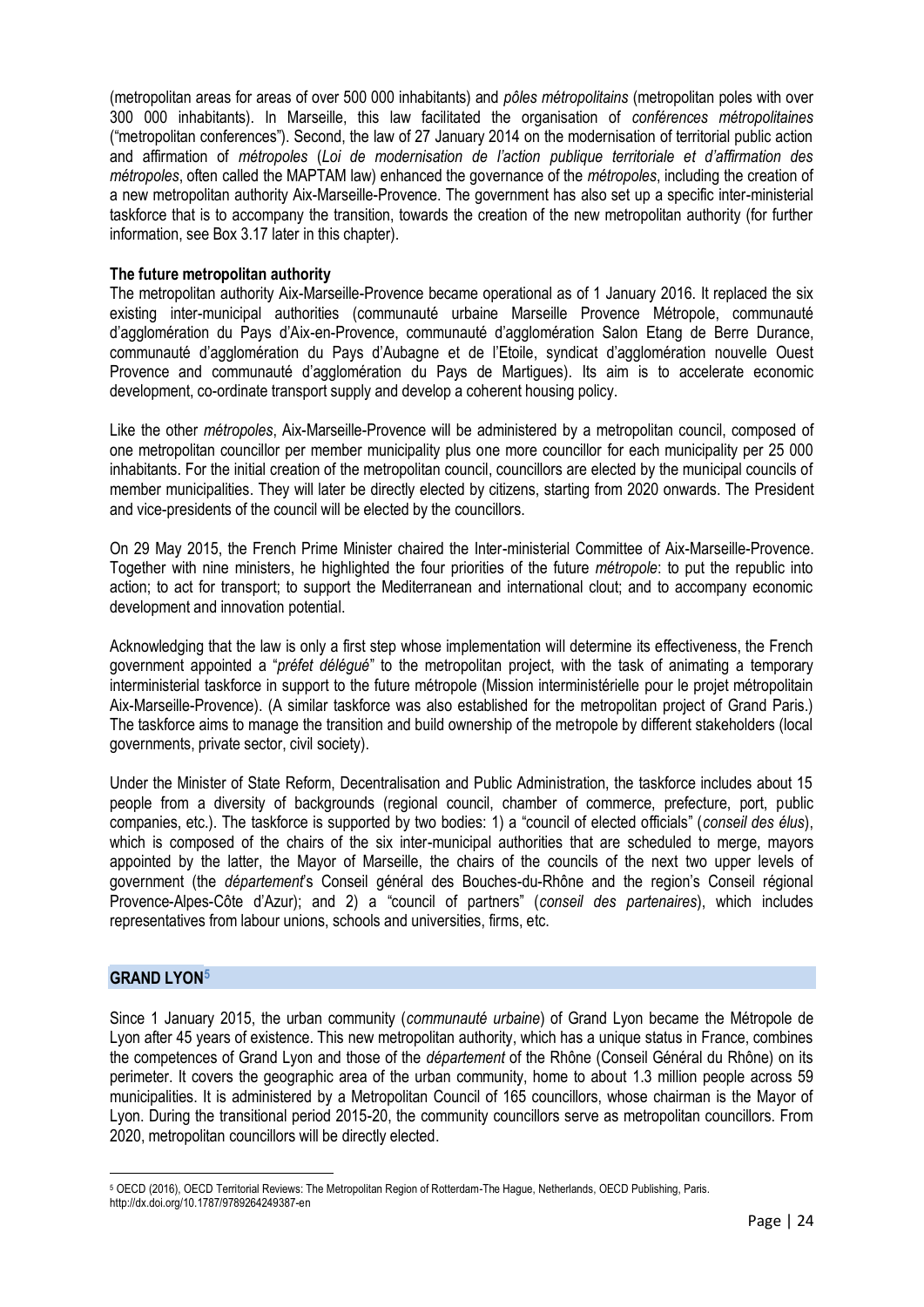Métropole de Lyon combines three sets of competencies transferred from different levels of government:

- Competencies from the previous Grand Lyon: urban planning, housing, sustainable development and energy, territorial planning, mobility and transport, economic development, waste management, water and sanitation, roads, tourism, agriculture.
- Competencies from the *département* of the Rhône: insertion, elderly, disabled, housing, urban development, mobility, family, education (junior high schools), childhood, culture and sport, spatial planning, roads, tourism, agriculture.
- Competencies that can be transferred from the region and the central government through a "delegation of competencies": creation and management of cultural facilities, construction and maintenance of hot and cold networks and broadband networks, concession of electricity and gas distribution, management of aquatic areas and flood prevention, prevention of delinquency, access to rights, participation in the governance of train stations, co-leading competitiveness poles (*pôles de compétitivité*), housing, creation and maintenance of services for electric vehicles, external defence against fires, hygiene and health.

The budget of the Métropole de Lyon comes from three main sources of revenues: 65% from tax revenues, 25% from central government transfers and 10% from other sources.

Métropole de Lyon includes several participatory and consultative bodies: the Development Council (Conseil de développement, established in 2000); the Consultative Commission for Local Public Services (Commission consultative des services publics locaux, established in 2003); and the Inter-municipal Commission for Accessibility (Commission intercommunale d'accessibilité, established in 2009) for the disabled. Following the reform, the *département* of the Rhône only governs the areas that are not part of the Métropole de Lyon. This represents around 471 000 people, i.e. about one-quarter of the *département*'s population before the reform.

| <u>IVI ILIVAMI IIIL IIAVVL, AIA MAIVLILLE, MIIIILAI VLIV-VII I AVL</u>  |                                                                                                           |                                                                                                                                                                                                                                                                                                      |                                                                                                                                                                            |
|-------------------------------------------------------------------------|-----------------------------------------------------------------------------------------------------------|------------------------------------------------------------------------------------------------------------------------------------------------------------------------------------------------------------------------------------------------------------------------------------------------------|----------------------------------------------------------------------------------------------------------------------------------------------------------------------------|
|                                                                         | <b>Rotterdam-The Hague</b>                                                                                | Aix-Marseille                                                                                                                                                                                                                                                                                        | Minneapolis-St. Paul                                                                                                                                                       |
|                                                                         | (Netherlands)                                                                                             | (France)                                                                                                                                                                                                                                                                                             | (United States)                                                                                                                                                            |
| <b>Current metropolitan</b><br>governance structure                     | - Metropolitan Region of<br>Rotterdam-The Hague<br>(MRDH)<br>- Operational since<br>January 2015          | - Métropole Aix-Marseille-<br>Provence<br>- Operational from<br>January 2016                                                                                                                                                                                                                         | - Metropolitan Council (often<br>called Met Council)<br>- Created in 1967 by the<br>Minnesota legislature, and<br>responsibilities were expanded<br>in 1974, 1976 and 1994 |
| Population covered by<br>the metropolitan<br>governance structure       | $-2.2$ million<br>- 23 municipalities                                                                     | $-1.8$ million<br>- 93 municipalities                                                                                                                                                                                                                                                                | $-3$ million<br>- 7 counties                                                                                                                                               |
| Share of the two large<br>cities in total<br>metropolitan<br>population | - Rotterdam: 616 295<br>inhabitants (27.9% of<br>MRDH population)<br>$-$ The Hague: 505 855<br>$(22.9\%)$ | - Aix: 140 000 inhabitants<br>(7.8% of the Aix-Marseille-<br>Provence population)<br>- Marseille: 850 636<br>inhabitants (47.2%)                                                                                                                                                                     | - Minneapolis: 400 070<br>inhabitants (13.5% of the Twin<br>Cities population)<br>- St. Paul: 294 873 inhabitants<br>$(9.8\%)$                                             |
| Internal structure                                                      | - General management<br>- Executive Board of<br>five members                                              | - Metropolitan Council,<br>initially elected by municipal<br>councillors, then to be directly<br>elected by citizens<br>- President to be elected by<br>the Metropolitan Council<br>- Subdivided into "territoires"<br>(sub-units corresponding to<br>the previous inter-municipal<br>organisations) | - Board of 17 members<br>appointed by the Governor of<br>Minnesota (16 representatives of<br>geographical districts and<br>1 chair)                                        |
| Previous governance<br><b>Structure (before the</b>                     | - Two distinct city-regions<br>(Rotterdam and                                                             | - 6 inter-municipal authorities                                                                                                                                                                                                                                                                      |                                                                                                                                                                            |

#### <span id="page-24-0"></span>**Governance structures of selected OECD metropolitan regions that include two large cities**

<span id="page-24-1"></span>**ROTTERDAM-THE HAGUE, AIX-MARSEILLE, MINNEAPOLIS-ST. PAUL<sup>6</sup>**

-<sup>6</sup> OECD (2016), OECD Territorial Reviews: The Metropolitan Region of Rotterdam-The Hague, Netherlands, OECD Publishing, Paris. http://dx.doi.org/10.1787/9789264249387-en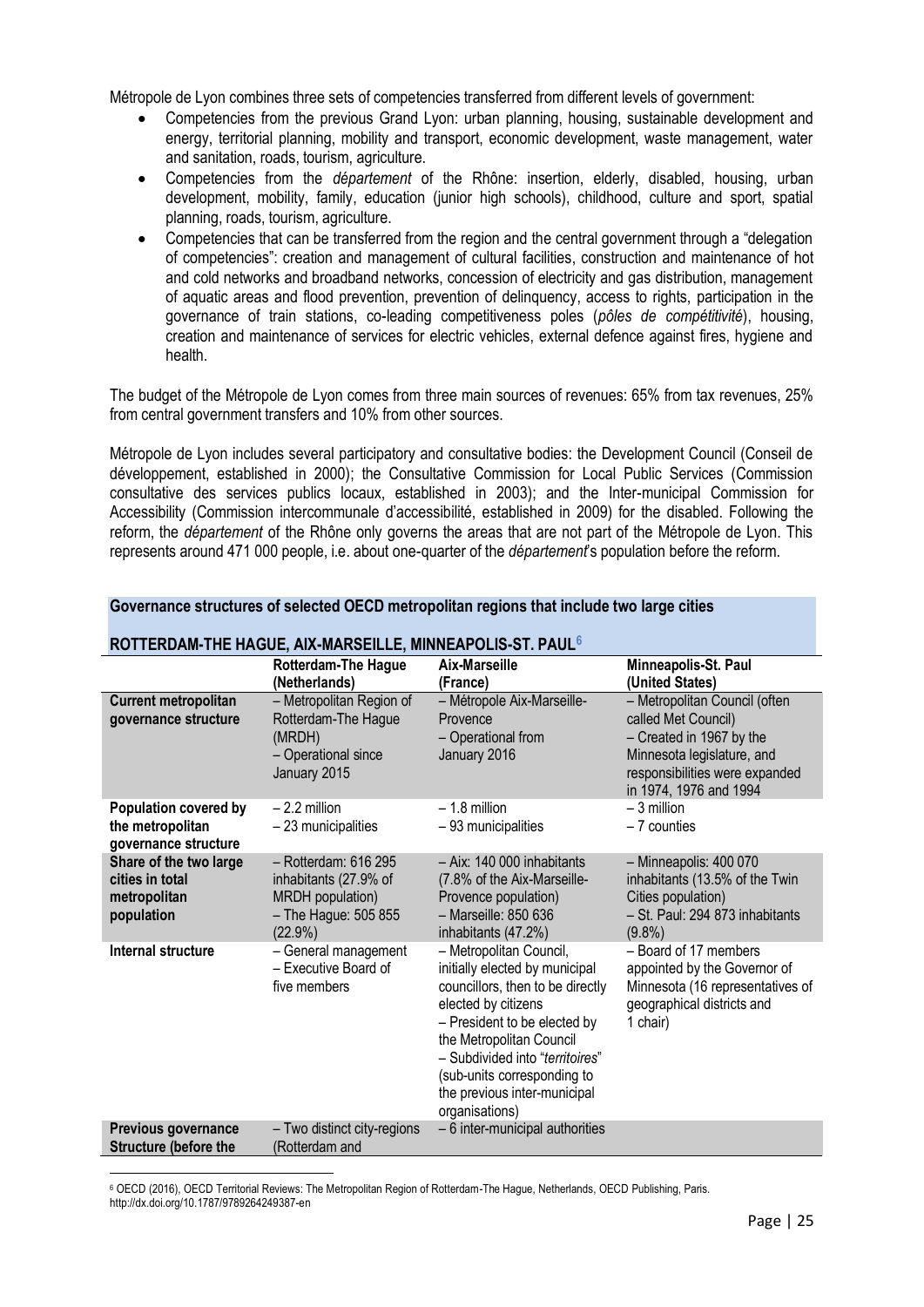| reform)                           | The Hague)                                                                                                                                                     |                                                                                                                                                                                |                                                                                                                                                                                                                                                                                             |
|-----------------------------------|----------------------------------------------------------------------------------------------------------------------------------------------------------------|--------------------------------------------------------------------------------------------------------------------------------------------------------------------------------|---------------------------------------------------------------------------------------------------------------------------------------------------------------------------------------------------------------------------------------------------------------------------------------------|
| <b>Budget</b>                     | 98% from grants from the<br>central government (EUR<br>475 million)<br>- 2% from voluntary<br>contributions from<br>member municipalities<br>(EUR 5.5 million) | - Estimated to be around<br>EUR 524 million<br>- Upon its creation, it is<br>expected to receive an<br>additional transfer of<br>EUR 50 million from the<br>central government | Operating budget of<br>USD 936 million (in 2015)<br>coming from:<br>$-38\%$ from user fees (e.g.<br>transit fares and wastewater<br>treatment charges)<br>- 50% from state, federal and<br>local government funds<br>- 9% from metropolitan-wide<br>property tax<br>- 3% from other sources |
| <b>Staff</b>                      | 95 employees                                                                                                                                                   | 9 000 employees                                                                                                                                                                | 3700 employees                                                                                                                                                                                                                                                                              |
| <b>Responsibilities</b>           | - Transport<br>- Economic development                                                                                                                          | - Transport<br>- Economic development<br>- Spatial planning<br>- Housing<br>- Environmental protection<br>- Various public services (e.g.<br>water, waste)                     | - Transport (includes Metro<br>Transit, the largest public<br>transportation operator)<br>- Economic development<br>- Regional planning<br>- Housing<br>- Environmental services<br>(e.g. wastewater)<br>- Parks<br>- Tax base sharing programme                                            |
| Next upper level of<br>government | Province of Zuid-Holland                                                                                                                                       | - Département des Bouches-<br>du-Rhône<br>- Région Provence-Alpes-<br>Côte d'Azur (PACA)                                                                                       | State of Minnesota                                                                                                                                                                                                                                                                          |

# <span id="page-25-0"></span>**Comparing the sources of financing in three directly elected metropolitan authorities:**

# <span id="page-25-1"></span>**PORTLAND, STUTTGART AND LONDON<sup>7</sup>**

|                                       | <b>PORTLAND</b>                                                                                                                                                                                                                                                                                                                    | <b>STUTTGART</b>                                                                                                                                                                                                                  | <b>LONDON</b>                                                                                                                                                                                                                                           |
|---------------------------------------|------------------------------------------------------------------------------------------------------------------------------------------------------------------------------------------------------------------------------------------------------------------------------------------------------------------------------------|-----------------------------------------------------------------------------------------------------------------------------------------------------------------------------------------------------------------------------------|---------------------------------------------------------------------------------------------------------------------------------------------------------------------------------------------------------------------------------------------------------|
| Name of the<br>metropolitan authority | <b>Portland Metro</b>                                                                                                                                                                                                                                                                                                              | <b>Verband Region Stuttgart (VRS)</b>                                                                                                                                                                                             | <b>Greater London Authority</b><br>(GLA)                                                                                                                                                                                                                |
| Year of creation                      | 1979                                                                                                                                                                                                                                                                                                                               | 1994                                                                                                                                                                                                                              | 2000                                                                                                                                                                                                                                                    |
| <b>Population coverage</b>            | 1.5 million across<br>25 municipalities                                                                                                                                                                                                                                                                                            | 1.96 million encompassing the city of<br>Stuttgart and 5 surrounding districts<br>(total of 179 cities and municipalities)                                                                                                        | 8.2 million across the city of<br>London and 32 boroughs                                                                                                                                                                                                |
| Composition                           | Metropolitan Council composed of<br>six members (one in each district),<br>directly elected every<br>Council President, directly elected<br>region-wide every four years                                                                                                                                                           | Regional assembly of 93 members<br>directly elected every 5 years by<br>proportional vote<br>President of the regional assembly and<br>regional director, both elected by the<br>members of the regional assembly                 | London Assembly of 25 members<br>directly elected by proportional<br>representation<br>Mayor of London directly elected<br>every four years                                                                                                             |
| <b>Competences</b>                    | -Land-use planning (e.g. urban<br>growth boundary)<br>- Transport planning (as an<br>MPO)<br>- Managing several park facilities<br>- Handling waste disposal<br>- Maintains landfills and recycling<br>transfer stations<br>- Owning and operating some<br>major facilities (e.g. zoo,<br>convention centre, exposition<br>centre) | - Regional spatial planning - Transport<br>infrastructure and operation (including<br>suburban rail S-Bahn)<br>- Regional economic and touristic<br>development                                                                   | - Land use (London Plan)<br>- Transport (Transport for<br>London)<br>- Policing (Mayor's Office<br>for Policing and Crime)<br>- Fire and rescue (London<br>Fire and Emergency<br><b>Planning Authority)</b><br>- Development (GLA Land<br>and Property) |
| Financing                             | 57% from fees (USD 55 million in<br>2013-14) 18% from property taxes<br>(USD 39 million)<br>- Federal and municipal<br>subsidies (USD 13 million)                                                                                                                                                                                  | - No taxing power<br>- Very modest budget<br>- Short-distance public transport service<br>(EUR 91.1 million in 2010)<br>- Transport and mobility subsidies from<br>the city of<br>Stuttgart and the districts (EUR 75<br>million) | - No taxing power<br>- More than 80% from<br>central government<br>grants<br>- Remainder from a local<br>property tax and user charges                                                                                                                  |

**.** <sup>7</sup> OECD (2015), Governing the City, OECD Publishing. http://dx.doi.org/10.1787/9789264226500-en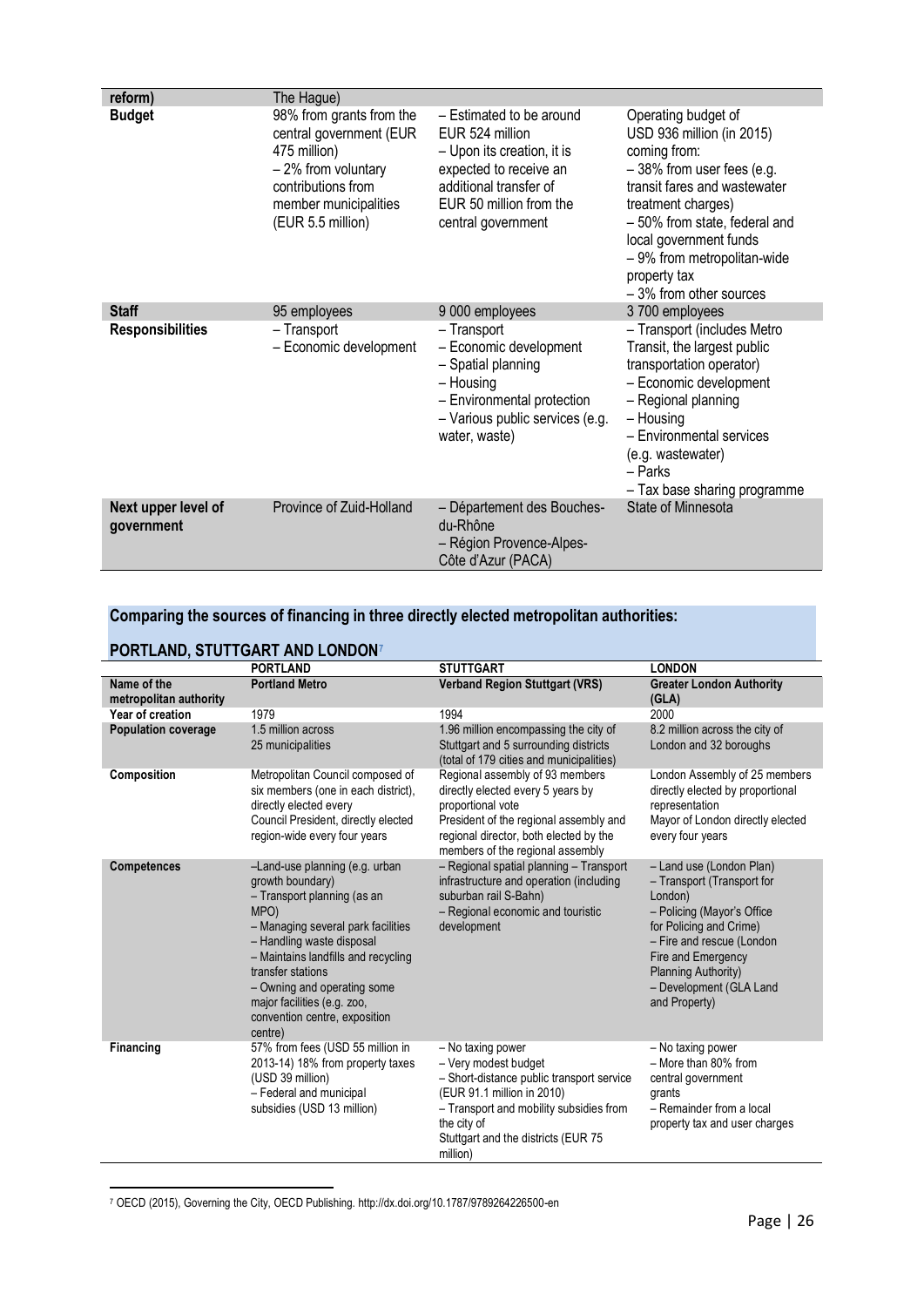– Grants from the *Land* of Baden-Wurttemberg (EUR 56.4 million) – Federal government subsidies (EUR 30.1 million) – Fees from municipalities (EUR 14.6 million)

<span id="page-26-0"></span>

| <b>BARCELONA®</b><br>Aire fonctionnelle | • Population (2012) : 3,76 millions d'habitants soit 7,6 % de la population nationale                                                                                                                                                                                                            |
|-----------------------------------------|--------------------------------------------------------------------------------------------------------------------------------------------------------------------------------------------------------------------------------------------------------------------------------------------------|
| métropolitaine<br>(source: OCDE, base   | · Superficie (aire fonctionnelle) : 1 362 km2<br>· Densité : 2 760 habitants par km2                                                                                                                                                                                                             |
| de données                              | · PIB (2010) : près de 117,7 milliards USD soit 32 010 USD par habitant                                                                                                                                                                                                                          |
| métropolitaines)                        | • Communes sur l'aire fonctionnelle : 75 municipalités avec une population moyenne de 50                                                                                                                                                                                                         |
|                                         | 123habitants par municipalité<br>• Taux de chômage (2012) : 22,6 %                                                                                                                                                                                                                               |
|                                         | · 3 aires centrales                                                                                                                                                                                                                                                                              |
|                                         | • Concentration : 76 % de la population réside dans l'aire centrale                                                                                                                                                                                                                              |
|                                         | • Indice de fragmentation : 2 (nombre de communes pour 100 000 hab. dans l'aire fonctionnelle)                                                                                                                                                                                                   |
| Quelles structures de<br>gouvernance    | • L'Aire métropolitaine de Barcelone (Àrea metropolitana de Barcelona (AMB) en catalan), née en<br>juillet 2011 du rassemblement de plusieurs entités métropolitaines pre-existantes (cf. ci-dessous)                                                                                            |
| métropolitaine ?                        | constitue l'essentiel de la région métropolitaine de Barcelone. Elle recouvre une population totale de<br>3,1 millions d'habitants, s'étend sur 633 km <sup>2</sup> et a une densité de 4 994 habitants/km <sup>2</sup> . Elle est                                                               |
|                                         | formée de 36 municipalités dont la municipalité de Barcelone qui intervient notamment dans les                                                                                                                                                                                                   |
|                                         | domaines de la collecte des déchets, des transports publics, de l'eau, de l'éclairage public et de<br>l'urbanisme (Barcelona Activa et la société 22@barcelona sont rattachées à la municipalité et                                                                                              |
|                                         | constituent des leviers pour le développement économique).                                                                                                                                                                                                                                       |
|                                         | · L'AMB est administrée par un conseil métropolitain qui représente les communes membres.<br>Plusieurs entités sont liées à l'AMB, notamment l'Autorité organisatrice du transport métropolitain                                                                                                 |
|                                         | (ATM) qui s'occupe de la coopération, de la coordination et de la planification dans le domaine des                                                                                                                                                                                              |
|                                         | services et du financement des infrastructures de transports publics collectifs.                                                                                                                                                                                                                 |
|                                         | . L'aire métropolitaine de Barcelone s'inscrit dans un environnement institutionnel comprenant :                                                                                                                                                                                                 |
|                                         | - le niveau régional avec la Generalitat de Cataluna : la communauté autonome dispose<br>notamment de compétences dans les domaines de l'aménagement du territoire, de l'urbanisme, des<br>travaux publics d'intérêt régional, des transports, de la culture et de la recherche scientifique, de |
|                                         | l'artisanat et du développement économique.<br>- le niveau provincial avec la Diputación de Barcelona : il joue un rôle important d'appui aux petites                                                                                                                                            |
|                                         | communes localisées en dehors de la région métropolitaine. Elle est gouvernée à la fois par les                                                                                                                                                                                                  |
|                                         | maires et les conseillers municipaux des 311 communes de la province de Barcelone.                                                                                                                                                                                                               |
| Bref historique des<br>réformes de      | · 1975 : création de la Corporation Métropolitaine de Barcelona (Corporacion Metropoliana de                                                                                                                                                                                                     |
| gouvernance                             | Barcelona - CMB) qui englobe un périmètre de 27 communes.<br>· 1987 : la CMB a été dissoute en 1987 suite aux tensions politiques entre la ville de Barcelone et la                                                                                                                              |
| métropolitaine et<br>réformes en cours  | Catalogne qui se sont exacerbées lorsque Barcelone a été choisie pour les Jeux Olympiques de<br>1992.                                                                                                                                                                                            |
|                                         | · De 1987 à 2010, plusieurs entités institutionnelles sont mises en place (transport, environnement,<br>services urbains) au niveau de la métropole pour relancer la coopération métropolitaine, en<br>particulier trois organismes de gestion territoriale à géométrie variable :               |
|                                         | - Un syndicat intercommunal (Mancomunitat de Municipis de l'Àrea Metropolitana de Barcelona -                                                                                                                                                                                                    |
|                                         | MMAMB) de 31 municipalités (3,1 millions d'habitants) qui est chargé des infrastructures, des<br>espaces publics et de l'urbanisme.                                                                                                                                                              |
|                                         | - Une entité commune de gestion des transports en commun (l'Entitat Metropolitana del Transport -<br>EMT) qui rassemble 18 communes limitrophes de Barcelone (2,9 millions d'habitants) et qui gère                                                                                              |
|                                         | les transports en commun.<br>- Une entité commune de politique environnementale (Entitat del Medi Ambient - EMA) qui couvre                                                                                                                                                                      |
|                                         | 33 communes (3,2 millions d'habitants) et qui gère le réseau hydraulique et le traitement des<br>déchets.                                                                                                                                                                                        |

Au total, le périmètre de ces trois structures de gouvernance métropolitaine couvre 36 municipalités.

**<sup>.</sup>** <sup>8</sup> OCDE (2014) VERS UNE CROISSANCE PLUS INCLUSIVE DE LA METROPOLE AIX-MARSEILLE : UNE PERSPECTIVE INTERNATIONALE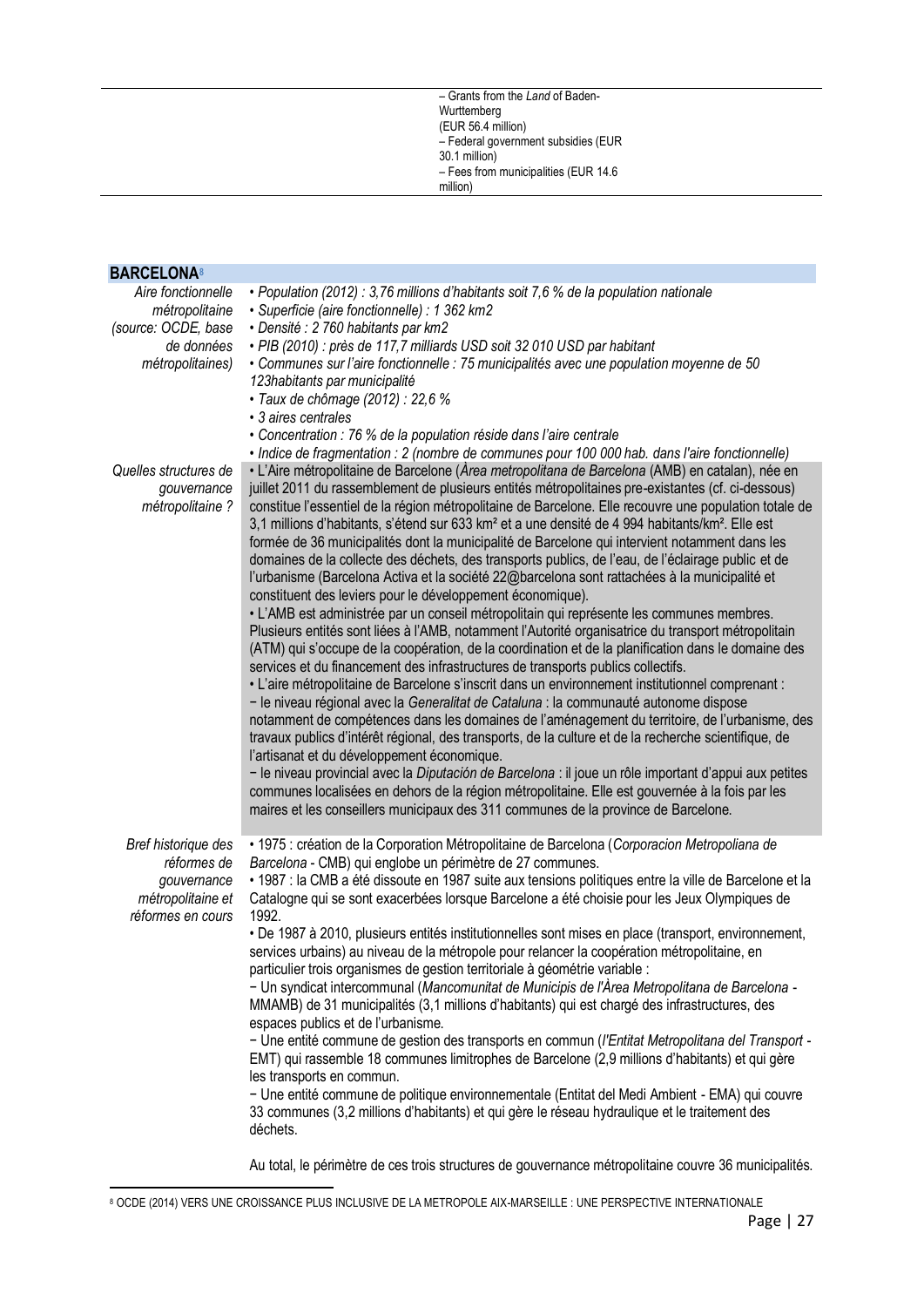|                                                                                                                                                           | • 1992 : Les Jeux Olympiques de 1992 sont le point de départ d'importantes réformes urbaines qui<br>jettent les bases du « modèle de Barcelone » et qui reposent sur la mise en oeuvre d'une<br>planification stratégique :<br>- La ville de Barcelone publie son premier plan stratégique en 1990, le deuxième en 1994 et le<br>troisième en 1999.<br>- L'Association pour le Plan Stratégique de Barcelone (Plan Estratégico Metropolitano de Barcelona<br>- PEMB) lance le premier plan stratégique métropolitain en 2003, avec comme territoire de<br>référence, une métropole de 36 communes. Publié en 2010, le nouveau plan de développement<br>stratégique de Barcelone, Barcelona Visio 2020, poursuit l'orientation du développement de la<br>métropole, dans la continuité du plan de 2003.<br>· Juillet 2011 : l'aire métropolitaine de Barcelone (Area Metropolitana de Barcelona) est créée en<br>application de la loi 31/2010 du 2 aout votée par le Parlement de Catalogne ; elle rassemble les<br>structures institutionnelles disjointes crées entre 1987 et 2010 (la MAAMB, EMT et EMA) et prend la<br>responsabilité du développement stratégique de la nouvelle métropole. En 2011, son périmètre de<br>compétence comprend la ville de Barcelone et les zones urbaines périphériques de Barcelone, soit<br>36 communes. |
|-----------------------------------------------------------------------------------------------------------------------------------------------------------|------------------------------------------------------------------------------------------------------------------------------------------------------------------------------------------------------------------------------------------------------------------------------------------------------------------------------------------------------------------------------------------------------------------------------------------------------------------------------------------------------------------------------------------------------------------------------------------------------------------------------------------------------------------------------------------------------------------------------------------------------------------------------------------------------------------------------------------------------------------------------------------------------------------------------------------------------------------------------------------------------------------------------------------------------------------------------------------------------------------------------------------------------------------------------------------------------------------------------------------------------------------------------------------------------------------------------------------------|
| Éléments<br>d'information sur<br>l'organisation de la<br>structure                                                                                        | • Autorité Métropolitaine de Barcelone : 600 millions d'euros (2013)<br>• Autorité métropolitaine des transports (AMT) : 1 074 millions d'euros (2013)                                                                                                                                                                                                                                                                                                                                                                                                                                                                                                                                                                                                                                                                                                                                                                                                                                                                                                                                                                                                                                                                                                                                                                                         |
| Mode de financement<br>de la structure<br>métropolitaine                                                                                                  | · Budget de l'AMB : subventions/dotations (56 %), redevances et recettes tarifaires (eaux usées,<br>transports publics, etc.: 24 %), impôts directs (17 %), recettes patrimoniales, etc.                                                                                                                                                                                                                                                                                                                                                                                                                                                                                                                                                                                                                                                                                                                                                                                                                                                                                                                                                                                                                                                                                                                                                       |
| Compétences<br>exercées par l'entité<br>métropolitaine                                                                                                    | · Depuis 2011, l'Autorité Métropolitaine de Barcelone est compétente en matière d'aménagement<br>urbain, de cohésion sociale et de développement économique.<br>· Depuis 2000, l'Association du Développement Stratégique de Barcelone (PEMB), qui travaille pour<br>l'aire métropolitaine de Barcelone, est responsable du développement stratégique de la métropole.<br>Le PEMB est une association privée sans but lucratif et qui réunit près de 300 acteurs : des<br>institutions politiques (la Generalitat de Cataluna, la Diputacion de Barcelone), des acteurs<br>économiques et sociaux intervenant sur le territoire (la Chambre de Commerce, l'Université de<br>Barcelone, Fomento del Trabajo, la Fiera de Barcelona, le port, l'EMT et l'EMA). Cette association<br>est présidée par le maire de Barcelone.                                                                                                                                                                                                                                                                                                                                                                                                                                                                                                                      |
| <b>Structures</b><br>consultatives<br>associant les<br>entreprises/citoyens                                                                               | · Dès le début, les entreprises ont été associées au projet de métropole, notamment dans le cadre<br>de l'agence Barcelone Activa.<br>• Le PEMB associe également les citoyens et le monde des affaires (cf. supra).                                                                                                                                                                                                                                                                                                                                                                                                                                                                                                                                                                                                                                                                                                                                                                                                                                                                                                                                                                                                                                                                                                                           |
| Exemples de projets<br>phares/structurants<br>menés à l'échelle<br>métropolitaine qui ont<br>contribué à renforcer<br><i>l'identité</i><br>métropolitaine | • Des investissements soutenus ont été initiés pour renforcer le maillage des transports à l'échelle<br>de la métropole et développer les infrastructures ferroviaires (création d'une gare de trains à grande<br>vitesse et d'une nouvelle ligne de métro), portuaires, aéroportuaires (création d'un nouveau<br>terminal) et routières.<br>· Le succès des Jeux Olympiques a permis d'améliorer significativement la réputation de la<br>métropole.<br>• Création du Triangle Économique de Barcelone centré autour des industries high-tech et de la<br>connaissance (Barcelone est surnommée « ville de la connaissance » - le projet 22@Barcelone est<br>emblématique de cette reconfiguration urbaine).<br>• La création de certaines structures comme l'agence de développement de la ville, Barcelona<br>Activa, ou encore l'Agence pour l'internationalisation de la Catalogne (COPCA) ont été<br>particulièrement dynamiques pour assurer le rayonnement international et le développement<br>économique de la métropole.                                                                                                                                                                                                                                                                                                            |
| Facteurs contribuant<br>à faciliter la mise en<br>oeuvre des réformes<br>métropolitaines                                                                  | · Un modèle de gouvernance originale qui associe le leadership de la ville-centre (Barcelone) avec<br>d'autres structures dont la composition garantit la représentation des principales forces<br>économiques et sociales mais aussi des acteurs politico-institutionnels. Un tel modèle favorise un<br>bon équilibrage entre les intérêts du centre et ceux de la métropole.<br>· Une série de plans stratégiques sur le développement de la métropole de Barcelone a été mise en<br>place depuis les années 1990 permettant de créer une vision commune sur l'identité métropolitaine.                                                                                                                                                                                                                                                                                                                                                                                                                                                                                                                                                                                                                                                                                                                                                      |

L'Association du Développement Stratégique de Barcelone est un acteur majeur dans la définition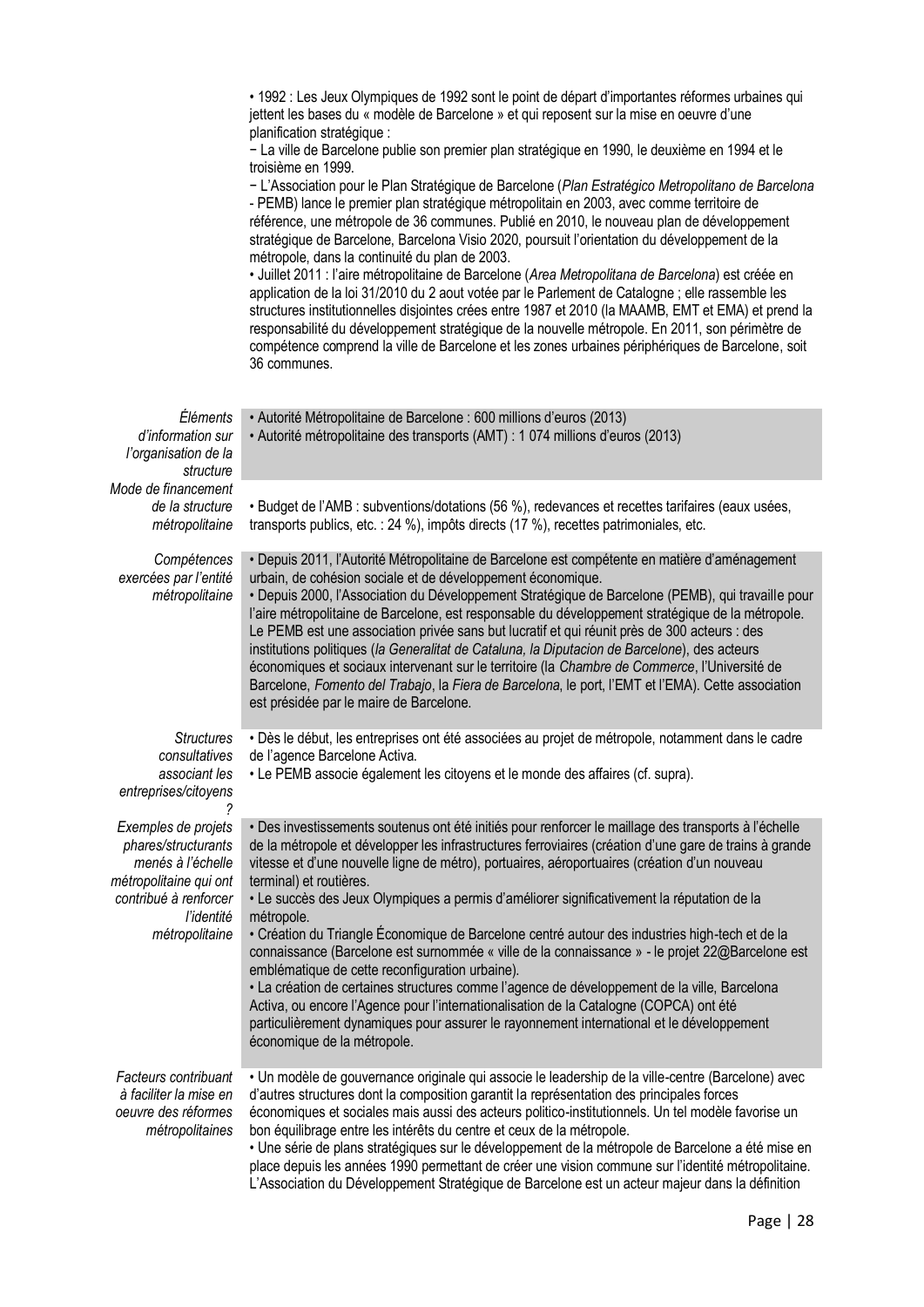<span id="page-28-0"></span>

|                                                                                               | de ce développement stratégique et a su fédérer un grand nombre d'acteurs (modèles de<br>partenariats publics-privés efficaces).<br>· Fort portage politique des maires de Barcelone pour le pilotage des différents plans stratégiques.<br>• Le rôle moteur du City Council qui a su constamment encourager la collaboration au niveau des<br>acteurs privés et publics.<br>· Une modèle de croissance tourné vers les entreprises et le monde des affaires.<br>• La plupart des municipalités de la métropole sont de la même couleur politique, permettant une<br>meilleure coordination et communication entre les élus.                                                                                                                                                                                                                                                                                                                                                                                                                                                                                                                                                                                                                                                                                                                                                                                                                                                                                                                                         |
|-----------------------------------------------------------------------------------------------|----------------------------------------------------------------------------------------------------------------------------------------------------------------------------------------------------------------------------------------------------------------------------------------------------------------------------------------------------------------------------------------------------------------------------------------------------------------------------------------------------------------------------------------------------------------------------------------------------------------------------------------------------------------------------------------------------------------------------------------------------------------------------------------------------------------------------------------------------------------------------------------------------------------------------------------------------------------------------------------------------------------------------------------------------------------------------------------------------------------------------------------------------------------------------------------------------------------------------------------------------------------------------------------------------------------------------------------------------------------------------------------------------------------------------------------------------------------------------------------------------------------------------------------------------------------------|
| Facteurs limitant ou<br>empêchant les<br>réformes                                             | · Relation mitigée entre la Ville et la Communauté autonome de Catalogne.                                                                                                                                                                                                                                                                                                                                                                                                                                                                                                                                                                                                                                                                                                                                                                                                                                                                                                                                                                                                                                                                                                                                                                                                                                                                                                                                                                                                                                                                                            |
|                                                                                               |                                                                                                                                                                                                                                                                                                                                                                                                                                                                                                                                                                                                                                                                                                                                                                                                                                                                                                                                                                                                                                                                                                                                                                                                                                                                                                                                                                                                                                                                                                                                                                      |
| <b>PORTO</b> <sup>9</sup>                                                                     |                                                                                                                                                                                                                                                                                                                                                                                                                                                                                                                                                                                                                                                                                                                                                                                                                                                                                                                                                                                                                                                                                                                                                                                                                                                                                                                                                                                                                                                                                                                                                                      |
| Aire fonctionnelle<br>métropolitaine<br>(source: OCDE,<br>base de données<br>métropolitaines) | • Population (2012) : 1,31 millions d'habitants soit 12,2 % de la population nationale<br>· Superficie (aire fonctionnelle) : 935 km2<br>· Densité : 1 388 habitants par km2<br>· PIB (2010) : 27, 1 milliards USD soit 20 840 USD par habitant<br>• Communes sur l'aire fonctionnelle : 150 municipalités avec une population moyenne de 8 712<br>habitants par municipalité<br>• Taux de chômage (2012) : 16,1 %.<br>• 1 aire centrale                                                                                                                                                                                                                                                                                                                                                                                                                                                                                                                                                                                                                                                                                                                                                                                                                                                                                                                                                                                                                                                                                                                             |
|                                                                                               | • Concentration : 81,6 % de la population réside dans l'aire centrale                                                                                                                                                                                                                                                                                                                                                                                                                                                                                                                                                                                                                                                                                                                                                                                                                                                                                                                                                                                                                                                                                                                                                                                                                                                                                                                                                                                                                                                                                                |
| Quelles structures de<br>gouvernance<br>métropolitaine ?                                      | · Indice de fragmentation : 11,5 (nombre de communes pour 100 000 hab. dans l'aire fonctionnelle)<br>• L'Aire Métropolitaine du Grand Porto (Grande Área Metropolitana do Porto - GAMP) englobe 17<br>municipalités dont la ville de Vila Nova de Gaia (plus de 300 000 habitants), Porto (238 000<br>habitants), Matosinhos, Gondomar, Santa Maria da Feira et Maia pour les plus grandes.<br>• Le pouvoir exécutif de la GAMP est assuré par la Junta Metropolitana, conseil exécutif composé<br>des 17 maires des municipalités de la métropole. La Junta est présidée par un président et deux<br>vice-présidents.<br>· Deux autres organes existent au sein de la structure administrative. D'une part, l'assemblée<br>métropolitaine (Assembleia Metropolitana) composée de 55 membres élus pour quatre ans par les<br>conseillers municipaux de la métropole. D'autre part, le conseil métropolitain (Conselho<br>Metropolitano) qui se contente d'un rôle consultatif limité. Il est composé des membres du Conseil,<br>du Président de la coordination régionale et le développement (CCDR-N) et des représentants de<br>certains organismes publics, dont les activités sont souvent en lien avec la GAMP. Ce dernier est<br>généralement directement élu par la Junta.<br>- A noter que la Commission de Coordination et de Développement Régional du Nord (CCDR-N -<br>Comissão de Coordenação e Desenvolvimento Regional do Norte) est un organisme déconcentré<br>de l'Administration Centrale ayant pour mission de promouvoir les conditions pour le |
| Bref historique des<br>réformes de<br>gouvernance<br>métropolitaine et                        | développement intégré et soutenu du Nord du Portugal (NUT II).<br>· 1991 : loi du 2 août qui institue les Aires Métropolitaines de Porto et de Lisbonne. La métropole de<br>Porto compte alors 9 municipalités. Cependant, en 1991, la création des aires métropolitaines n'est<br>pas accompagnée de la réglementation relative à leurs compétences respectives. Il faudra attendre<br>douze ans.                                                                                                                                                                                                                                                                                                                                                                                                                                                                                                                                                                                                                                                                                                                                                                                                                                                                                                                                                                                                                                                                                                                                                                   |
| réformes en cours                                                                             | * 2003 : loi établissant le statut juridique et les compétences des aires métropolitaines portugaises.<br>L'Aire métropolitaine de Porto (AMP) devient l'Aire Métropolitaine du Grand Porto (GAMP) et cinq<br>nouvelles municipalités rejoignent la structure métropolitaine.<br>* 2008 : loi du 27 août instituant un nouveau régime juridique des aires métropolitaines de Porto et<br>de Lisbonne.<br>· 2010 : deux nouvelles municipalités rejoignent GAMP.<br>• 2013 (septembre) : une 17ème commune rejoint GAMP (Paredes).<br>· 2013 : une loi recente (n°75/2013) a réformé les institutions métropolitaines.                                                                                                                                                                                                                                                                                                                                                                                                                                                                                                                                                                                                                                                                                                                                                                                                                                                                                                                                                |
| Éléments<br>d'information sur<br>l'organisation de la<br>structure<br>métropolitaine          | • La GAMP s'articule autour de plusieurs directions au sein de son organisation : Transport,<br>Tourisme, Culture et Patrimoine, Musées, Environnement, Universités, Enseignement supérieur,<br>Éducation et formation, Associations professionnelles, Sport et la cohésion sociale.                                                                                                                                                                                                                                                                                                                                                                                                                                                                                                                                                                                                                                                                                                                                                                                                                                                                                                                                                                                                                                                                                                                                                                                                                                                                                 |
| Mode de financement                                                                           | • Budget (2013): 2 473 400 EUR                                                                                                                                                                                                                                                                                                                                                                                                                                                                                                                                                                                                                                                                                                                                                                                                                                                                                                                                                                                                                                                                                                                                                                                                                                                                                                                                                                                                                                                                                                                                       |

**<sup>.</sup>** <sup>9</sup> OCDE (2014) VERS UNE CROISSANCE PLUS INCLUSIVE DE LA METROPOLE AIX-MARSEILLE : UNE PERSPECTIVE INTERNATIONALE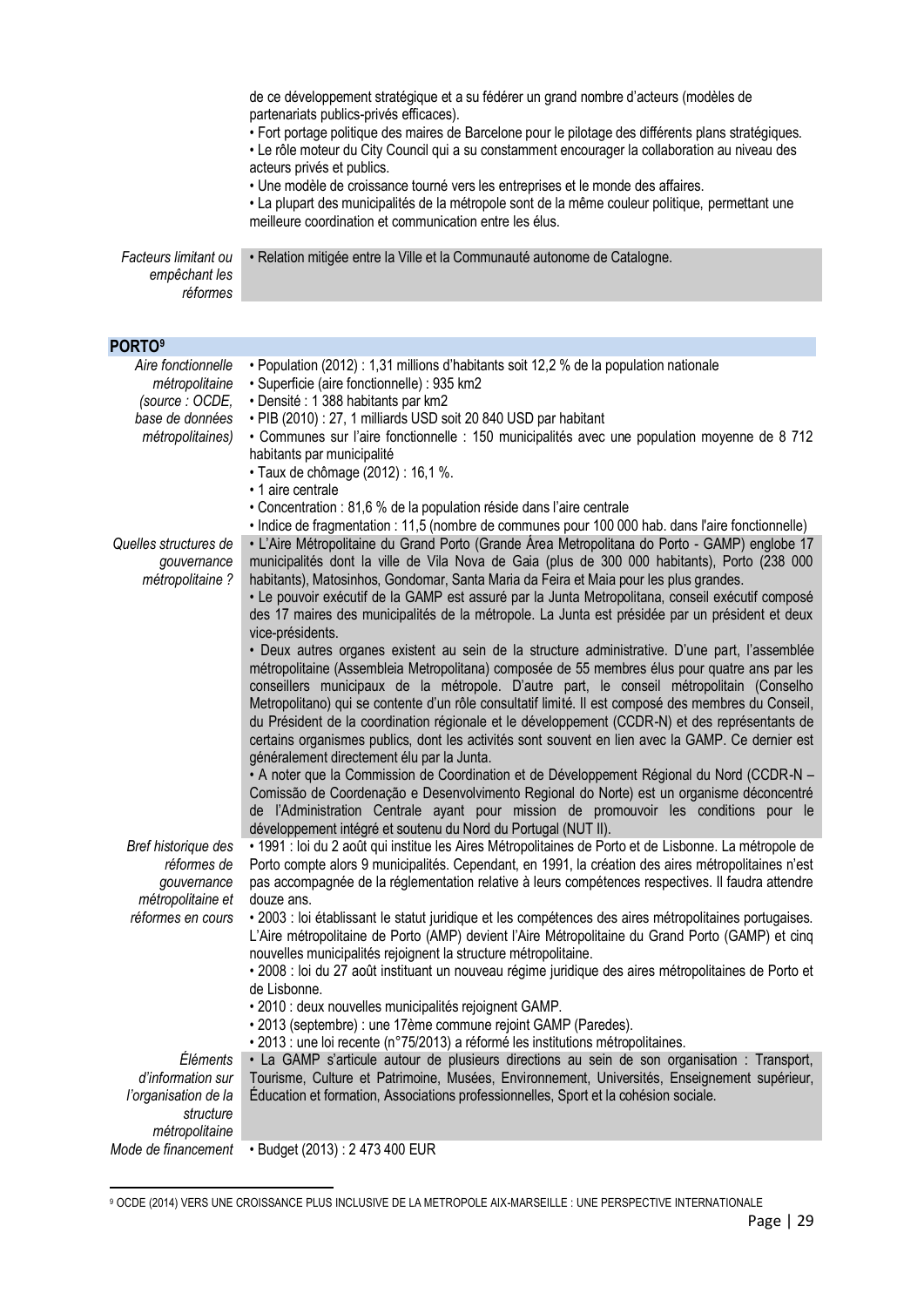*de la structure métropolitaine*

*Compétences exercées par l'entité métropolitaine*

*associant les entreprises/citoyens* 

*Exemples de projets phares/structurants menés à l'échelle métropolitaine qui ont contribué à renforcer* 

> *l'identité métropolitaine*

*?*

• Dépenses (2013) : Frais de personnel : 447 000 EURs ; Acquisition de biens et de services de remplacement: 1 654 354 EUR; Acquisition de biens en capital: 46 700 EUR; Subventions: 160 001 EUR; Transferts courants: 160 322 EUR; Autres: 5003 EUR

• Recettes (2013) : Dotations de l'État et des municipalités : 2 432 717 EUR (à noter que 60 % du budget de la GAMP provient de dotations étatiques) ; Recettes du capital : 10 003 EUR ; Taxes immobilières : 30 301EUR ; Autres : 379 EUR

• Les compétences de la GAMP sont liées à l'articulation des investissements municipaux pour l'intérêt supra-municipal et à la coordination des services entre les municipalités et les services de l'administration centrale dans divers domaines (santé, éducation, infrastructures de transport, équipements collectifs,…). La GAMP participe également la gestion stratégique, économique et sociale, et à la gestion territoriale au sein des collectivités locales incluses dans l'espace métropolitain. En réalité, la GAMP ne dispose pas de compétence propre, elle exerce les compétences précitées soit avec les municipalités, soit avec le pouvoir central ce qui cantonne la structure métropolitaine dans des projets de faible envergure.

• A noter que l'aire métropole n'a aucune compétence dans la politique du logement : celle-ci est définie au niveau central et mise en place par les collectivités locales.

• A l'heure actuelle, il n'existe pas de document de planification stratégique à l'échelle métropolitaine. Cette absence de plan stratégique n'incite aucune coopération stratégique entre les municipalités pour assurer un développement équilibré du territoire. A contrario, les municipalités sont responsables des documents de planification stratégiques à l'échelle municipale. A noter qu'au niveau national, il existe un document national stratégique, le PNPOT (Plano Nacional da Politica de Ordenamento di Territorio).

*Structures consultatives*  • Jusqu'à présent, les structures consultatives associant les citoyens étaient quasi-inexistantes.

• Prenant en compte le déclin de la compétitivité de Porto et de ses municipalités avoisinantes, la GAMP entend aujourd'hui développer des clusters technologiques et innovants en étroite collaboration avec les universités de la métropole. Divers projets sont en préparation.

• Récemment s'est constitué le Centre d'innovation social métropolitain (Centro de Inovação Social Metropolitano – CIS) qui promeut et soutient les projets liés à l'entrepreneuriat et à l'innovation sociale à l'échelle de la métropole.

• Créé également récemment (mars 2013), le CRE-Porto est un centre d'excellence régional en charge de soutenir et d'identifier de projets de recherche scientifique dans le domaine de l'éducation pour le développement durable. Cette structure a été reconnue en tant que telle par l'Université des Nations Unies qui a établi un réseau de CRE dans le monde.

• Le métro de Porto est l'un des projets phares de la métropole. Cependant, il est critiqué à plusieurs égards. D'une part, après plusieurs années de discussion avant le début de la construction (de 1990 à 2002), il semblerait que certaines municipalités aient été mieux desservies que d'autres lors de la construction de ce métro en raison des forces politiques en place de l'époque (par exemple, Valongo a été mise de côté alors que sa démographie augmentait). D'autre part, ce projet de métro s'est avéré être coûteux (surcoût de 1 500 millions d'euros). Aussi, le métro de Porto, véritablement projet métropolitain en soi, a finalement fragilisé l'identité métropolitaine. Il est aujourd'hui administré par une entreprise publique d'Etat.

• Création d'un réseau de parcs métropolitains afin de dynamiser l'espace environnemental de l'aire métropolitaine.

• Projet AVENIR (FUTURO) qui consiste à planter 100 000 arbres d'ici 2015 afin de reboiser certaines zones de l'aire métropolitaine. Ce projet est parrainé par le Centre régional pour le développement durable de l'aire métropolitaine et l'université catholique de Porto. Les arbres sont plantés bénévolement par les habitants.

• Pas applicable

*Facteurs contribuant à faciliter la mise en oeuvre des réformes métropolitaines Facteurs limitant ou empêchant les réformes*

• Moyens financiers trop faibles pour mettre en place des projets structurants ;

• Pendant plus d'une décennie, la métropole de Porto a existé sans exercer aucune compétence. L'incertitude face à cet échelon administratif a contribué au manque d'identité métropolitaine actuelle. Aujourd'hui encore, les compétences de la métropole sont mal définies et ne lui confèrent qu'un champ d'action restreint ;

• Absence de stratégie claire sur le plan de développement de l'aire métropolitaine sans document de planification stratégique ;

• Manque de participation et d'intérêt des citoyens pour les problématiques métropolitaines ;

• Un découpage administratif non adapté à la réalité urbaine de la métropole ;

• Développement polycentrique de la GAMP dans lequel les territoires avoisinants ont un rôle autant, voire plus, attractif que la ville-centre de Porto (par exemple, Vila Nova de Gaia, qui est plus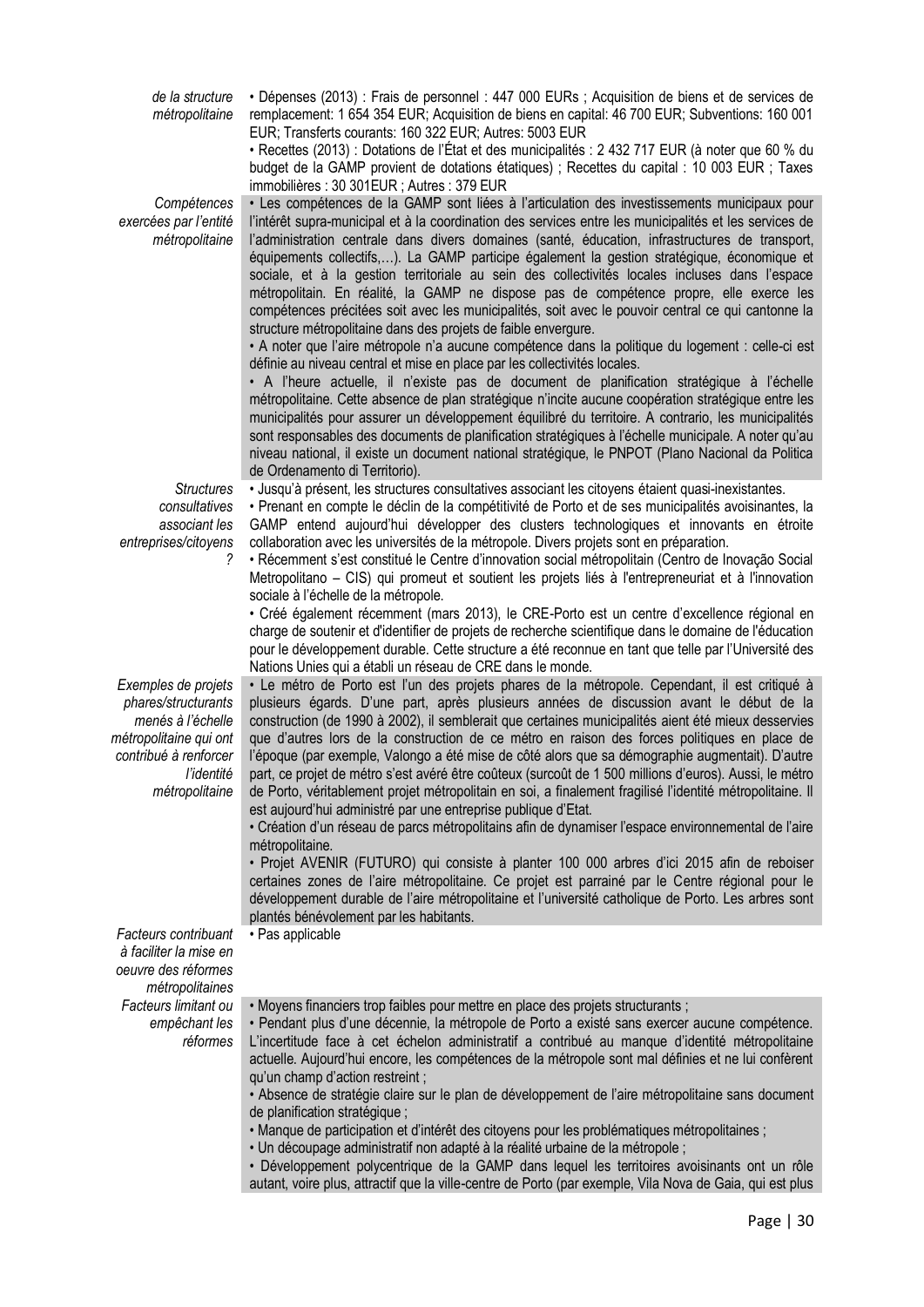peuplée que Porto). Cette « compétition urbaine » peut contribuer à entraver la mise en place d'une métropole stratégique et attractive.

<span id="page-30-0"></span>

| OSLO <sup>10</sup>    |                                                                                                        |
|-----------------------|--------------------------------------------------------------------------------------------------------|
| Aire fonctionnelle    | • Population (2012) : 1,26 million d'habitants soit 25,3% de la population nationale                   |
| métropolitaine        | · Superficie (aire fonctionnelle) : 7 099 km2, l'aire urbanisée représentant 2,16% de la superficie    |
| (source: OCDE,        | totale                                                                                                 |
| base de données       | • Densité : 178 habitants par km2                                                                      |
| métropolitaines)      | • PIB (2010) : 59 milliards USD soit 48 180 USD par habitant                                           |
|                       | • Communes sur l'aire fonctionnelle : 30 municipalités avec une population moyenne de 42 066           |
|                       | habitants par municipalité                                                                             |
|                       | • Taux de chômage (2012) : 3,2 %.                                                                      |
|                       | • 1 aire centrale                                                                                      |
|                       | • Concentration : 47 % de la population réside dans l'aire centrale                                    |
|                       | · Indice de fragmentation : 2,4 (nombre de communes pour 100 000 hab. dans l'aire fonctionnelle)       |
| Quelles structures de | • La Norvège se caractérise traditionnellement par trois niveaux de gouvernance : l'administration     |
| gouvernance           | centrale, les comtés (les régions) et les communes. La région d'Oslo présente une organisation         |
| métropolitaine ?      | singulière en raison de son statut de capitale (Oslo bénéficie à la fois du statut de commune et de    |
|                       | comté).                                                                                                |
|                       | • La région métropolitaine d'Oslo, appelée Oslo Regional Alliance ou encore Oslo Region, est une       |
|                       | collaboration politique de 67 autorités locales dont la ville d'Oslo, les comtés de Buskerud, Akershus |
|                       | et Østfold, et les municipalités aux alentours d'Oslo. Cette entité englobe 2,3 millions d'habitants   |
|                       | avec une croissance de population soutenue (38 000 habitants en 2011).                                 |
|                       | · L'alliance est une organisation basée sur l'adhésion volontaire des collectivités dont l'objectif    |
|                       | principal est de renforcer la région métropolitaine d'Oslo comme une région compétitive et attractive  |
|                       | en Europe. Cette collaboration politique régionale se présente comme une réponse à la                  |
|                       | concurrence accrue des villes et régions européennes voisines.                                         |
| Quelles structures de | • La Norvège se caractérise traditionnellement par trois niveaux de gouvernance : l'administration     |
| gouvernance           | centrale, les comtés (les régions) et les communes. La région d'Oslo présente une organisation         |
| métropolitaine ?      | singulière en raison de son statut de capitale (Oslo bénéficie à la fois du statut de commune et de    |
|                       | comté).                                                                                                |
|                       | • La région métropolitaine d'Oslo, appelée Oslo Regional Alliance ou encore Oslo Region, est une       |
|                       | collaboration politique de 67 autorités locales dont la ville d'Oslo, les comtés de Buskerud, Akershus |
|                       | et Østfold, et les municipalités aux alentours d'Oslo. Cette entité englobe 2,3 millions d'habitants   |
|                       | avec une croissance de population soutenue (38 000 habitants en 2011).                                 |
|                       | · L'alliance est une organisation basée sur l'adhésion volontaire des collectivités dont l'objectif    |
|                       | principal est de renforcer la région métropolitaine d'Oslo comme une région compétitive et attractive  |
|                       | en Europe. Cette collaboration politique régionale se présente comme une réponse à la                  |
|                       | concurrence accrue des villes et régions européennes voisines.                                         |
| Bref historique des   | • 2003 : lancement de la « Responsibility Reform » à la suite d'un Livre blanc sur la démocratie       |
| réformes de           | locale.                                                                                                |
| gouvernance           | · 17 décembre 2004 : création de l'Oslo Regional Alliance                                              |
| métropolitaine et     | · 2006 : nouveau Livre blanc sur la réforme régionale qui promeut une administration à trois niveaux   |
| réformes en cours     | : l'administration centrale, les régions/comtés et les communes.                                       |
|                       | · 2013 (1er janvier) : adhésion des municipalités de Kongsberg. Rollag, Notodden, Hjartdal au sein     |
|                       | de l'Oslo Regional Alliance.                                                                           |
| Éléments              | • Le Conseil est l'organe exécutif d'Oslo Regional Alliance. Avec 18 membres, il est composé de        |
| d'information sur     | certains maires des municipalités et des comtés de la région, ainsi que celui de la ville d'Oslo. La   |
| l'organisation de la  | composition du Conseil est donc une sélection représentative des maires municipaux de la région,       |
| structure             | avec notamment les maires des communes d'Akershus et de Buskerud et le député maire du comté           |
| métropolitaine        | d'Østfold. Actuellement, le maire d'Oslo est également le président actuel du Conseil. Le Conseil se   |
|                       | réunit au moins une fois par an pour définir la stratégie annuelle et le montant de la cotisation      |
|                       | annuelle. Il s'est réuni quatre fois en 2012.                                                          |
|                       | • Les habitants d'Oslo Regional Alliance paient une cotisation annuelle de 20 à 40 centimes d'EUR      |
|                       | (1,50 à 3 couronnes norvégiennes).                                                                     |
|                       | · Au service des instances politiques de la région métropolitaine d'Oslo, le Secrétariat est           |
|                       | responsable de la coordination générale de l'ensemble du travail administratif. L'Oslo Regional        |
|                       | Alliance dispose également d'une antenne de liaison et d'un groupe d'experts techniques issus des      |
|                       | membres des administrations des collectivités locales.                                                 |

<sup>-</sup> $^{10}$  OCDE (2014) VERS UNE CROISSANCE PLUS INCLUSIVE DE LA METROPOLE AIX-MARSEILLE : UNE PERSPECTIVE INTERNATIONALE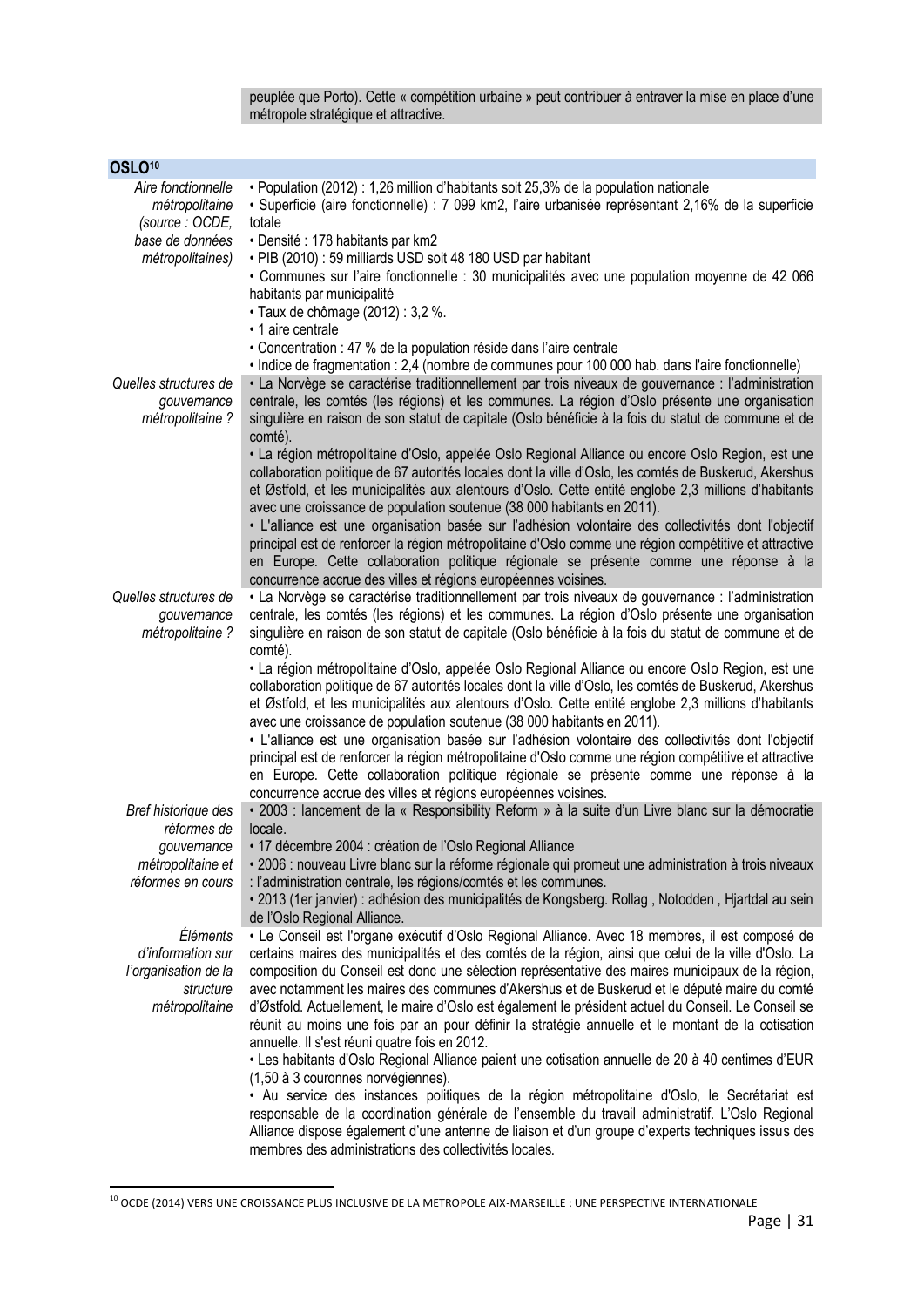• Afin de développer la compétitivité de la métropole, Oslo et le comté d'Akershus ont créé l'agence Oslo Teknopol qui promeut l'attrait international de la région pour les entreprises basées sur la connaissance et l'innovation. *Mode de financement de la structure métropolitaine* • Budget (2012) : 656 350 EUR • Revenus (2012) : recettes fiscales (637 600 EUR) et recettes exceptionnelles et remboursement de la TVA (19 050 EUR) • Charges d'exploitation (2012) : salaires internes/dépenses de fonctionnement (187 114 EUR) ; projets de développement (166 628 EUR) ; TVA sur les dépenses (112 535 EUR) et autres charges d'exploitation (17 961 EUR). *Compétences exercées par l'entité métropolitaine* • Oslo Regional Alliance est compétente dans les domaines suivants : coordination des services partagés entre les communes, innovation et la compétitivité ; aménagement du territoire et les transports ; logements sociaux et services sociaux locaux. • Les Comtés sont en charge de l'enseignement supérieur, du développement régional, des infrastructures routières régionales, de l'environnement et, enfin, de la politique commerciale et industrielle. En termes de planification stratégique, les comtés sont responsables des Counties Plans et assurent un rôle de supervision sur les plans municipaux. • Les communes ont les compétences suivantes : protection des enfants, enseignement primaire et secondaire, soins de santé, services sociaux, culture et loisirs, infrastructures techniques et aménagement du territoire local. Ainsi, les communes jouent un rôle essentiel sur le plan de la prestation des services et contribuent également au développement économique local par l'intermédiaire des plans municipaux. Ces plans leur permettent entre autres de créer des opportunités de développement économique, d'améliorer le maillage des transports publics et d'optimiser l'offre de logements. • L'administration joue un rôle central dans le plan de développement territorial. Le Ministère de la gouvernance locale et du développement régional (Ministry of Local Government and Regional Development) définit le document de planification et de construction (Planning and Building Act – PBA) tandis *Structures consultatives associant les entreprises/citoyens ?* • L'agence Oslo Teknopol associe les entreprises dans sa mission pour renforcer la compétitivité de la région. • Junior Achievement Young Enterprise (JA-YE) a été créé pour soutenir l'emploi des jeunes et retenir les talents. Il s'agit d'un centre d'enseignement tourné vers le monde des entreprises. Chaque année, est organisé le JA-YE Innovation Camp dans le cadre de la semaine de l'innovation qui réunit environ 70 étudiants des lycées de la région métropolitaine. Les élèves travaillent sur un projet pendant une journée et présentent leur projet devant un jury composés d'acteurs du secteur privé. *Exemples de projets phares/structurants menés à l'échelle métropolitaine qui ont contribué à renforcer l'identité métropolitaine* • L'entité métropolitaine a créé 5 pôles de compétitivité : un pôle sur la culture (musique, design et architecture), l'énergie et l'environnement, l'industrie portuaire, les technologies de l'information et les sciences de la vie. Chacun de ces pôles a développé ses propres projets pour renforcer la cohérence et l'identité de la région métropolitaine. − Dans le domaine des sciences de la vie, le « Oslo Cancer Cluster » a développé un important centre de recherche sur la santé (1 600 employés et 30 entreprises et organisations). Ce Centre d'Excellence Norvégien entend devenir le plus grand centre de recherche contre le cancer en Europe d'ici 2015. − Dans le cadre du cluster sur la culture, la région métropolitaine accueille 5 000 évènements musicaux par an (Live Music Capital of Scandinavia). • La semaine de l'Innovation (Oslo Innovation Week - OIW) rassemble, sur une semaine, entrepreneurs, académiques, investisseurs et scientifiques qui échangent sur les différents aspects de l'innovation et de la politique industriel. Plusieurs évènements sont organisés dans le cadre de cette semaine pour l'innovation : le Campus pour l'innovation (Innovation Camp), un forum sur l'investissement (Lab Investment Forum) et une journée « Business & Industry Day ». • Autre projet phare, le train à grande vitesse pour relier les villes d'Oslo, de Göteborg et de Copenhague en 2h20 à l'horizon 2025 dans le cadre du Corridor pour l'Innovation et la Coopération (Corridor of Innovation and Cooperation- COINCO). • Dans le cadre de la coopération scandinave entre Oslo/Copenhague/Göteborg et Malmö, plusieurs projets régionaux ont vu le jour ou sont en cours d'élaboration. Dans le domaine de la santé, un accord a été signé entre MedCoast Scandinavia (Oslo – Göteborg region) et Medicon Valley Academia Øresund Region) afin créer l'un de plus grands clusters européens dans le domaine médical (base de données communes contenant plus de 1500 entreprises actives dans le domaine de la science de la vie). *Facteurs contribuant à faciliter la mise en oeuvre des réformes*  • L'adhésion volontaire des municipalités et comtés au sein de la Region Oslo Alliance. • Une croissance économique et démographique forte.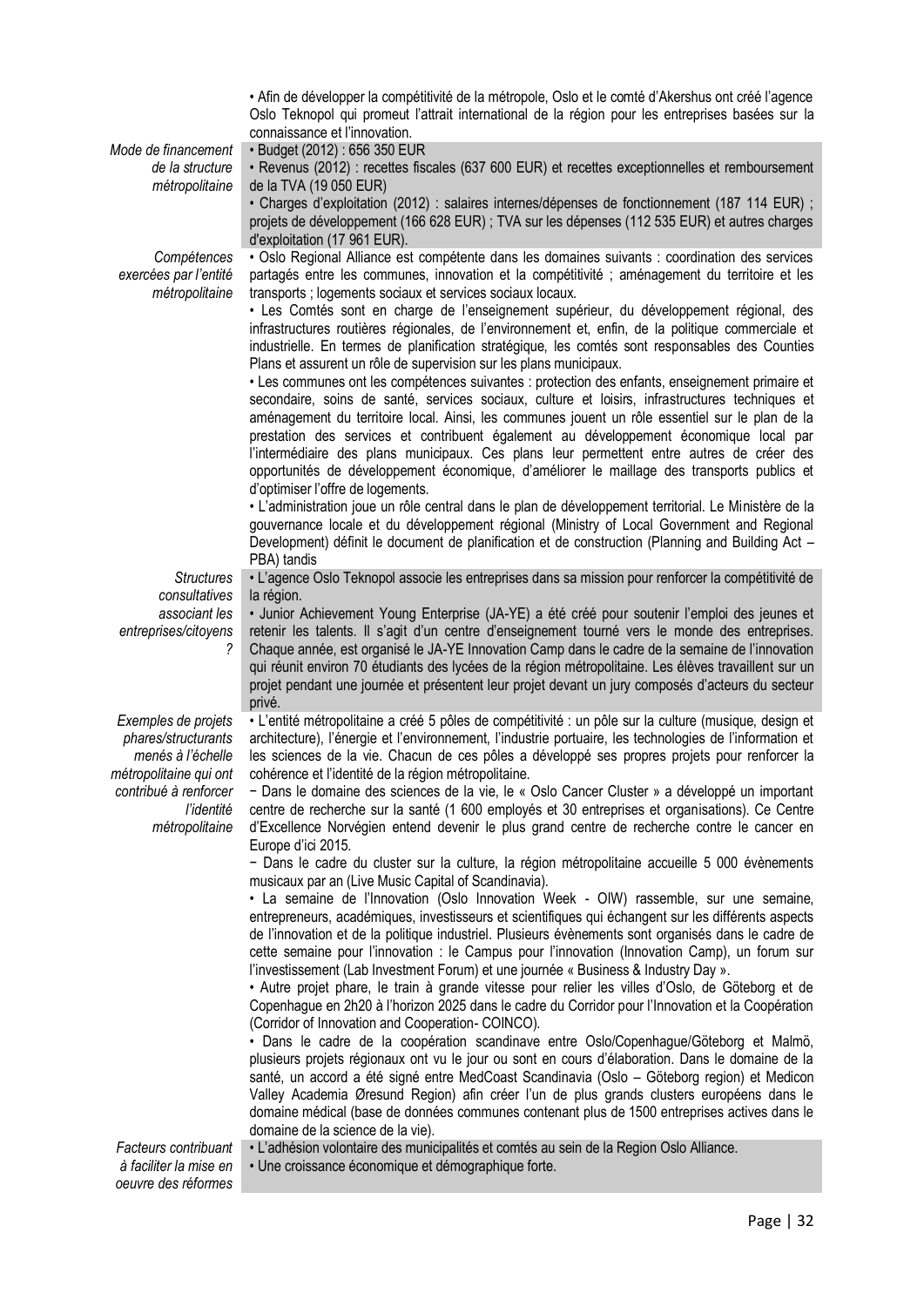*métropolitaines Facteurs limitant ou empêchant les réformes*

• La planification territoriale telle que définie dans la région d'Oslo implique une forte coordination entre les trois échelons administratifs. Or, on constate un manque de coordination et des désaccords politiques entre le pouvoir central et les municipalités, essentiellement sur les politiques de transport et d'occupation des sols, et entre les membres de la région métropolitaine. Cela entraine un manque de cohésion territoriale d'autant que la répartition des rôles et des responsabilités de chaque niveau territorial n'est pas toujours précise.

• Les compétences de la Région Oslo restent faibles en raison du poids des autres échelons territoriaux.

• Trop grand nombre de communes qui souffrent d'une masse critique insuffisante.

• Le budget de la structure métropolitaine est limité.

• Oslo Regional Alliance souffre d'un périmètre de compétences et d'actions limité.

• Le Conseil de l'Oslo Regional Alliance n'est pas représentatif de l'ensemble des municipalités qui le composent (représentation partielle).

## <span id="page-32-0"></span>**ITALY<sup>11</sup>**

Italy went through more than two decades of deadlock in the metropolisation process before the recent turn in 2014. The initial legal framework (introduced in 1990 with Law n. 142/1990) offered the possibility for ten major cities of Italy (Rome, Turin, Milan, Venice, Genoa, Bologna, Florence, Bari, Naples and Reggio Calabria) to establish "metropolitan cities" (*città metropolitana*), endowed with a range of key competencies (e.g. in terms of spatial planning, economic development, etc.). These new institutions would require a regional law to create them, in the absence of which the central government would intervene itself. However, neither the regions nor the central government took any strong institutional or financial action. A few instances of local attempts to establish *città metropolitane* remained unsuccessful (e.g. Bologna in the 1990s, Rome and Turin in the 2000s). As a special case, Rome was given different competences from all other Italian municipalities in Law n. 42/2009, Art. 24 (Roma capitale).

In 2012, the Italian government decided to address the institutionalisation of Italian metropolitan areas more directly. In 2013, it committed itself to presenting a new draft law creating *città metropolitane*, which would leave no possibility for the regions to oppose it. The government also proposed to put aside some financial incentives in the EU Structural Funds 2014-20 programming period in order to support investments at the metropolitan scale for the ten cities previously targeted and four additional cities from the special status regions (Palermo, Messina, Catania in Sicily, as well as Cagliari in Sardinia). After a long and difficult legislative process, in April 2014, the Italian parliament passed Law n. 56/2014, which identified a roadmap up to 31 December 2014 to establish *città metropolitane*.

In an effort to avoid the vexed question of how to identify the boundaries of those metropolitan areas – which had proven a major obstacle to the emergence of metropolitan structures in the past – the government decided to take the territories of the corresponding provinces as the territories for which to assign by law the status of *città metropolitana*. The main functions devolved to the *città metropolitane* are: local planning and zoning; provision of local police services; transport and city services regulation. However, the government left each territory the freedom – and responsibility – to decide the depth and breadth of inter-municipal co-ordination. The law also provides the possibility of changing the provincial boundaries and of striking specific agreements between the metropolitan cities and individual contiguous municipalities or clusters of municipalities. Nonetheless, the complex political-administrative procedure required to expand the boundaries of metropolitan cities may be regarded as an obstacle discouraging this option.

The new metropolitan cities have been operational since 1 January 2015. The *città metropolitana* is composed of the municipalities (*comuni*) that had been part of the same province. Each *città metropolitana* is headed by a metropolitan mayor (*sindaco metropolitano*), who is the mayor of the chief town (*capoluogo*). The metropolitan mayor is assisted by two bodies: a legislative body, the metropolitan council (*consiglio metropolitano*), whose members are indirectly elected by the city councils of each municipality in the *città metropolitana*; and a nonlegislative assembly, the metropolitan conference (*conferenza metropolitana*), which is composed of the mayors of the municipalities closest to the main town.

<sup>-</sup><sup>11</sup> OECD (2016), OECD Territorial Reviews: The Metropolitan Region of Rotterdam-The Hague, Netherlands, OECD Publishing, Paris. http://dx.doi.org/10.1787/9789264249387-en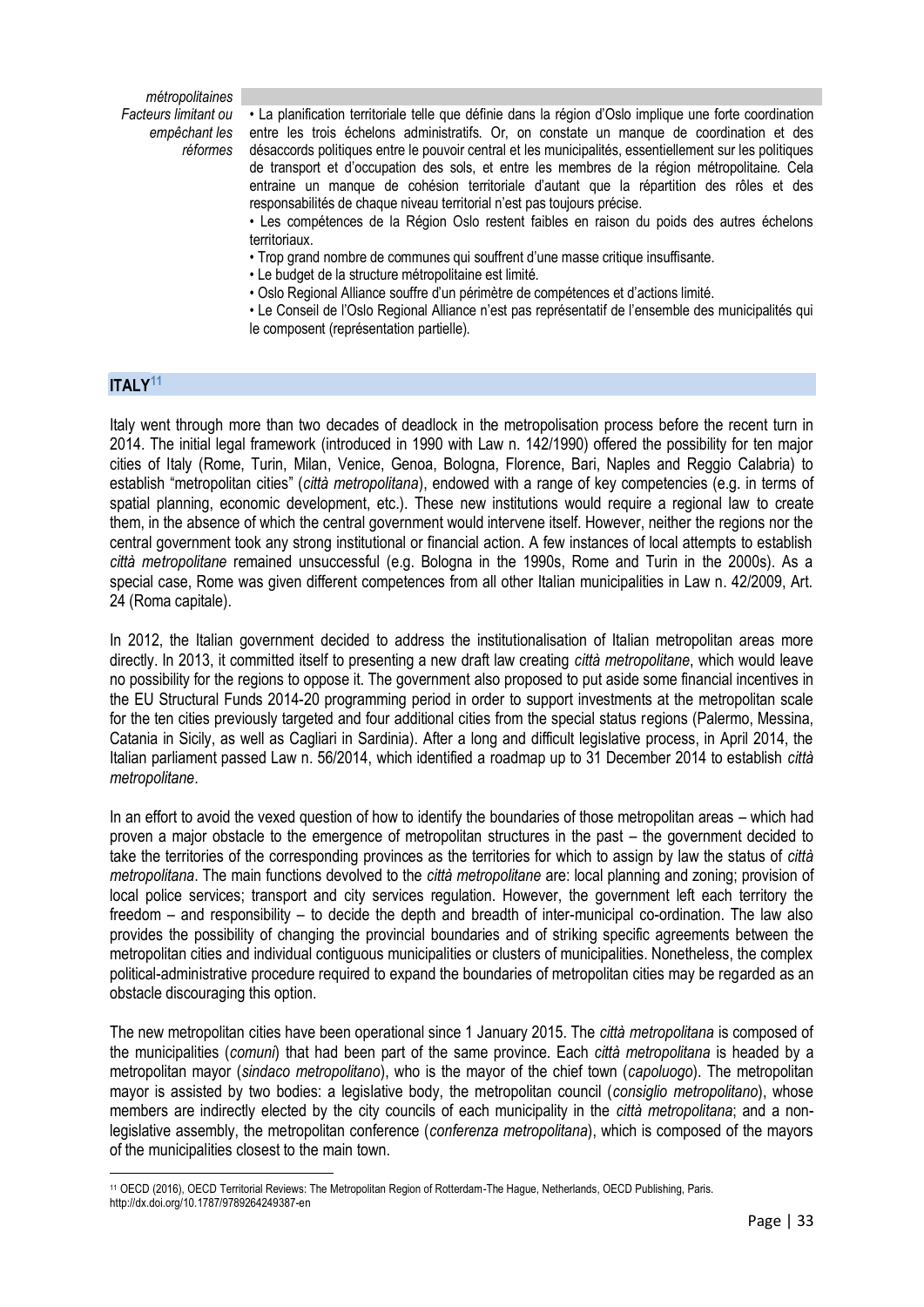The law that transforms the provinces is preliminary to their formal abolition, as the Italian Constitution needs to be revised in order to change the current bicameral parliamentary system.

#### <span id="page-33-0"></span>**Co-ordinating metropolitan and municipal spatial planning: Different examples of mechanisms<sup>12</sup>**

#### **London: The Mayor's duty to consult and inform**

In the Greater London Authority (GLA), the "London Plan" produced by the Mayor of London is the master spatial development strategy for the Greater London area. London boroughs' local plans need to be in general conformity with the London Plan, and its policies guide decisions on planning applications by councils and the Mayor. The Mayor is, however, bound by the duty to consult on any alteration to or replacement of the London Plan with counties and districts adjoining London, and to inform local planning authorities in the vicinity of London of his views concerning any matters of common interest relating to the planning or development of London or those areas. Following the latest alterations to the plan in January 2014, the Mayor held two consultation events specifically for the Wider South East in March and June 2014. Over 200 individuals from all local authorities within the Wider South East as well as representatives from strategic partnerships and liaison groups were invited to these two events, with over 50 officers and some elected members attending each event.

#### **Chicago: A technical assistance programme for local communities**

Although the Chicago Metropolitan Agency for Planning (CMAP) does not have formal authority over land use and zoning, which remain under municipal jurisdiction, the implementation of the metropolitan master plan "GO TO 2040" at the local level is facilitated by the technical assistance programme funded through the US Department of Housing and Urban Development's Sustainable Communities Regional Planning Grant Program. The CMAP initiated the Local Technical Assistance (LTA) Program in 2010. This programme provides assistance to communities across the Chicago metropolitan region to undertake planning projects that advance the principles of GO TO 2040. The CMAP has initiated 160 local projects with local governments, non-profit and intergovernmental organisations to address local issues at the intersection of transport, land use and housing, including the natural environment, economic growth and community development. The CMAP announced 25 new LTA projects in October 2014. This fourth wave of projects emphasises implementation of past plans, such as updates of zoning and regulations, the creation of capital improvement plans and analysis of municipal review procedures.

#### **Vancouver: A regional context statement from each local authority**

The Greater Vancouver Regional District (GVRD), renamed Metro Vancouver in 2007, brings together 24 local authorities (22 municipalities, one "Electoral Area" and one aboriginal community called "Treaty First Nation"). Metro Vancouver co-ordinates regional planning by producing the Regional Growth Strategy (RGS). The RGS calls for the alignment of the spatial plans of member local authorities as it requires each member local authority to provide a Regional Context Statement to "demonstrate to the Metro Vancouver Board how its Official Community Plan Supports the RGS".

#### **Frankfurt: A legal obligation to co-ordinate between the inter-municipal association and the state**

Two distinct authorities are in charge of spatial planning in the area of Frankfurt: at state level, the Regional Assembly of South Hesse (corresponding to the Administrative District Darmstadt), which is elected by the representative bodies of counties, the urban districts, the municipalities that have more than 50 000 inhabitants; and at the inter-municipal level, the Regional Board of the Regional Authority FrankfurtRheinMain (*Regionalverband*), which has acquired legal competencies for regional land-use planning covering the territory of its member municipalities. The law requires the two entities to agree on the plan, which is usually achieved by harmonising regional/municipal and state planning, but the process of reaching agreement can be considerably long. The *Regionalverband* emphasises its greater closeness to municipalities and better knowledge of details, claiming priority of regional over state planning. A Mediation Committee has been created to consolidate differing views. The Mediation Committee consists of ten members, appointed in equal number by the Regional Assembly and the *Regionalverband*. The Committee Chair and his deputy are appointed annually, alternating between

-

<sup>12</sup> OECD (2015), Governing the City, OECD Publishing. http://dx.doi.org/10.1787/9789264226500-en